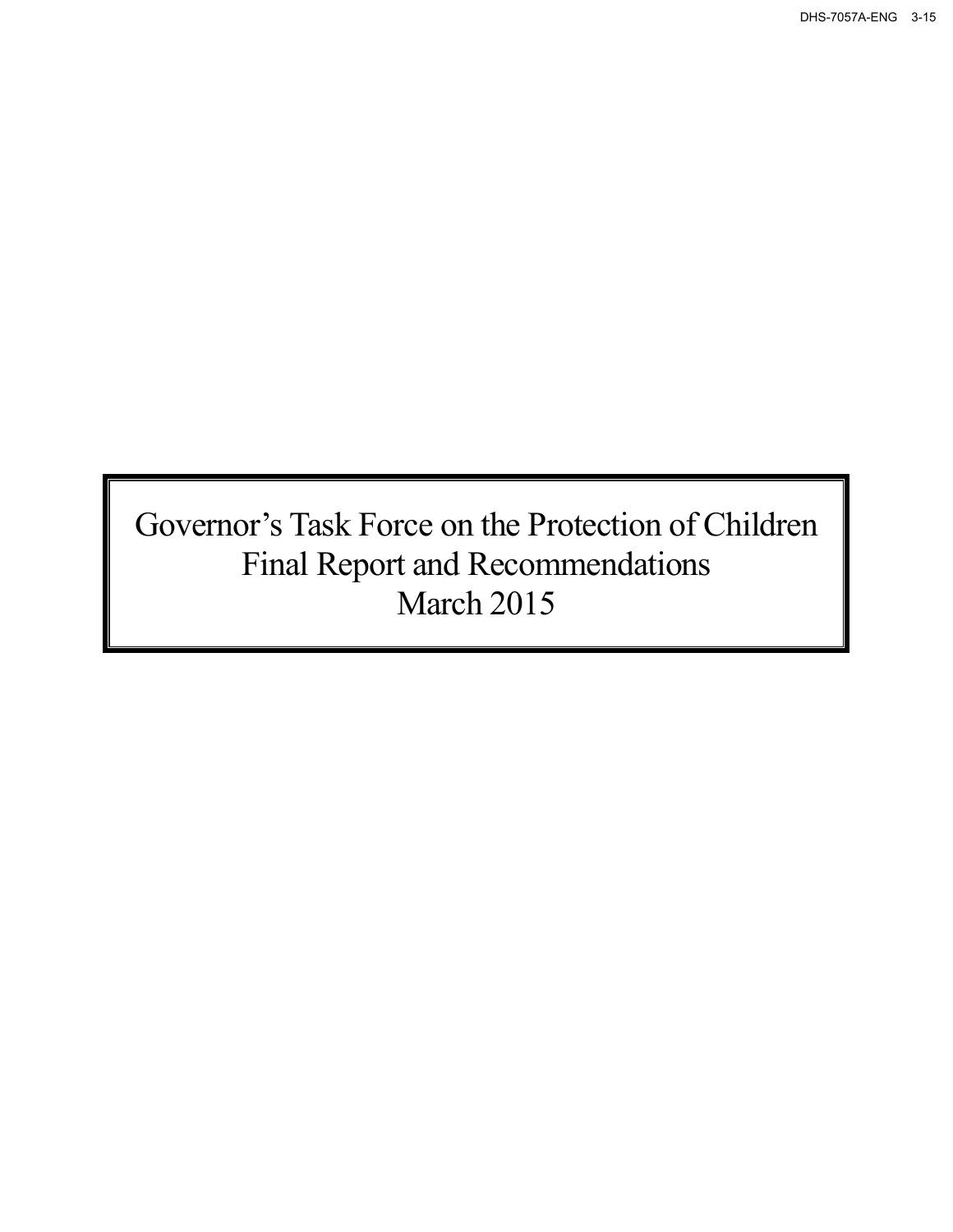# **TABLE OF CONTENTS**

<span id="page-1-0"></span>

| Contents                                               |  |
|--------------------------------------------------------|--|
|                                                        |  |
|                                                        |  |
|                                                        |  |
|                                                        |  |
| THE FUTURE OF OUR TWO-TRACK CHILD PROTECTION SYSTEM 12 |  |
|                                                        |  |
|                                                        |  |
|                                                        |  |
|                                                        |  |
|                                                        |  |
|                                                        |  |
|                                                        |  |
|                                                        |  |
|                                                        |  |
|                                                        |  |
|                                                        |  |
|                                                        |  |
|                                                        |  |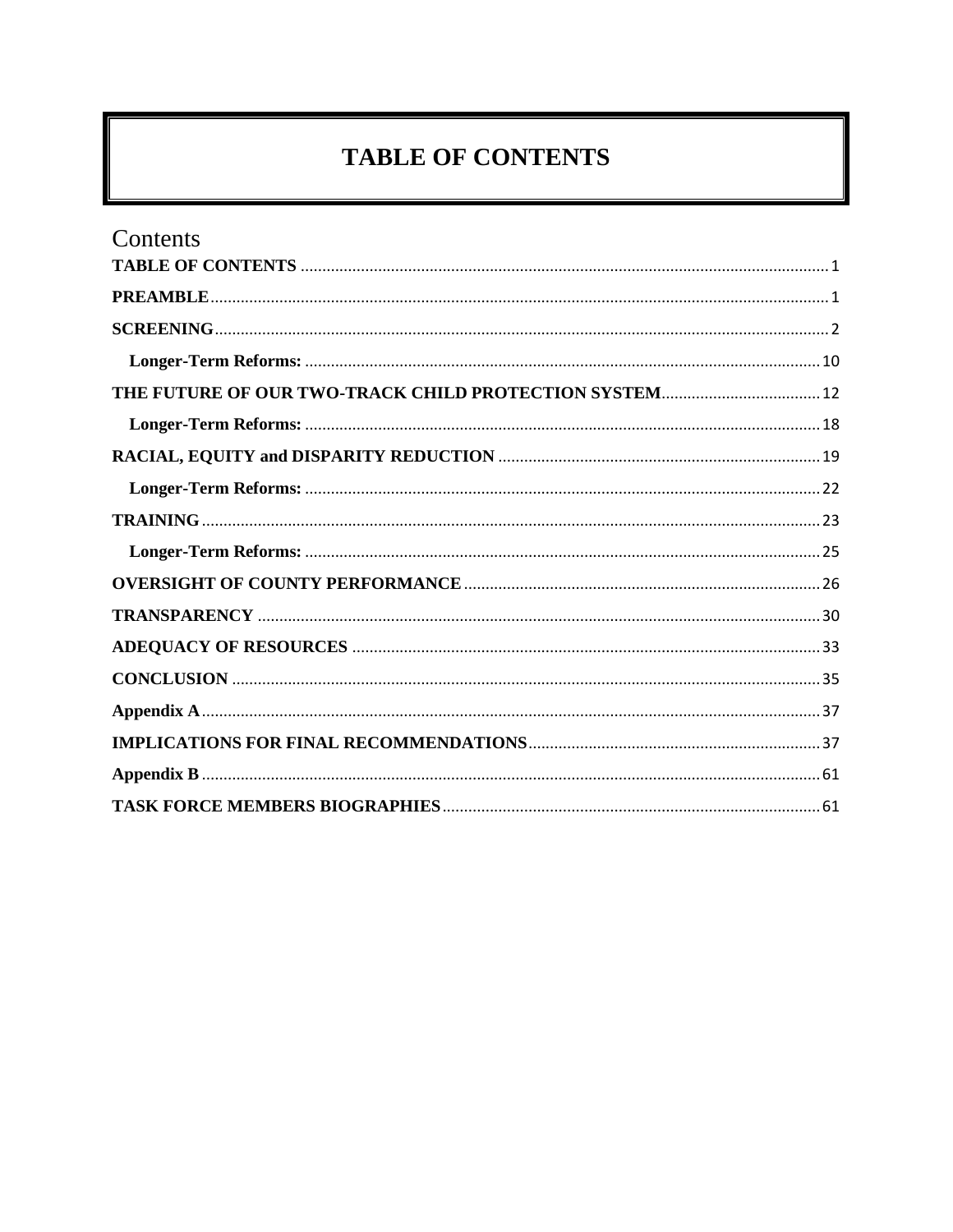### **PREAMBLE**

<span id="page-2-0"></span>Minnesota's child protection system has moved from one end of a spectrum to another since 1999. Prior to 2000, it was very focused on forensic investigations, working in concert with law enforcement and often at odds with communities and families. There was not enough client engagement and too few efforts to strengthen families. Fast forward to our system today when family engagement is our primary focus, paramount in all we do. At times this focus is at odds with protecting children.

As we noted in our initial recommendations, Minnesota needs to stop and readjust the pendulum. The question is how to do so. Very quickly, the debate then turns to whether to continue with a two track system (where family investigation is focused on forensic techniques to "get the facts" and family assessment where the focus is on family engagement) or to move to one unified child protection system with maltreatment determinations made in every case.

This debate misses a critical point. When responding to an accepted ("screened in") child maltreatment report there must be a continuum of child protection responses designed to meet the safety needs of children. This continuum of responses must enable child protection workers to consistently use their statutory protective role and their role as a "helper" to protect children and engage families. Put another way, child protection workers should not only wear one hat, either a protective hat or a helper hat. The best workers wear both – or at least keep both ready to don—throughout any child protection response, regardless of the label. How we ensure that this best practice is *the* practice throughout Minnesota is critical to protecting our children. This commitment is consistent with the Task Force's initial recommendations which noted that "we need to recognize there is a continuum of approaches and services that are necessary and appropriate. To best protect children, we need all available tools and the discretion to use them."

In addition, we need to readjust how we measure outcomes. We need to move beyond the debate about how many reports are "screened in", what services are provided, and what "track" is assigned to asking whether the intervention provided by the system made a difference in the child's life. In short, are the child and family better off because our child protection system stepped into the family's life? To assess this, we need to periodically evaluate the child's wellbeing and use the individual data both to change course, where necessary, and to inform systemlevel planning for the future.

These outcomes need to be as public as possible. While child-specific information should make sure we are addressing the individual needs of the child, at the system level we should be able to learn what types of interventions are working for different populations, keeping in mind the large disparities we have in our current system. These outcomes should also be tied, ultimately, to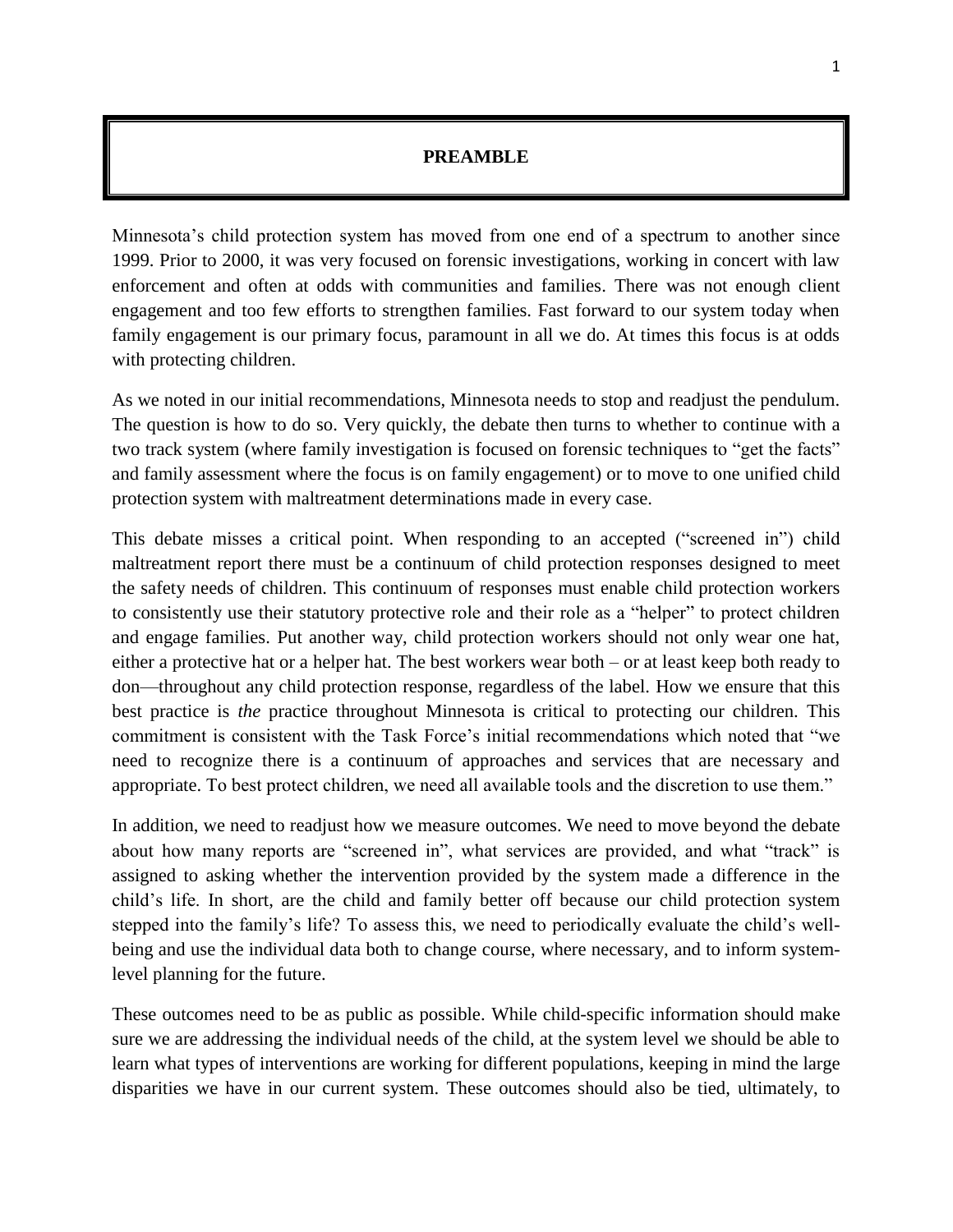accountability for state and county governments through a robust Human Services Performance Management System.

In summary, our goal is a child protection system that is child-focused. Where the safety and the best interests of the child is paramount, but where we never lose sight of the fact that parent support is often the most effective way to provide for the child's wellbeing. That we need a system that responds differently to different needs and not be wed to singular or dual tracks. We need a system that provides referrals for clinical assessments for those children who have trauma or mental health needs identified during screenings. At the same time, the system must have its "eyes wide open" to signs of maltreatment and neglect. And we need a system that provides for periodic evaluations and monitoring so that (both on a child level and a system level) we know whether we are making progress.

This child protection system cannot be created overnight. It must evolve. And it cannot evolve without additional resources, training, and workforce adjustments. This evolution cannot occur in a vacuum. It must include a multi-prong strategic effort to establish better connections with racial, ethnic and tribal communities to implement a culturally responsive service array. There must be ongoing dialogue between DHS, counties, field experts, key stakeholders and legislators so that child protection reform can be an ongoing process. As a result, the Task Force recommendations below set out short and mid-term steps, as well as lay the ground work for longer term system redesign.

### <span id="page-3-0"></span>**SCREENING**

The screening function for reports of child maltreatment is one that requires the practitioner to have high level knowledge and skill competencies. The screening decision is a very important child safety decision and we have to get it right every time. Additionally, statute and practice guidance must provide clear criteria and instruction to ensure more consistency uniformity and accurate decision making by local county and tribal child welfare agencies throughout the state.

The screening of alleged child maltreatment reports involves the crucial task of systematically gathering and critically thinking through the facts of a report. There is recognition that this factgathering cannot and should not occur in isolation. Decisions made that involve the best practice thinking and judgment of a variety of professionals and cross-disciplines serves to improve the overall quality and consistency of decision making. It also increases transparency and accountability to the citizens of Minnesota.

There is a need for new protocols and guidance to help provide front-line workers with better supports to guide their decision making in the short and mid-term. In the longer term, the state should consider a centralized child abuse and neglect reporting system similar to those recently adopted in the state of Colorado and in Minnesota's Adult Protection System.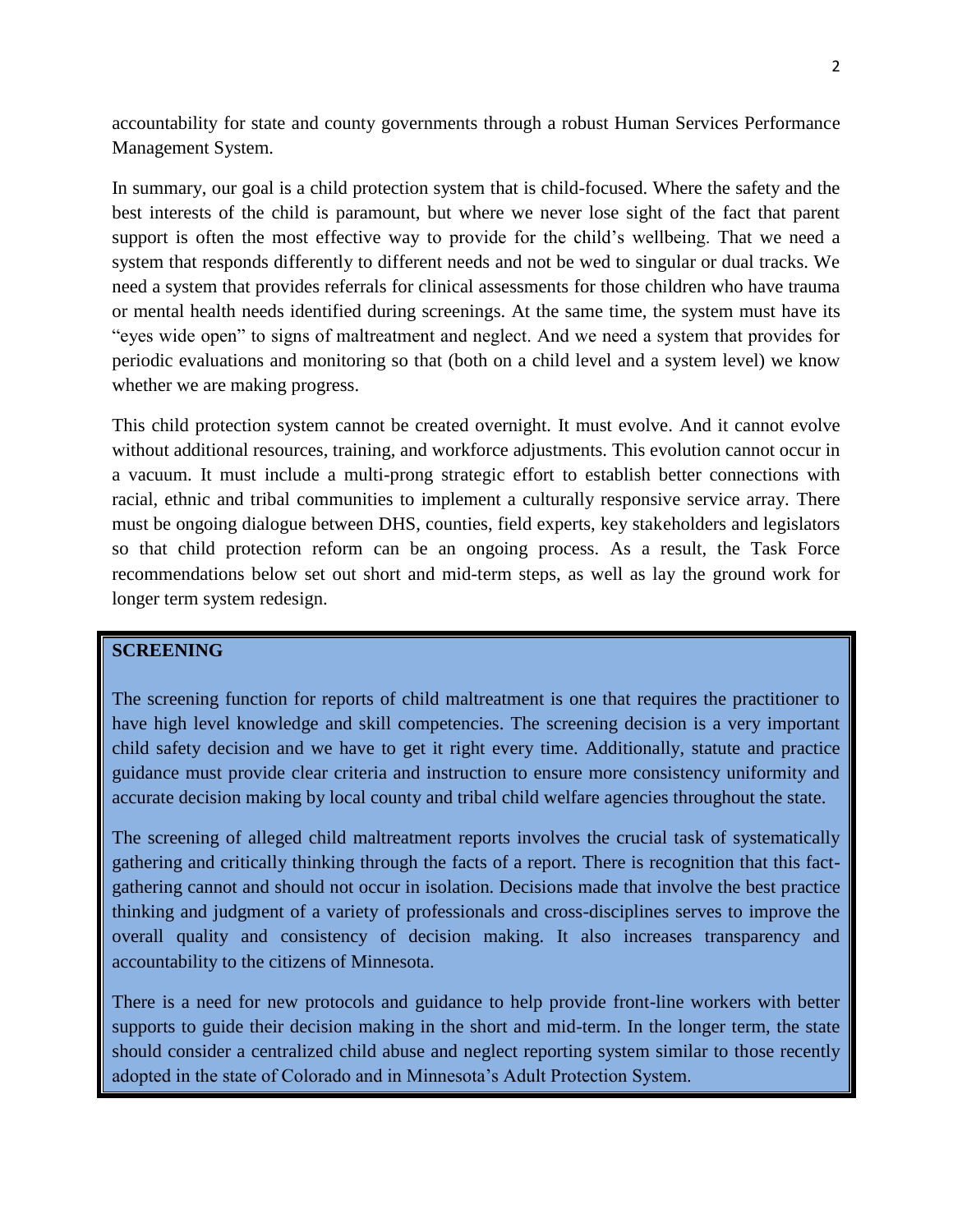The following recommendations are made regarding the screening process:

- 1. Revise the Public Policy statement which begins Minnesota's Reporting of Maltreatment of Minors Act to include child safety as the paramount consideration for decision making.
- 2. The Minnesota Legislature should repeal the statutory provision barring consideration of screened out reports. The use of prior screened out reports when considering a new referral should be permitted and encouraged. The screening guidelines should be updated to reflect this change. It is recognized that prior history is an essential element in screening and assessing maltreatment reports. Records of screened out reports should be maintained for five years to make this change in practice effective.
- 3. Make intake/screening decisions, whether a report is screened in or out, in consultation with a Multi-Disciplinary Team (MDT) or, minimally with a supervisor.
- 4. Review, revise and establish clear Child Protection Intake, Screening, and Track Assignment Guidelines
	- a) Review and revise the Guidelines on an annual basis. The Guidelines should also include best practices for the treatment of reports from intake through track assignment. This process should include input from a cross-section of professionals involved with children and families, including law enforcement, mental health professionals and physicians. The screening review committee must seek significant input from counties, tribes and county attorneys. The reviewing committee, should at minimum, refer the Guidelines to the Minnesota County Attorney's Association for review and comment as county attorneys are responsible for providing legal advice to social services during the screening and assessment process. Collaboration up front will help reduce conflicting interpretation.
	- b) Require counties and tribes to use the Minnesota Guidelines for receiving and screening reports of children maltreatment as a baseline. The Guidelines should not be modified without written authority from DHS.
	- c) Rewrite the Guidelines to supplement references to Minnesota statutes with plain and understandable language.
- 5. DHS should provide additional guidance on screening as set forth below:
	- a) Establish a required information standard for reports received at child protection services intake. This standard would specifically describe information that must be gathered, if obtainable, and documented in all cases. However, the inability of the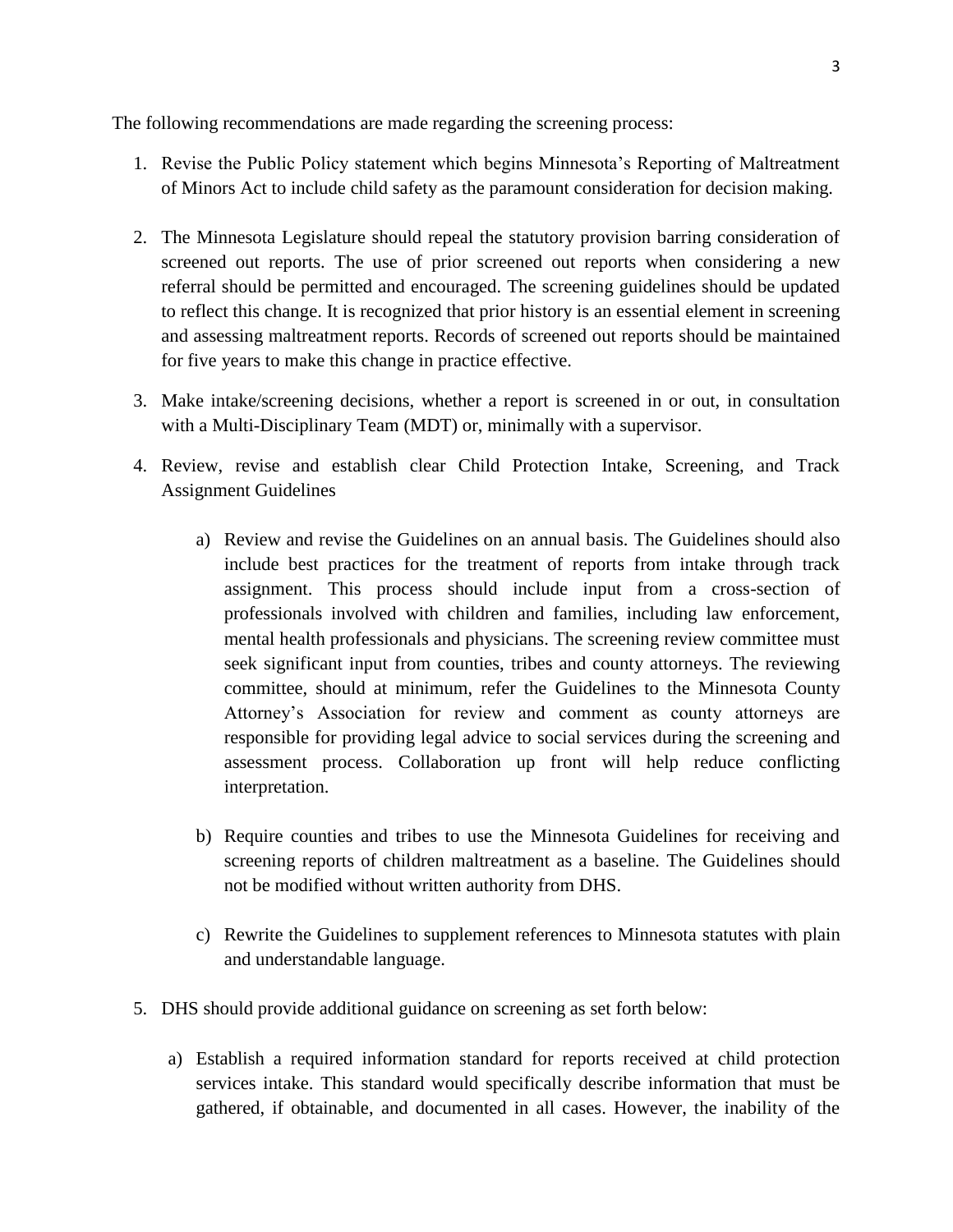reporter to provide this minimal information should not be decisive to whether a report is screened in. This information should minimally include:

- Description of allegations
- Child's injury/condition as a result of the alleged maltreatment
- Information that the child may be of American Indian heritage
- Description of the child's current location, functioning, special needs and vulnerability
- Description of threats to child safety
- Name, age, gender, race, ethnicity of all members of the household and their relationships to each other, address, phone numbers, places of employment, child's school, daycare, or child care
- Presence of domestic violence
- How the family may respond to intervention
- Reporter's name, if given, relationship to the family, and source of information
- Consideration of the safety of all children in the household and all children of the alleged offender, whether the offender's children reside in the household or elsewhere.
- b) Ensure county and tribal agencies are recording reports received, reports screened in, and reports screened out. This will permit future evaluation and use of prior screened out reports. It will also permit a true measure of the number of reports screened by county and tribal agencies. The documentation should also identify referrals to early intervention services and/or pertinent community services and resources.
- c) Consider additional nonexclusive examples in the guidelines of what may be considered when making screening decisions, even when the report is made by someone other than a police officer or health care provider, including but not limited to:
	- Reports of driving under the influence with children present
	- Medical neglect reports
	- Mental and emotional harm reports.
- d) Provide additional guidance on criteria for screening in a report of child maltreatment to include:
	- A description of behavior or an action that a reasonable person would conclude may have resulted in maltreatment of a child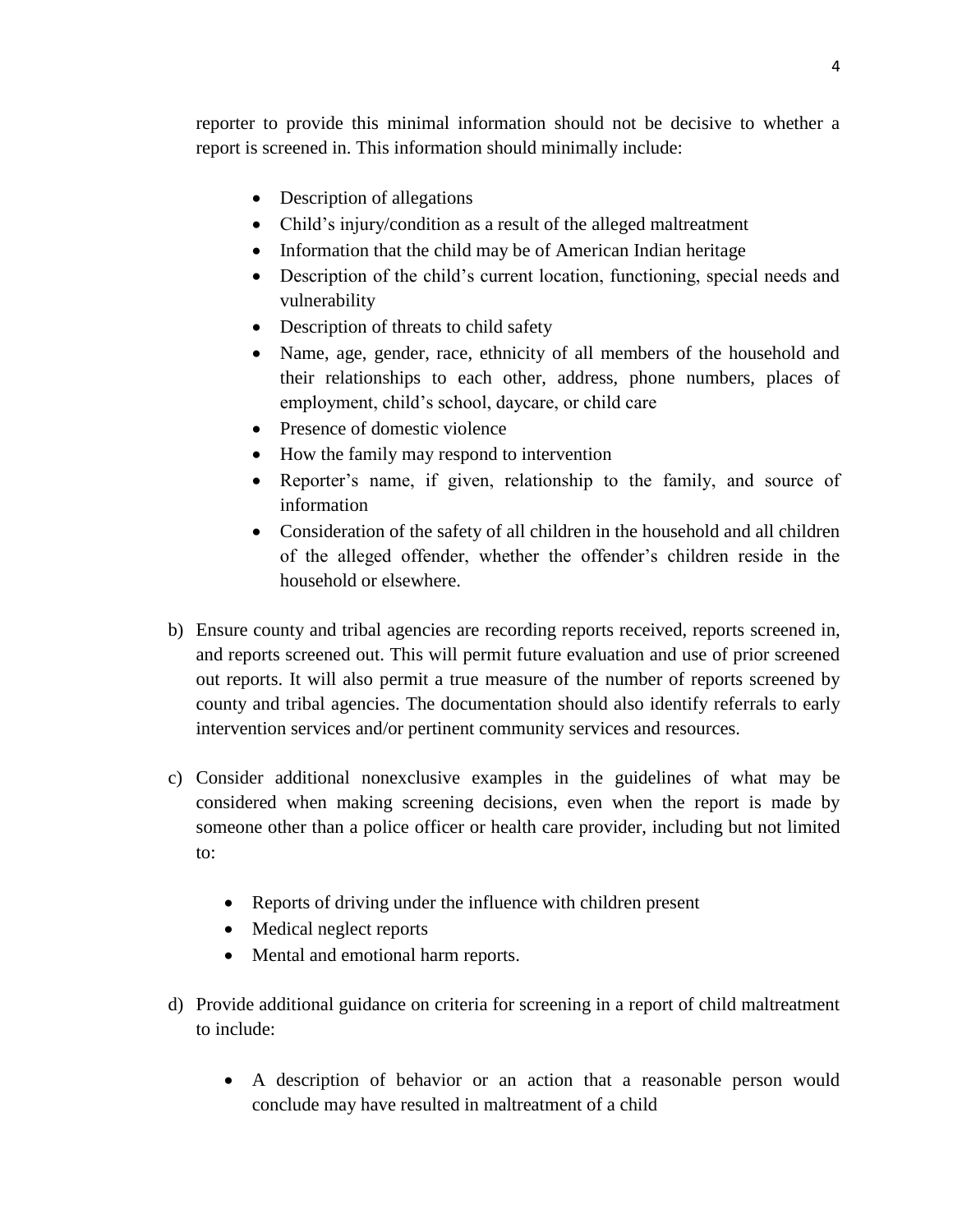- Injuries to or a condition of the child that a reasonable person would construe to be a result of maltreatment
- Guidance on screening cases involving parental drug/alcohol use and factors for consideration including the age of the child, the type of drug involved, drug use in the home regardless of whether the children are present, prior services to the parent for chemical use concerns.
- Educational neglect and truancy. The Guidelines must be amended to reflect that school absences are often the symptom or indicator of another problem such as mental health issues involving the child or within the family, chemical use of the child or within the family, physical or sexual abuse, and/or other expressions of neglect
- Guidance as to limiting pathway response assignment to Differential Response where similar issues/concerns and/or the same family unit as received a previous child protection services response.
- 6. Require the professional receiving and documenting the report of child maltreatment to be a child welfare professional with a minimum of a bachelor's level degree and someone who has completed training specific to child maltreatment intake provided by DHS. If a county lacks capacity and need based on minimum volume of maltreatment reports, the county could consider establishing multi-county collaborative models for screening and accepting reports of child maltreatment.

The professional receiving and documenting the report should not be the only professional making the final screening or pathway decision on that report. In the absence of a teambased screening, the screening decisions must be confirmed by the Social Work Supervisor or the Social Work Supervisor's designee. Input from other professionals, such as law enforcement, mental health professionals and physicians can strengthen decisions and should be encouraged. DHS should work with counties to form models to implement a multi-disciplinary approach to screening. Screeners and/or supervisors should consult with the County Attorney's Office when there is ambiguity regarding whether a case should be screened in or out, and on all agency policies implementing screening decisions.

- 7. Screen new reports in as duplicate reports when they include the same allegations that are currently receiving a child protection response. When a new report is received that contains different allegations than what are currently being responded to, the new report will be screened and assigned based on the new allegations.
- 8. Require local county and tribal child welfare agencies to take a report even if that county/tribal agency is not responsible for the screening of a particular report because of jurisdictional issues. This ensures the information is received and does not require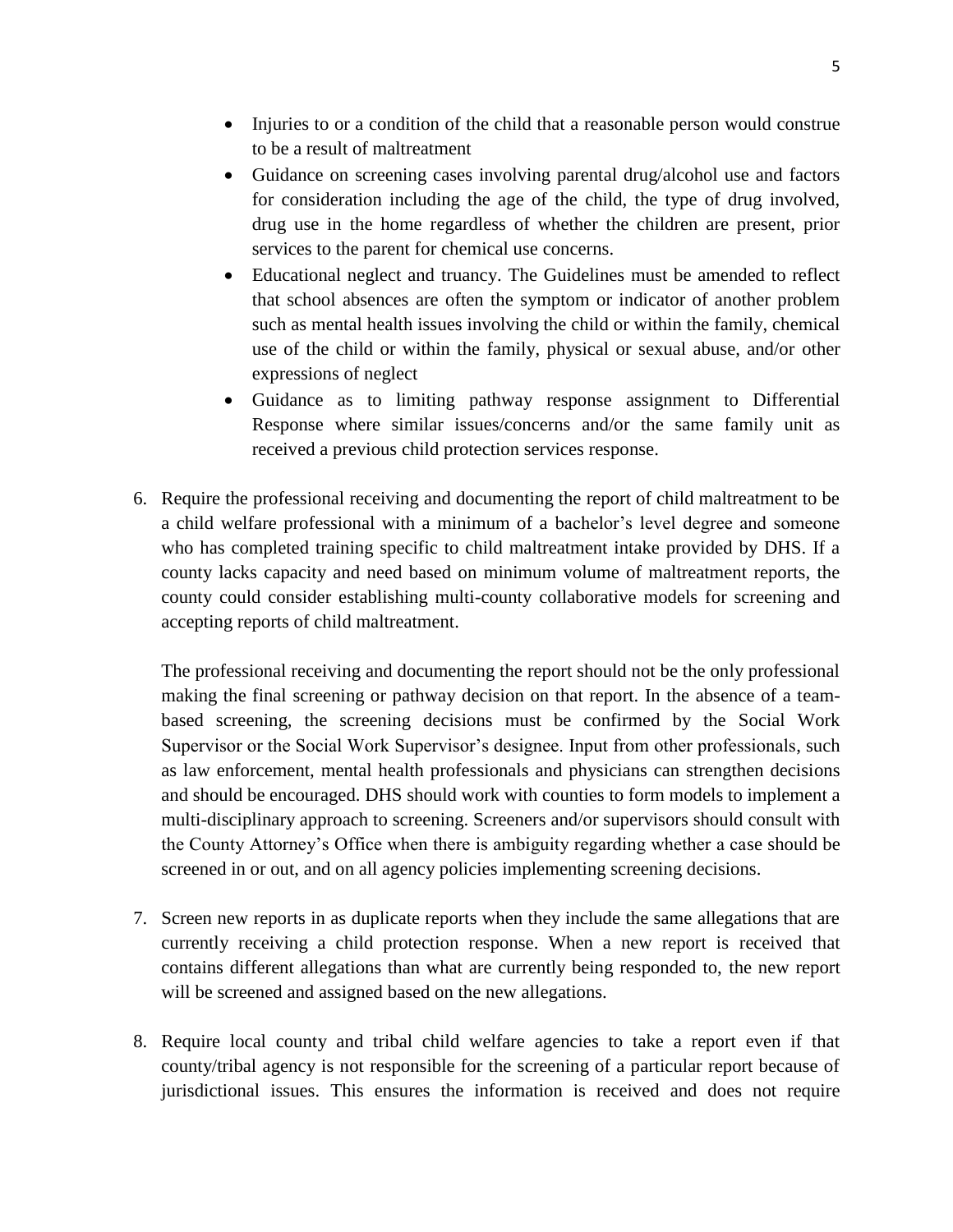additional action by the reporter. The receiving county/tribal agency must then immediately refer the report to the jurisdictionally appropriate county/tribal agency of screening responsibility. The Social Service Information System (SSIS) system should be modified to create a drop down selection for "transfer" to reflect the protocol for the processing of these referrals.

- 9. DHS should make Information Technology (IT) changes necessary to ensure accessibility across the state system to maltreatment reports, including narrative justification for screening decisions and other pertinent records across counties. These changes must allow screeners to gather information about prior or current social service involvement when evaluating a new report. It should include information about specific services offered/completed/refused/failed, as well as prior court involvement. The planning process to include tribal social service reports should begin as well.
- 10. DHS should coordinate with the State Court Administrator to require reporting of Orders for Protection (OFP) and Harassment Restraining Orders (HRO) where a child was present, or dismissals of the same.
- 11. DHS should further develop practice models to not close cases where an OFP or HRO has been filed due to the high number of dismissals of these actions shortly after filed and reunification of the victim and perpetrator.
- 12. Complete, at intake, a search of a family's pertinent Child Protective Services (CPS) and Child Welfare records as well as CPS records of any person named by report as a suspected offender. This should include, at minimum, a complete records review of the electronic Minnesota Public Access Court Records system. DHS should work with the Judicial Branch to ensure access to all relevant court records, not just those publically accessible, when it would be helpful to enhance child protection. Additionally, data practices must be amended to allow the agency access to Statewide Supervision System by the individual assigned to complete the child protection Traditional and/or Differential Response. DHS should work with the Department of Corrections to ensure access to all statewide supervision records for purposes of completing a child protection services response.
- 13. Send all reports of maltreatment to law enforcement, regardless of whether the report is screened in or screened out.
- 14. Amend the mandated reporter statute and screening guidelines to allow screeners to seek collateral information from mandated reporters when making a screening decision.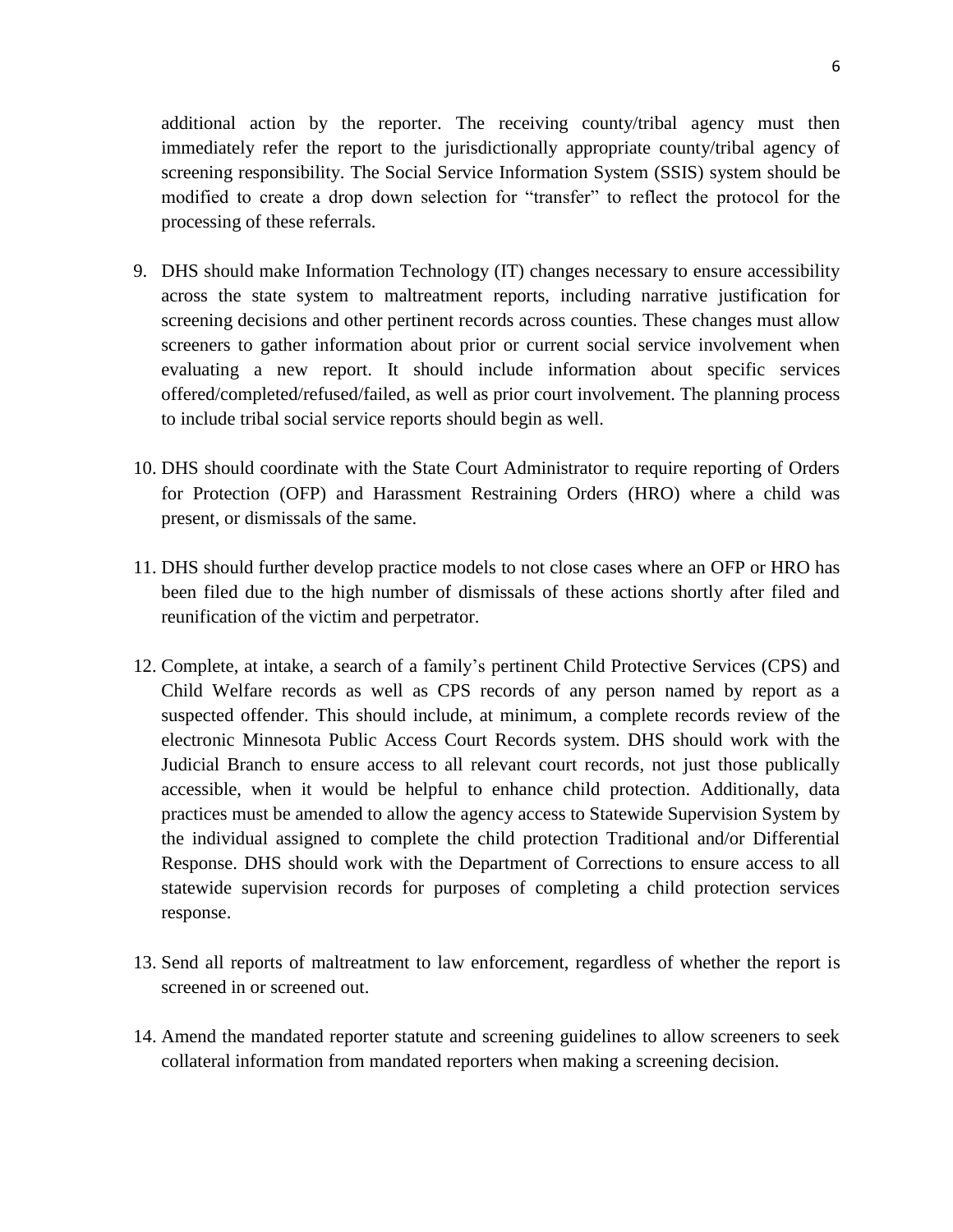- 15. Clarify statutory provisions addressing the release of data to mandated reporters to state that child protection agencies must provide relevant private data of a child affected by the data to mandated reporters who made the report, except in limited cases where it is not in the best interest of the child. Further, county agencies should be encouraged to provide such communication to other mandated reporters who did not make the original report when that mandated reporter has an ongoing responsibility for the health, education, or welfare of a child and the information is pertinent to the mandated reporter's caring for a child.
- 16. Amend Substantial Child Endangerment to include:
	- a) Injury to the face, head, back, or abdomen of a child under the age of six and injury to the buttocks of a child under age three. Bruising to the buttocks of a child over age three does not preclude a traditional response.

The Department, after consultation with counties, tribes and stakeholders, will develop and provide guidance for responding to allegations involving injuries to a child's buttocks to differentiate between "reasonable and moderate physical discipline of a child administered by a parent or legal guardian which does not result in an injury" and "physical injury inflicted by a person responsible for the child's care on a child other than by accidental means". The department will include this guidance as part of its 2016 reporting submission to the legislature in 2016.

- b) Neglect that substantially endangers the child's physical or mental health, including a growth delay, which may be referred to as failure to thrive, which is due to parental neglect.
- c) Withholding a medically indicated treatment from a child with a life threatening condition unless exempted in Minnesota Statute 260C.007 subd. 6 (5).
- d) Abandonment of the child which is defined as occurring when a parent has no contact with their child on a regular basis and has not demonstrated consistent interest in the child's well-being.
- e) Behavior that constitutes "a pattern of past child abuse", as referenced in Minn. Stat. § 609.223, subd. 2, which is defined as an act committed against a minor victim that constitutes a violation of the following laws of this state or any similar laws of the United States or any other state: section [609.221](https://www.revisor.leg.state.mn.us/statutes/?id=609.221) (Assault 1); [609.222](https://www.revisor.leg.state.mn.us/statutes/?id=609.222) (Assault 2); [609.223](https://www.revisor.leg.state.mn.us/statutes/?id=609.223) (Assault 3); [609.224](https://www.revisor.leg.state.mn.us/statutes/?id=609.224) (Assault 5); [609.2242](https://www.revisor.leg.state.mn.us/statutes/?id=609.2242) (Domestic Assault); [609.342](https://www.revisor.leg.state.mn.us/statutes/?id=609.342) (Criminal Sexual Conduct 1); [609.343](https://www.revisor.leg.state.mn.us/statutes/?id=609.343) (Criminal Sexual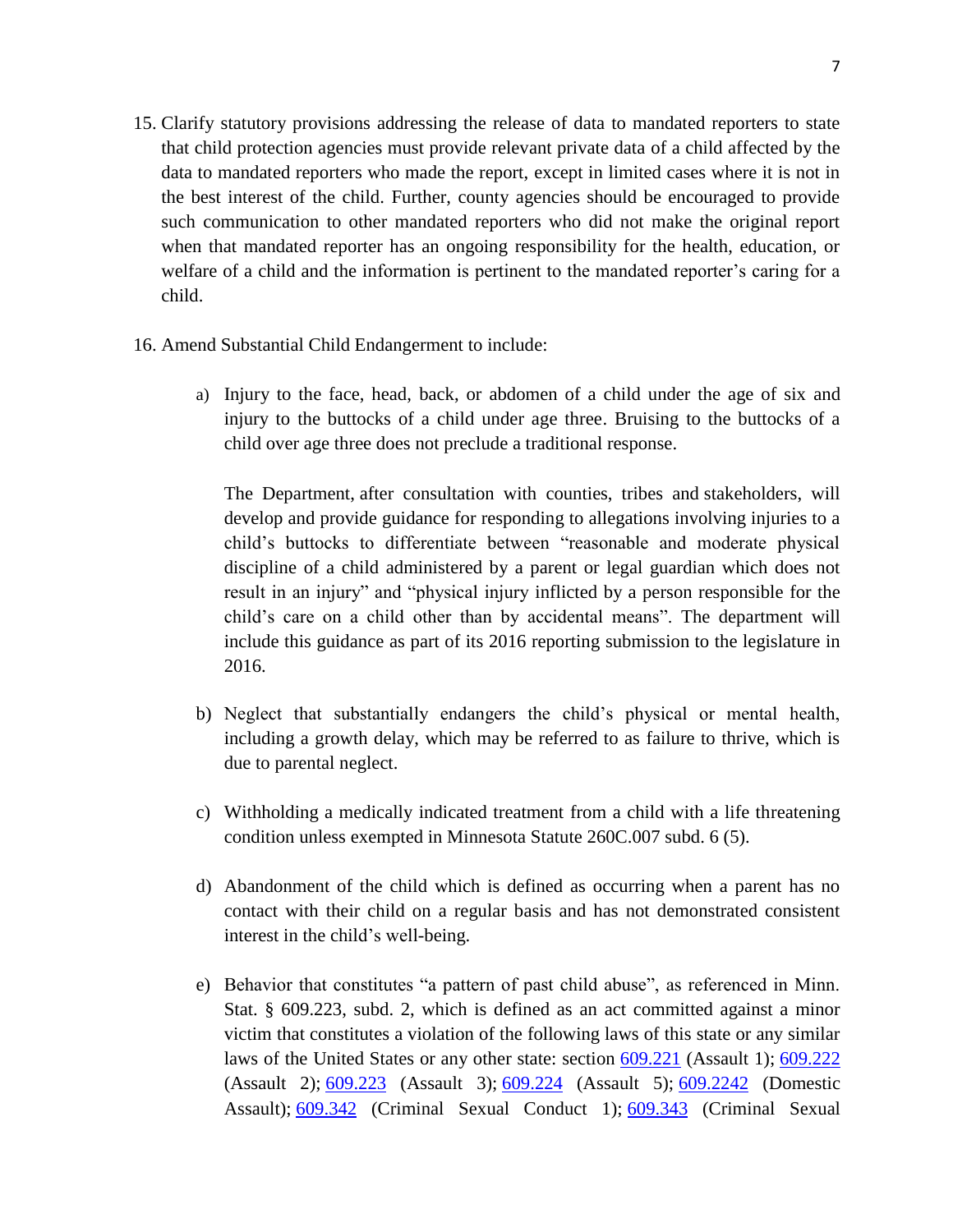Conduct 2); [609.344](https://www.revisor.leg.state.mn.us/statutes/?id=609.344) (Criminal Sexual Conduct 3); [609.345](https://www.revisor.leg.state.mn.us/statutes/?id=609.345) (Criminal Sexual Conduct 4); [609.377](https://www.revisor.leg.state.mn.us/statutes/?id=609.377) (Malicious Punishment); [609.378](https://www.revisor.leg.state.mn.us/statutes/?id=609.378) (Neglect or Endangerment of a Child); or [609.713](https://www.revisor.leg.state.mn.us/statutes/?id=609.713) (Terroristic Threats). Within the Guidelines, the references to criminal statutes must be included in plain language along with the statutory reference.

- 17. Recommend referrals alleging domestic violence in the presence of children not immediately be included as Substantial Child Endangerment; however, a 24-hour response time for the first face-to-face contact with the alleged child subject is required to look into the following concerns so that appropriate track decisions can be made:
	- a) There is reason to believe the child is intervening or will intervene, placing him or her at risk, or
	- b) The child is likely to be injured during the violence (e.g. being held during the violence, physically restrained from leaving, or used as a shield, or
	- c) The alleged offender dos not allow the protective parent and child access to basic needs impacting their health and safety, or
	- d) The alleged perpetrator has killed, substantially harmed, or is making a believable threat to do so to anyone in the family, including extended family members and pets, or
	- e) The child exhibits observable behavioral, emotional or psychological effects, or
	- f) Serious injury to non-offending parent (e.g. broken bones, internal injuries, strangulation, etc.), or
	- g) Violence is increasing in frequency and severity, or
	- h) Weapons were used or threatened, or
	- i) Threats of kidnapping, suicide, or homicide.

DHS must develop and provide guidance for a Domestic Violence Child Protective Services Response Track as part of its response continuum.

- 18. Amend the definition of medical neglect in Minnesota Statute 626.556, subd. 2(f) (7) to state that medical neglect does not need a diagnosis from a physician to be screened in. In addition, medical neglect should be broadened from medical neglect of an "infant" to medical neglect of a "child". The current definition is a cross-reference to the definition in Chapter 260C which is for cases in court and is too restrictive for the reporting and screening in statute.
- 19. Amend the statutory definition of "physical abuse" set forth in Minn. Stat. 626.556, subd. 2 (g), to delete the language "that are done in anger or without regard to the safety of the child." Instead, the statute should simply state that "Actions which are not reasonable and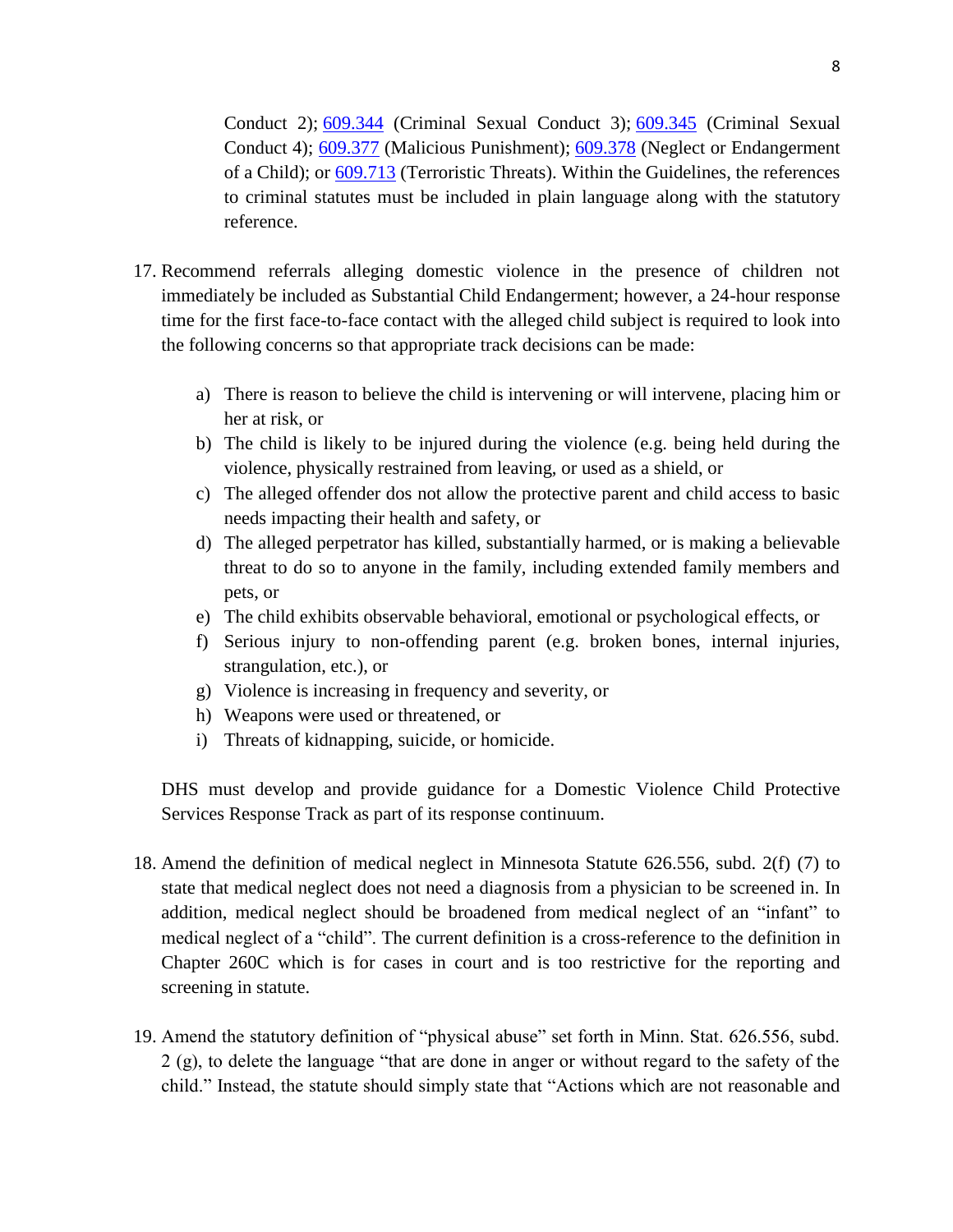moderate include, but are not limited to, any of the following:" (*1-10 which includes throwing, kicking, burning, cutting, etc.)*

- 20. Amend the definition of "Threatened injury" under Minnesota Statutes 626.556, subd. 2 (n) to include:
	- a) Child who was exposed prenatally to chemical or alcohol use. This is measured by a child who tests positive for any chemical, including alcohol, that is not prescribed to the mother or any mother who tests positive any time during the pregnancy or delivery for a chemical, including alcohol, not prescribed to her;
	- b) Domestic violence where a child is present in the home at the time of the alleged abuse;
	- c) Exposing a child to someone whose parental rights were terminated or whose parental rights were transferred to another following the filing of an involuntary petition of termination of parental rights or an involuntary transfer of legal and physical custody to another, regardless of whether the termination or custody transfer was deemed voluntary or involuntary.
- 21. Require efforts to notify the other parent of a Traditional (TR) or Differential Response (DR):
	- a) If the DR or TR will not be compromised, the other parent should be notified at the same point as the custodial parent of the report and DR or TR.
	- b) If the DR or TR will be compromised, the other parent should be notified as soon as possible once the threat of the interference with the DR or TR is removed.
	- c) Notification should not occur in the event an OFP or HRO is in place unless the agency determines that the notification is in the best interests of the child.
	- d) The other parent should be provided with notification of the TR or DR outcome including the services that are offered to the custodial parent and child.
	- e) To obtain contact information for the other parent, the agency may utilize the information available through the child support enforcement unit to the extent not inconsistent with federal law.
	- f) In no case shall the inability to locate or notify the other parent impair the agency's ability to respond to the maltreatment report.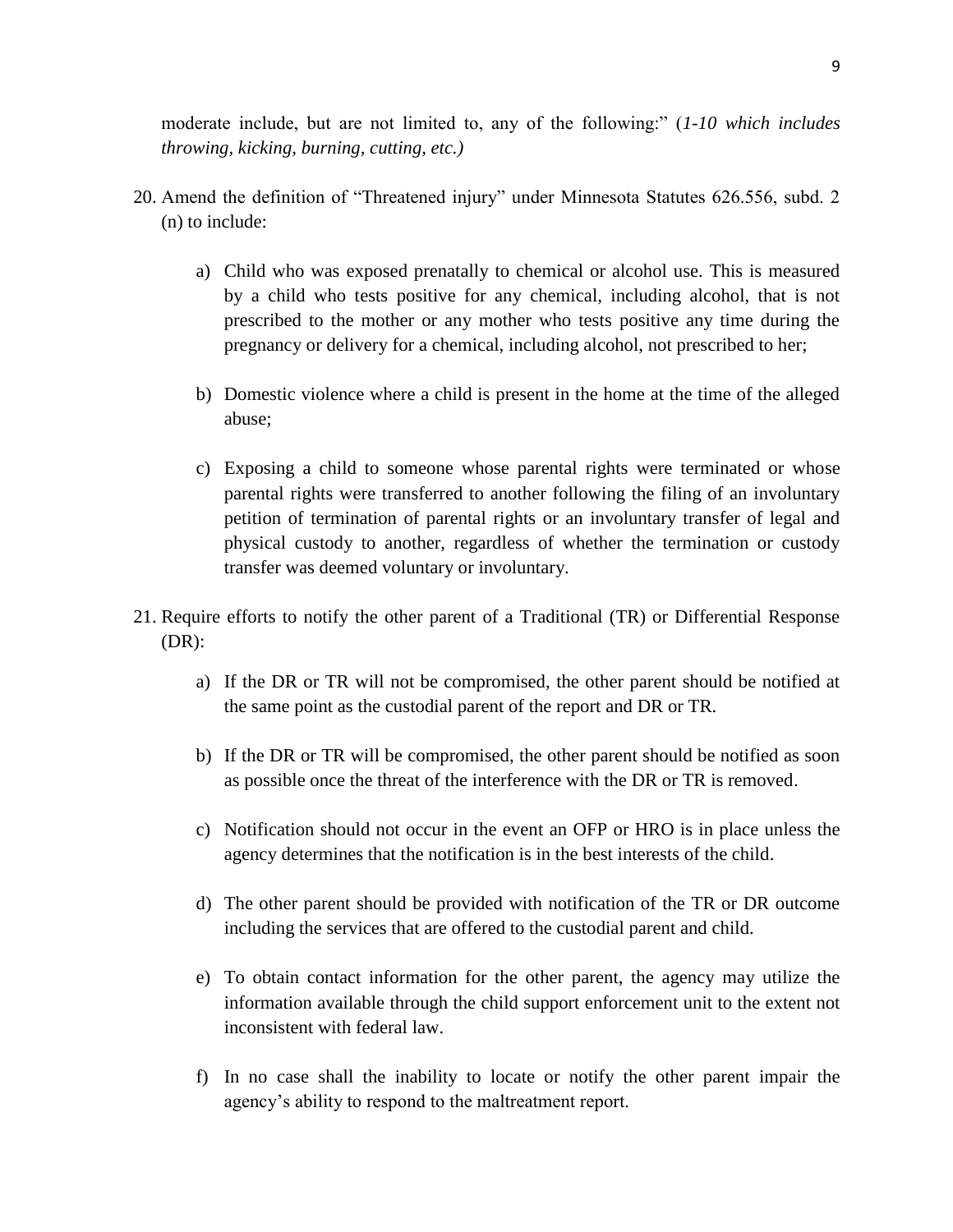- 22. Amend the statutory definition of "Investigation" under 626.556 subd. 2 (b) and subd. 10 (a) (1) to clarify that investigation must be used, at a minimum, for all cases that involve substantial child endangerment or high risk allegations of harm, neglect, or injury to the child. Currently the statue is being misinterpreted to limit investigation to only cases involving substantial child endangerment. In addition, "Investigation" will be renamed as "Traditional Response".
- 23. Change the statutory definition of reports to: "Report" means information given to the responsible agency or law enforcement which describes alleged child maltreatment and which includes enough information to identify the child victim and the child's caretaker or the alleged offender.

### <span id="page-11-0"></span>**Longer-Term Reforms:**

- 24. DHS should work with counties, tribes and other stakeholders and experts to examine the possible development of a statewide child abuse and neglect reporting system creating one number with a system to route calls to the appropriate local child welfare agency. Local county and tribal child welfare agencies would be permitted to maintain practices for accepting reports of suspected maltreatment and the decision making authority on how to handle the reports would remain with counties. The statewide system should be able to route calls 24 hours per day, seven days per week, necessitating counties to have designees in place to accept calls outside of normal business hours. In designing this new system, the following items should be considered:
	- a) Creation of a steering committee composed of state, county, and community stakeholders as well as individuals with telephone experience.
	- b) Review of New York's and Colorado's statewide systems and outcomes to see if they have created greater quality in intake and screening leading to increased child safety.
	- c) Promotion of one 24/7 statewide child abuse reporting hotline with calls routed to the appropriate county or tribe.
	- d) Review for impact recording may have on a reporter's willingness to freely share critical information regarding a child and a family
	- e) Exploration of a "cloud" system for interactive voice response, call data, call recording, and consideration for data practices implications.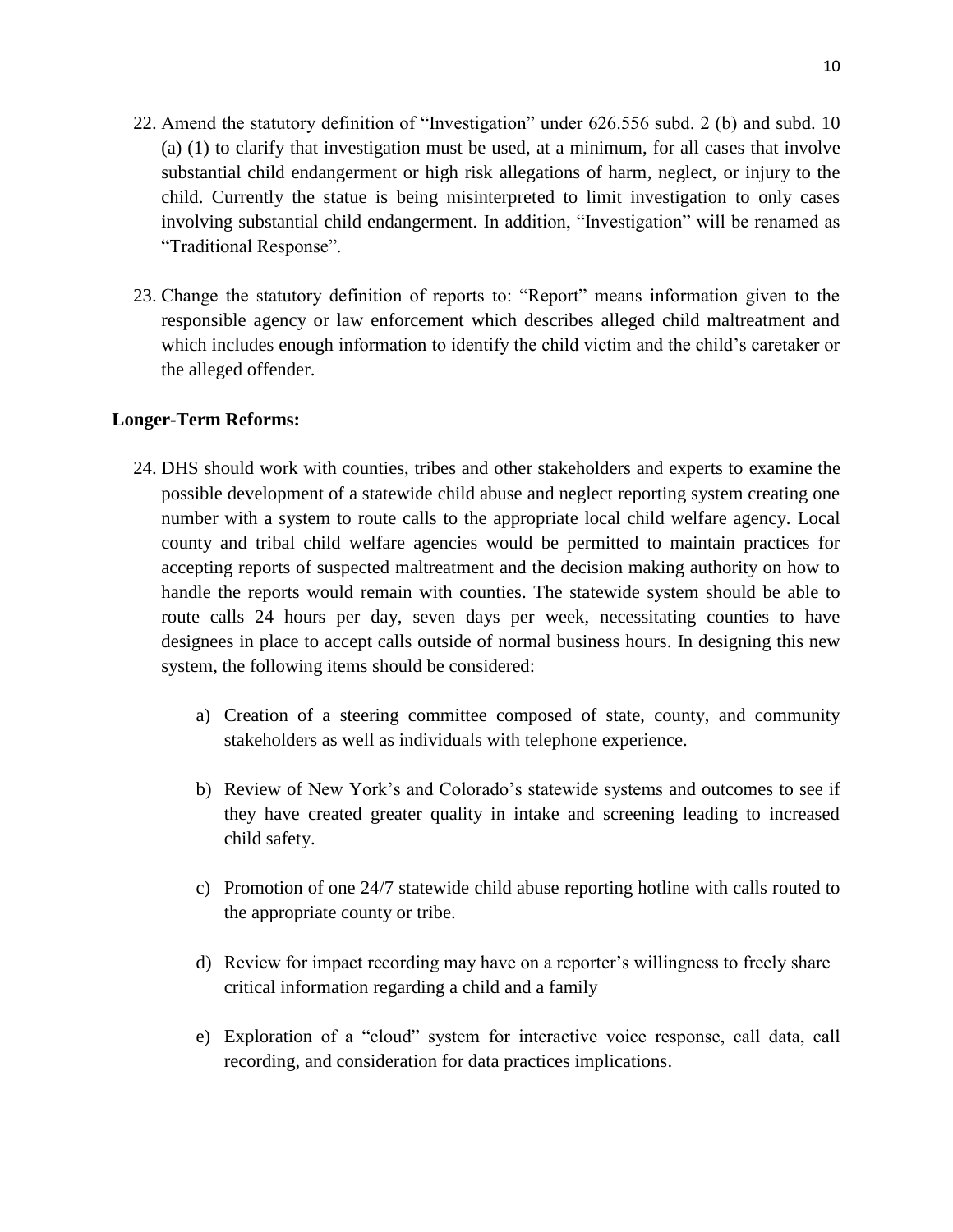- f) Accommodations for callers who do not speak English and accessibility for people who are deaf or have hearing impairments.
- g) A public awareness campaign to promote the statewide hotline and reporting of suspected child maltreatment.
- h) Central record-keeping and tracking of both "reports" and "inquiries".
- i) Process by which counties can opt to have DHS or another county to receive reports and inquiries on their behalf.
- j) Standardized training and certification for all staff prior to taking reports and inquiries.
- k) Consistency in information gathering.
- l) Adequate staffing and resources for counties and the state to implement the hotline, especially with anticipated increased reports with the visibility of a single state-wide number.
- m) Continuous quality improvement: listening to audio taped calls and providing training, feedback, coaching to workers and supervisors.
- n) System-side data collection.
- o) State hotline administration/unit, help desk functions and escape features from automated system to talk to a live person.
- 25. DHS should, as part of redesign review, engage an independent reviewer with expertise in child protection services to review Minnesota's child maltreatment screening statutes, guidelines, and practice and make recommendations on needed changes to complete the shift to a system focused on the best interest of the child. The review should address and provide recommendations on the following:
	- Appropriateness of the rate of screened out reports and screened in reports and the resulting impact on child safety
	- Are the parameters reflected within the scope of Minnesota's child maltreatment screening statutes appropriately designed to ensure child safety
	- Are the parameters reflected within the scope of Minnesota's screening guidelines appropriately designed to ensure child safety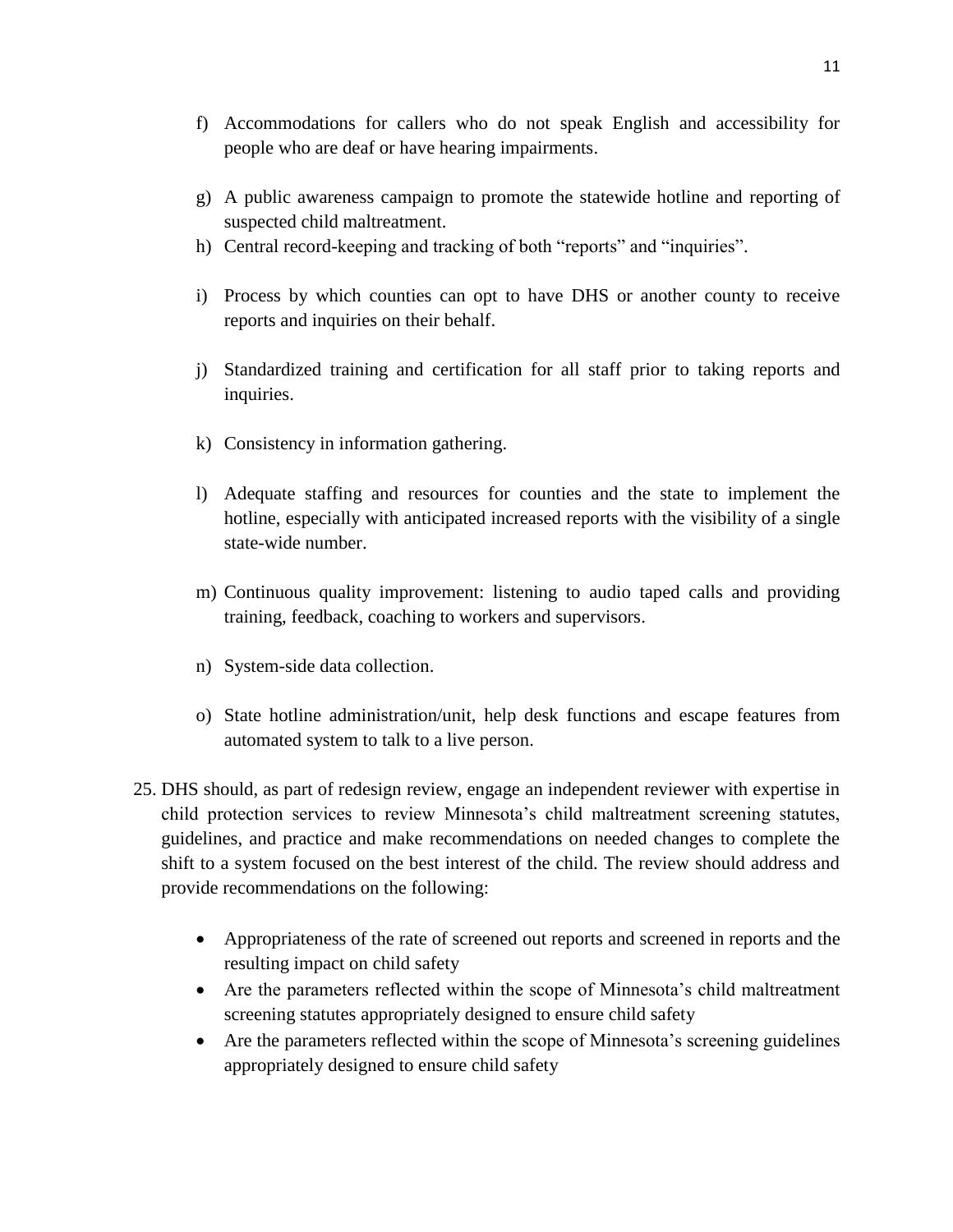- Is Minnesota's practice for receiving and screening reports of child maltreatment sufficiently assessing and responsive to child safety
- Are there recommended strategies or system modifications that could better ensure uniformity in practice across the state.
- 26. Revise the guidelines to provide explicit guidance on reports related to older children. Presently, too many older children do not receive adequate protection or services. Often their avoidance response to abuse/neglect makes them particularly vulnerable: running away, joining a gang, using drugs and entering endangering relationships. More thorough assessment must be done and alternative living arrangements with statutory authorization should occur.
- 27. Review and change the focus of Chapter 260C of runaway/truancy CHIPS from punishing/addressing only the juvenile's problems to a whole family assessment to look to the reason for the behavior. Too often the running and truancy is the reaction to an underlying family problem that is not limited to the child's behavior or issues.
- 28. Complete, by the Revisor of Statutes, in collaboration with DHS and Ann Ahlstrom, Staff Attorney and Co-manager of Children's Justice Initiative (CJI), an organizational revision of Minnesota Statute 626.556 to alphabetize definitions, create internal consistency, eliminate redundant language, reorganize the statute into new statutes (i.e. separating institutional investigations from non-institutional investigations), and correct internal references and references to other statutes.

### <span id="page-13-0"></span>**THE FUTURE OF OUR TWO-TRACK CHILD PROTECTION SYSTEM**

Today, once a maltreatment report is screened into our child protection system, that screener makes a decision whether to place the case on the "family investigation" track or the "family assessment" track. Currently, Minnesota Statute 626.556 directs this decision in cases of Substantial Child Endangerment to the family investigation track and there is no agency discretion. As noted in the Task Force's preliminary recommendations, family assessment has been the "preferred response" to child protection reports and more than 70 percent of all screened-in reports are assigned to family assessment. The reported benefits of family assessment are a less adversarial process (leads parents to more readily engage in safety and case planning) by reducing resistance through a strength-based approach. However, as noted in the Task Force's preliminary report, "it is clear that Minnesota's use of family assessment is beyond that of other states and beyond what the statute allows".

 $\overline{\phantom{a}}$ 

 $^{\rm 1}$  In some counties, the track assignment is made in a team environment which may include supervisors, investigators, and others.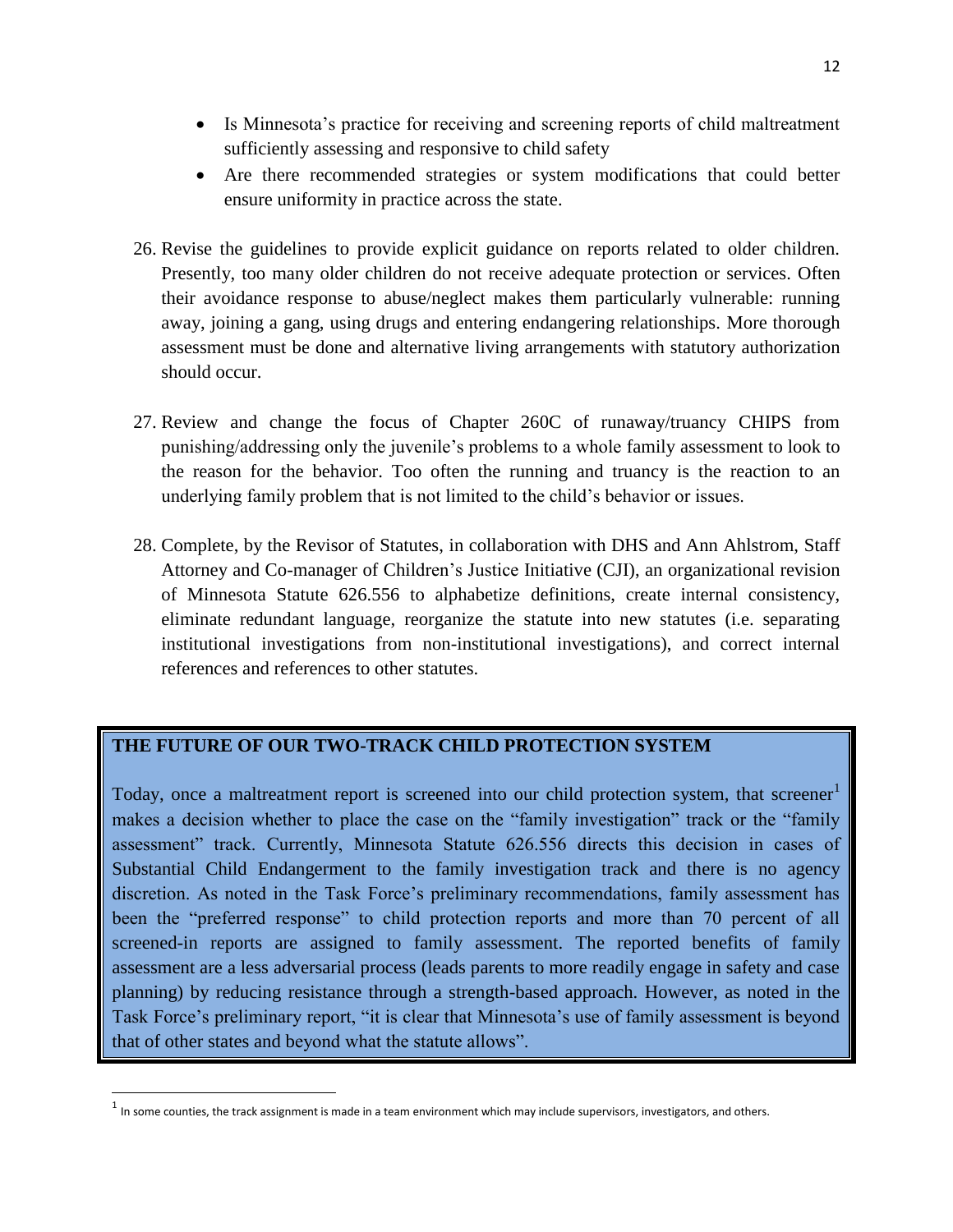In its final recommendations, the Task Force recommends short-term changes to family assessment, including steps on how that "track" decisions are made as well as narrowing the types of cases in the family assessment track. In the longer term, the Task Force questions whether a two track system is appropriate and recommends, as part of its overall redesign, that DHS consider moving toward one child protection system, with fact finding for all "screened in" cases, but several potential "branches" of that system available depending upon the best interests of the child.

Our recommendations for short-term improvements are made with the idea that they could be building blocks for long-term reform as well. Fundamental to our recommendations are the belief that:

- All children, regardless of track, should receive a comprehensive assessment which provides the foundation for assisting children, youth and families with what they need
- That progress should be monitored to see if the child (and the family, where appropriate) is getting better because of child protection intervention
- Child Protection workers (in both tracks) should review progress with both forensic and family engagement tools close at hand.

If these fundamental building blocks are in place, a continuum of safety-focused child protective responses can and should protect children and meet the unique service needs of families. It is best to proceed methodically, making thoughtful short term changes to the current model while examining long-term redesign options.

Therefore, the following recommendations are made which relate to Family Assessment:

- 29. Rename Family Assessment to Differential Response (DR) and Family Investigation to Traditional Response (TR). This renaming would be consistent with national practice and help avoid confusion when interpreting federal laws and regulations.
- 30. Differential Response and Traditional Response are both involuntary child protection responses to reports of alleged child maltreatment. It is critical that either response provide a critical and methodical assessment of child safety while identifying key family strengths that can be built upon to mitigate safety and risk concerns. The goals of any child protection response should be to:
	- Make child safety paramount in a decision making
	- Assess and ensure the safety of any child involved
	- Conduct thorough fact finding to determine if a child has been harmed and/or if services are needed
	- Identify family strengths to mitigate risk factors and ensure child safety
	- Be culturally affirming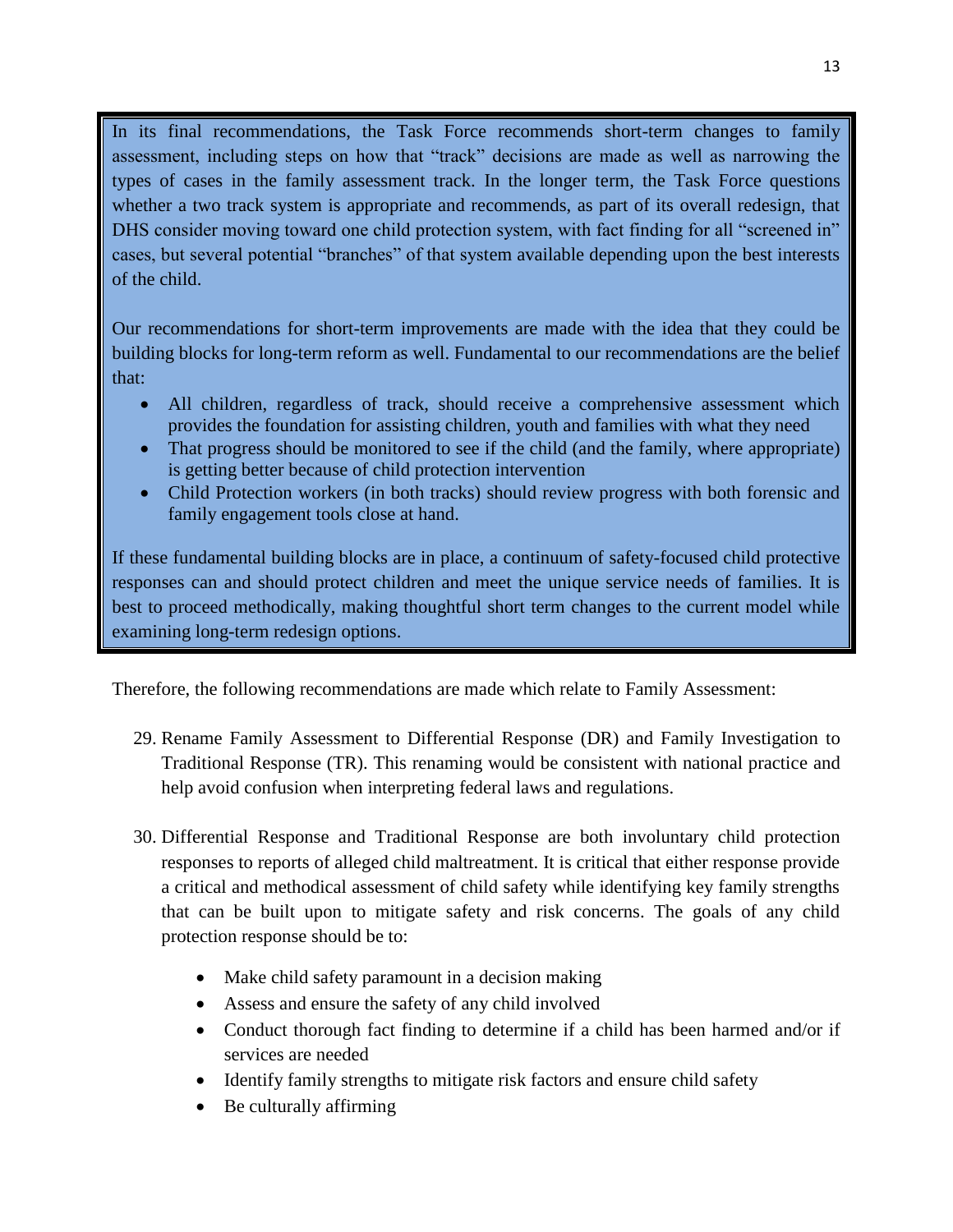- Coordinate and monitor services to families
- Address effects of maltreatment through trauma-informed interventions
- Promote child well-being and permanency
- Increase positive outcomes (i.e., reduced re-reports, avoid subsequent harm).
- 31. Make child safety the focus of any child protection response. The statute should no longer identify Differential Response as the preferred method.
- 32. Interview children individually first and prior to contact with parent/legal guardian whenever possible.

In addition, DHS should research and implement training on best practices in regards to child interviewing protocols. These protocols would be developed in consultation with content experts, cultural advisors, counties and other key stakeholders. Specific practice guidance should be provided regarding audio recording of interviews, locations of child interviews, and interview techniques that are culturally responsive and trauma-informed. Child safety must be the primary guide as to when and how to structure interviews.

- 33. Ensure fact-finding occurs in all child protection responses. DHS should develop protocols to support thorough fact-finding. At minimum, information to be gathered should include gathering details from a variety of sources including the alleged victim(s), sibling(s), parent(s), and other relevant collateral contacts regarding:
	- Who, what, when, where and how regarding the reported allegation
	- Patterns of behavior that present risk to a child (i.e., recentness, frequency, duration, severity)
	- Harm (current and historical) and its respective impact it has on said child
	- Protective parental capacities (e.g., knowledge of parenting and child development; nurturing and attachment; parental resilience; social and emotional competence; concrete supports in times of need; and social connections )
	- Child vulnerability factors (e.g., age, disability, etc.)
	- Family and/or child(ren) strengths that promote resiliency
	- Context and times within the family when the child is safe as a starting point for additional safety planning or services.

DHS should develop a required case summary form for Traditional Response and Differential Response cases in the Social Service Information System (SSIS) where results of fact-finding must be documented. This would include details surrounding the reported allegations and include a statement about whether or not the reported maltreatment incident occurred and identify the victim(s) and offender(s).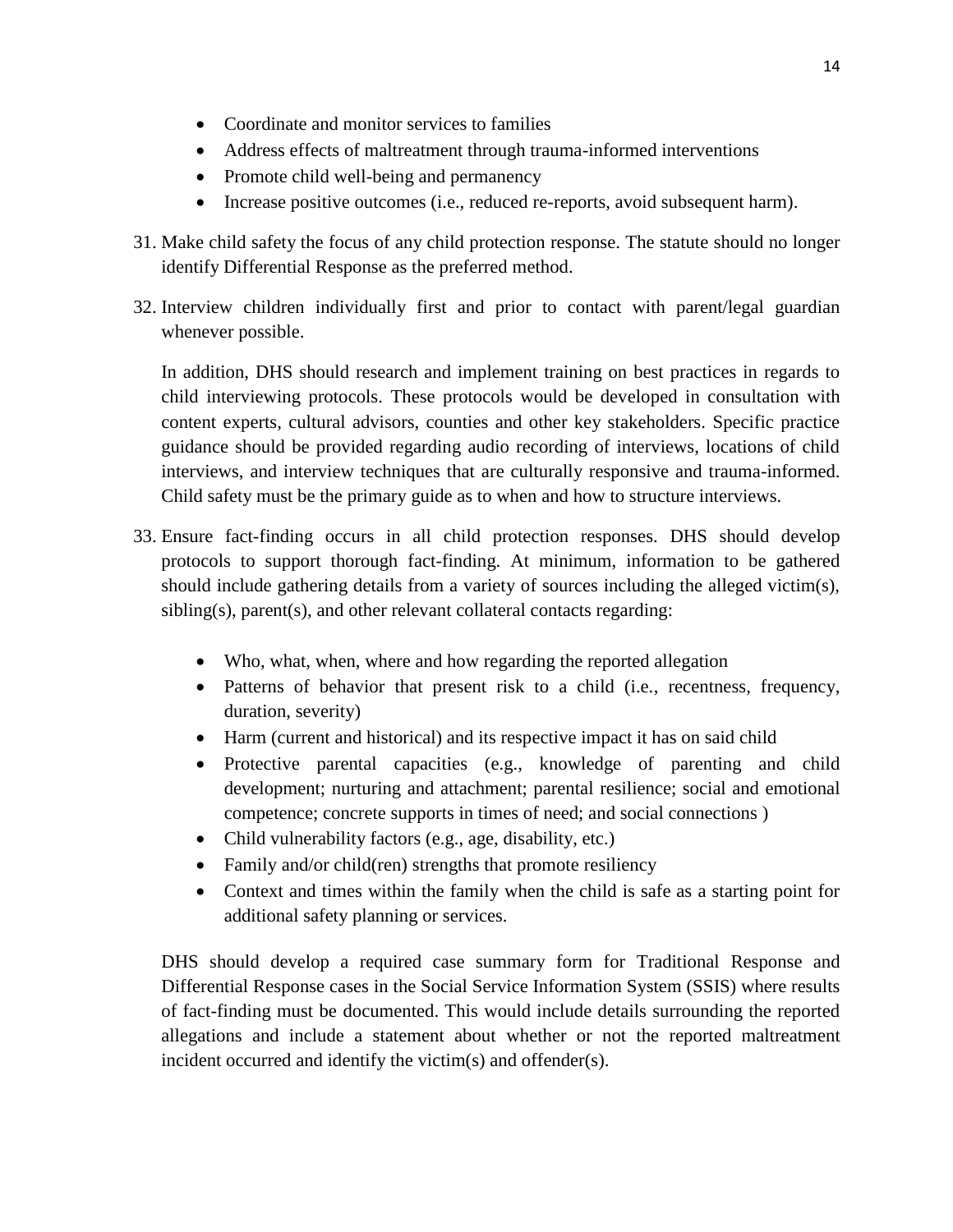Data from this case summary form will be gathered and tracked to identify county, tribal, and state trends.

- 34. DHS to encourage and support the use of Multi-Disciplinary Team (MDT) decision making by developing the infrastructure to support the development of MDTs across the state. The MDT infrastructure would address:
	- Philosophy behind MDTs
	- MDT specific training
	- An evaluation component
	- Ongoing training for MDTs.

Any and all statutes, policies, and/or practice guidance that discourage use of MDTs should be discontinued.

- 35. Adopt stronger and more robust intake and screening tools for data gathering prior to pathway assignment to strengthen the quality of the information available.
- 36. DHS should, as an interim measure, retain dual pathways for responding to reports of alleged child maltreatment. The dual pathways should include Traditional Response (Family Investigation) and Differential Response (Family Assessment). Explicit criteria for immediate assignment of High Risk and Low Risk allegations of child maltreatment must be defined:
	- High Risk (all Substantial Child Endangerment and can include other risk factors) – Traditional Response
	- Low Risk (Reports of alleged child maltreatment that are clearly low risk. These are reports that exclude all Substantial Child Endangerment and Moderate and High Risk. Additional criteria is necessary to ensure the proper parameters that clearly define a maltreatment report as low risk)- Differential Response
	- All other cases, which include those with moderate risk and those which are difficult to assign without additional information (excludes all Substantial Child Endangerment). These maltreatment referrals require fact-finding before track assignment can be made. DHS is to provide guidance on necessary fact finding inclusive of collateral contacts and face-to-face interviews with child subjects and parents or caregivers.
- 37. DHS must develop, in consultation with counties, tribes, stakeholders and subject matter experts, a required information standard for making pathway response determination. This standard should reflect what is required and be implemented with a practice understanding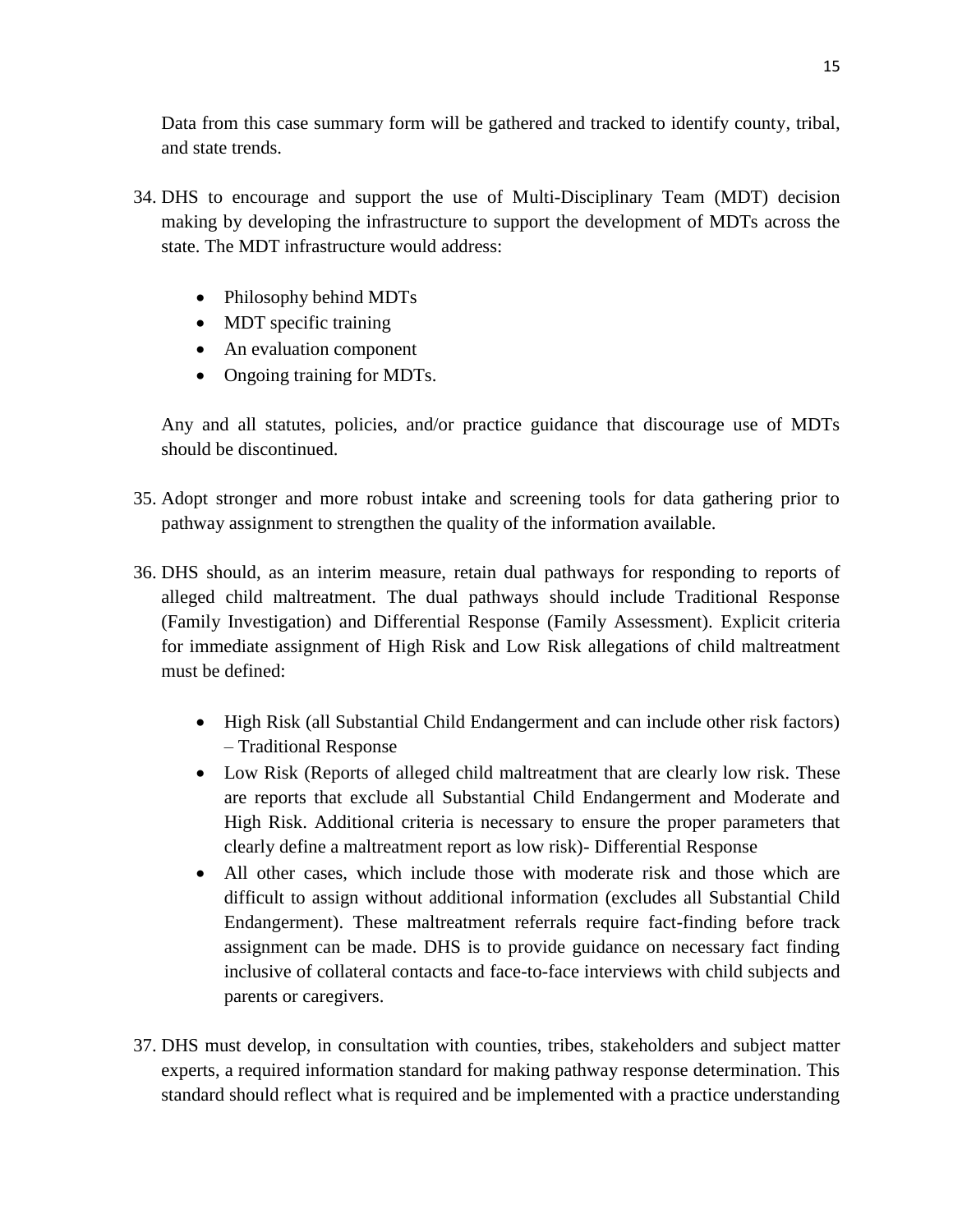that more information is better. Fact finding must occur until such time the pathway assignment required information standard is met. Fact finding efforts may include collateral contacts and "in-person" interviews with the child subject and the family.

38. DHS shall, in consultation with counties, tribes, subject matter experts, and stakeholders, define clear and consistent pathway assignment criteria to either pathway including a definition for cases appropriate for Differential Response. Cases that clearly should follow pathway assignment into Traditional Response will be assigned within 24 hours, consistent with the substantial child endangerment statute. DHS should develop guidance regarding the timing for those cases that require initial fact finding.

Criteria should also be provided for when path switching is or is not allowed and identify specific documentation requirements to support the decision. It is important to note that pathway determination should not extend any existing timeframes for the initial face-toface contact with the alleged child victim. These criteria should be developed on or before December 31, 2015. In addition to existing statutes that define specific child protection responses for defined actions (i.e., Substantial Child Endangerment), other criteria for pathway assignment to be considered should minimally include:

- Necessary fact finding before a track decision is made for those alleged maltreatment referrals believed to present moderate risk
- Multiple differential response cases within a certain time period
- The age of the child and other children in the home. The identified age should be based on clearly defined objectives which could include the risk for fatal, or near fatal injury, brain development, social isolation, or the child's ability to protect him/herself
- Other vulnerabilities (child is developmentally delayed, pre-verbal, etc.)
- The presence of unrelated adults in the household.
- 39. DHS will monitor and evaluate initial pathway assignment and path changes using the established criteria and provide feedback to counties and tribes regarding the quality of decision making. A culture of continuous quality improvement should be supported and promoted. Results of pathway assignment should also be used for training and accountability.
- 40. DHS should immediately review, update, and validate all decision making tools with priority given to the safety assessment. In general, any tools used by DHS and counties are to have a clear purpose, to facilitate decision making at critical points in the child protection response, and that such tools are updated, and valid. In addition, that any tools adopted are culturally responsive and appropriate for families from different racial, ethnic, and socio-economic backgrounds. Overall, regarding all tools, DHS should clearly define: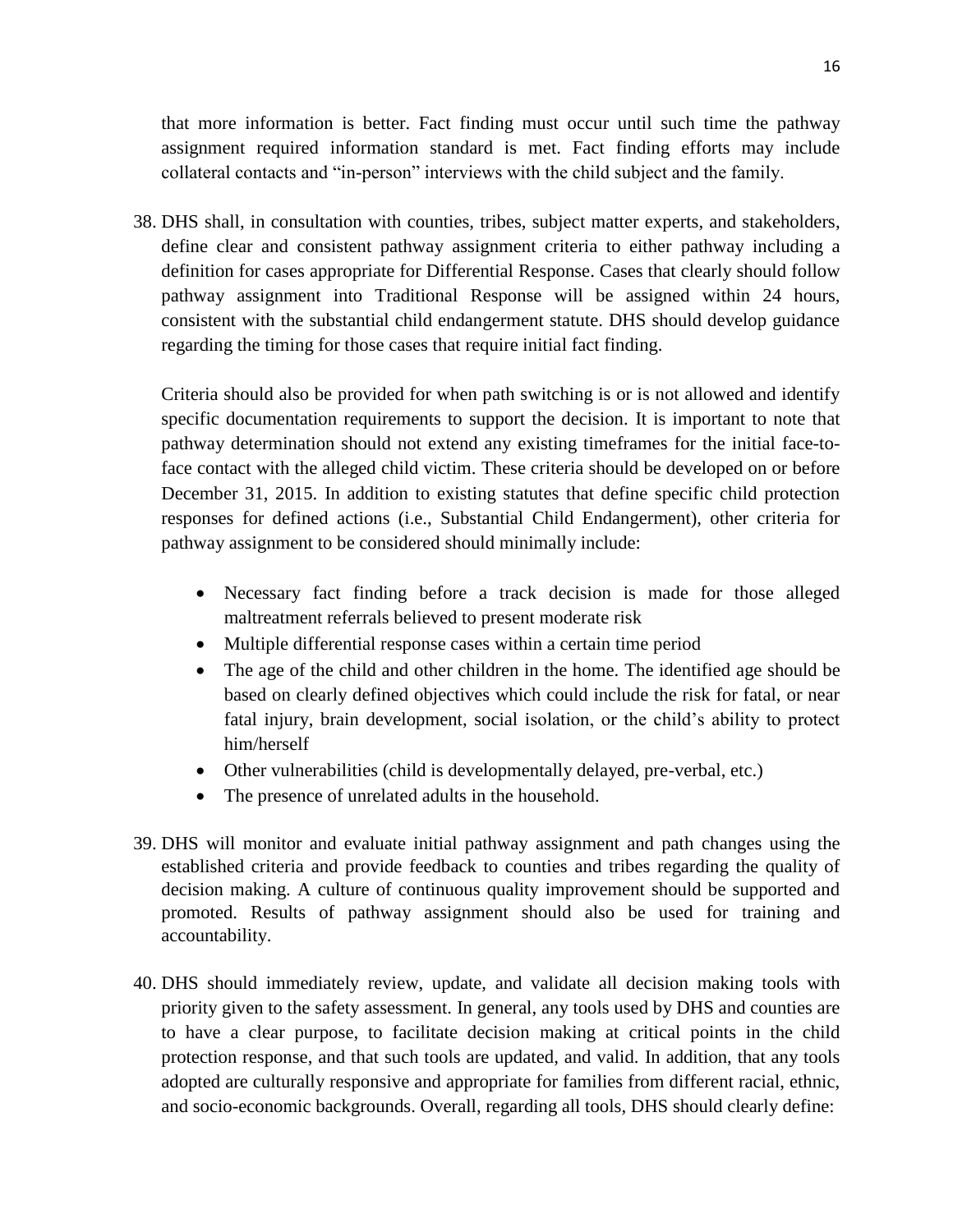- What decision-making tools are to be used at key decision making points along the child protection continuum
- The purpose for each decision making tool, and
- How the specific tools are to guide decision making.
- 41. Identify a validated safety assessment tool that better reflects dangerousness and child vulnerability factors. A safety assessment should address any factors proven to predict safety concerns. Some potential factors could include:
	- Recentness of abuse/neglect
	- Frequency
	- Severity
	- Child characteristics.
- 42. DHS should review research on protective factors and predictive analytics for how it can reduce or eliminate risk factors, and implement this information in trainings and practice. This would include use of screening and assessment instruments that have been validated. This should be done through a long-term contract arrangement to improve child safety outcomes over time.
- 43. Require in statute a mandatory consultation with the county or tribal attorney to determine the appropriateness of filing a Child in Need of Protection or Services (CHIPS) petition in the event that a family does not engage in necessary services and child safety and/or risk issues have not been mitigated prior to closure of a child protection case, regardless of track.
- 44. Include in statute the requirement for a minimum of monthly face-to-face contact with children for cases in which a family is receiving protective services while the child (ren) remains in the home.
- 45. Traditional Response cases should result in the following determinations: maltreatment determined (yes or no) and are child protective services needed, (yes or no). For Differential Response cases the determination would include whether or not child protective services are needed. Documentation for DR cases will include a case summary form which will include a statement that will identify if the child experienced maltreatment. This data should be entered into SSIS so that they can be reviewed in future cases and so that summary data on a county-wide basis can be collected. DHS should provide guidance on criteria and best practice for making the determinations and require supervisory review and approval.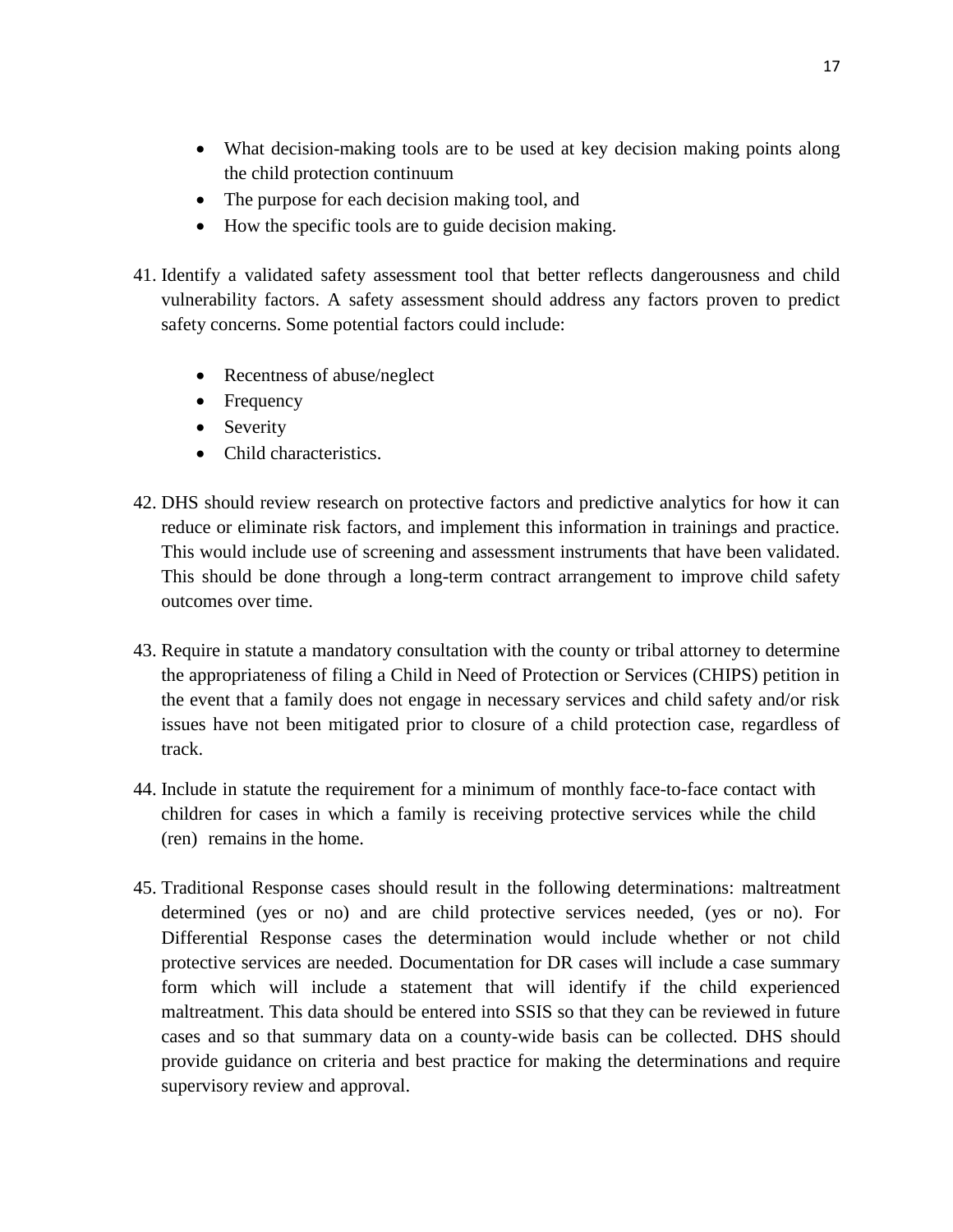46. Complete trauma pre-screenings on any child during a child protection response. DHS should pilot a trauma pre-screen tool in 2015 and expand statewide in 2016. Implementation of trauma pre-screening should be consistent with research on best practices.

### <span id="page-19-0"></span>**Longer-Term Reforms:**

- 47. DHS should, as part of a redesign review, engage an outside expert to work with the agency, counties, tribes and stakeholders to advise, develop and implement Minnesota's child protection response continuum. This evaluation should consider when and how pathway decisions should be made and whether Minnesota should move to a single child protection response, albeit one with different branches and approaches depending upon how to best meet the interests of child safety and welfare. Part of this review should consider the impact of any changes which result from the work of this Task Force.
- 48. DHS shall convene a workgroup for further analysis and definition of threats to child safety and risk of maltreatment as the foundation for development of a comprehensive long-term child protective services response continuum. This continuum must be designed for appropriate response alignment based on child safety and risk and may include multiple pathways, depending upon the best interests of the child. This response continuum design should be completed by January 1, 2017. The workgroup shall minimally include the representation from the following agencies/disciplines:
	- Minnesota DHS
	- Administrative and frontline County/Tribal Child Welfare Agency staff
	- Law Enforcement
	- County Attorney
	- Court
	- Defense Attorney
	- Guardian Ad Litem
	- Pediatrician
	- Child Development
	- Mental Health
	- $\bullet$  Parent(s)
	- Child Welfare Focused Academic Institution
	- Child Safety/Risk Subject Matter Experts.
- 49. Coordinate services and financing across the system in the fields of mental health, chemical dependency, housing and other related areas within the State of Minnesota-Department of Human Services for children and families who need child protection case management services so as to prioritize services for interventions that would increase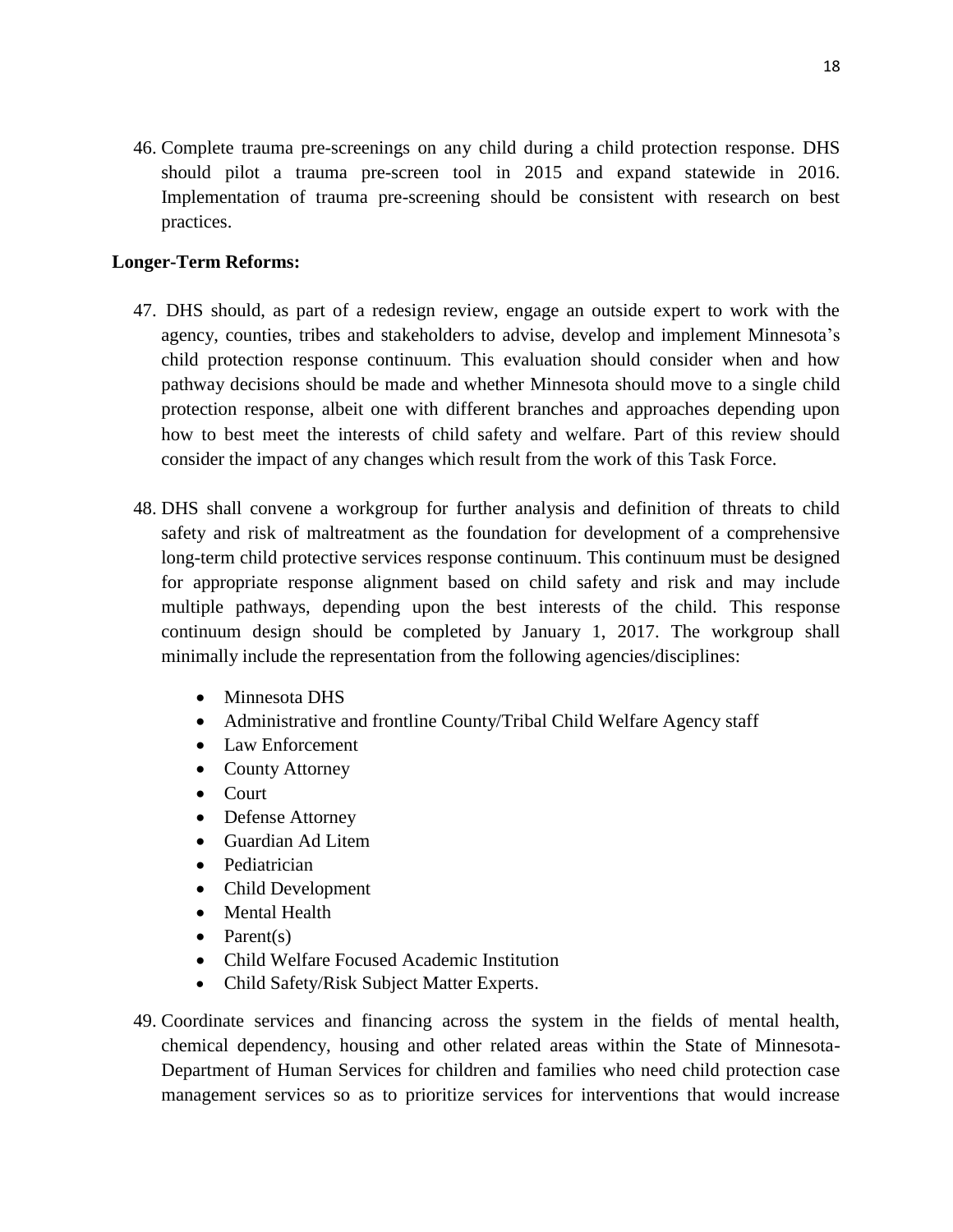safety and reduce risk of future harm. This would promote more holistic and effective responses for children and families who have experienced trauma, abuse, neglect and/or other egregious harm to reduce recidivism into the child protection system

50. Make referrals for clinical, mental health and functional assessments on children, along with their families, who receive child protective case management services, who have trauma or mental health needs identified during screening. These assessments should be conducted by experts in the field. For example, if significant trauma to a child has occurred, a clinical trauma assessment with a qualified mental health professional should be required.

For this recommendation to be effectively implemented, resources must be allocated to counties and community providers to improve the social and emotional well-being of children to heal from trauma, as well as reducing physical harm.

51. DHS should adopt a plan to monitor the provision of services and outcomes to assure that children and families receive appropriate, effective and needed services. This plan should include a periodic functional assessment of a child's well-being while in the child protection system and evaluate whether such services actually improved and benefitted children and their families.

### <span id="page-20-0"></span>**RACIAL, EQUITY and DISPARITY REDUCTION**

The most recent *Minnesota's Child Welfare Report 2013* highlights the continued concern for disproportional over-representation of children by race and ethnicity. When compared to Caucasian children, all children of color and American Indian children, with the exception of Asian/Pacific Islander children, experience a higher rate of involvement in child protection services, out-of-home placements, and adoption.

However, to effectively address disproportionality there must be an understanding not only about populations that are overrepresented but also populations that are underrepresented. Underrepresented communities often lack access to the continuum of child welfare services and may be under identified due to bias or lack of knowledge.

To safely reduce racial disproportionality requires a multi-prong, strategic effort which must reach far beyond the human services systems. In order to further this work, however, we need to establish better connections with racial, ethnic, and tribal communities, to fund and examine research into promising practices to reduce disparities and to change public systems to implement a culturally responsive service array within the child welfare system.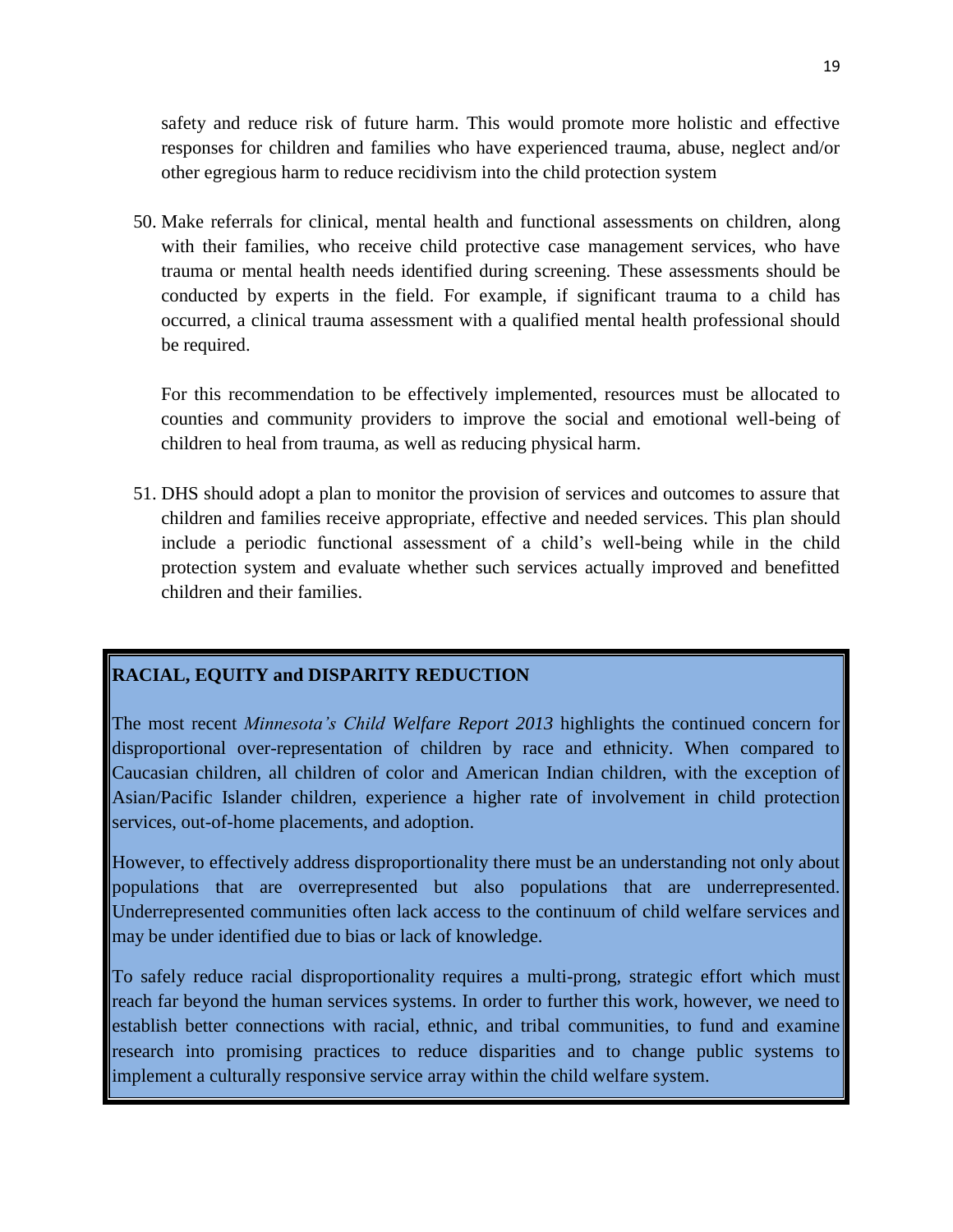Racial disparities in the child welfare system must be viewed as a call to action to all of us, regardless of race, to come together, to better understand the cause of the disparities, and to work together to identify institutional resources and practices that can be adopted that will genuinely improve the lives of children and their families.

Culture is not simply determined by ethnicity and a particular set of beliefs, norms and values, but also involves the historical circumstances leading to a group's economic, social and political status in the social and economic structure. As people develop different responses to their life circumstances, the child welfare system must realize that eliminating bias and discrimination and improving cultural responsiveness and inclusion is critical in the provision of ethical and effective services to children, youth, and families.

Varying approaches are needed in the service delivery systems to address cultural differences among consumers and to identify ways to transform public services to be more effective in protecting children. Practitioners must provide culturally responsive services. In addition, collaborative work across systems must be done in order to achieve the goal of sustained safety and stability for children and their families through a rehabilitative process.

To reduce the disparities in our child protection system, this Task Force recommends:

- 52. DHS should model and provide leadership to reduce disparities by making progress with key staff and leaders within DHS to become more racially conscious and culturally competent in the delivery of child welfare services. DHS must be seen as an effective leader in this effort to ensure that policies and practices are assessed to enable decision making and oversight that does not perpetuate more racial, ethnic, and socioeconomic disparities.
- 53. Support the development of "cultural navigator" and parent mentor positions to act as liaisons with racial and ethnic communities, using a community health worker model. Ideally, this person would be from the same culture as the family being engaged and graduate from a rigorous training program with a certification, to ensure an understanding of the child welfare system. The role of this position would be to:
	- Help parents and the child welfare/child protection worker communicate more effectively.
	- Help parents understand, navigate and ultimately meet the requirements of the child protection and court system.
	- Facilitate connecting families with culturally relevant services.
- 54. DHS should identify and link previous and current disparities work to future intervention strategies aimed at racial equity and disparity reduction.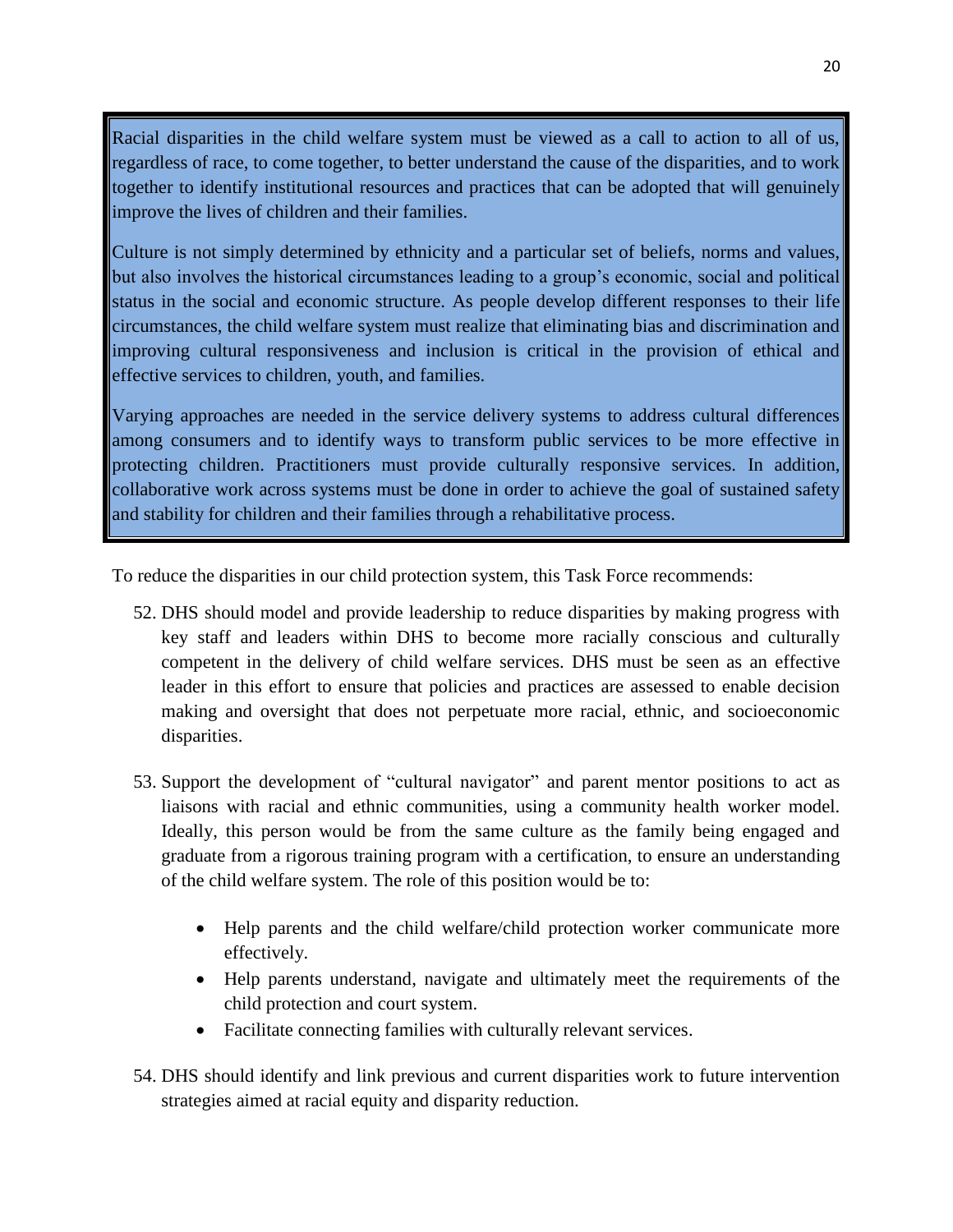- 55. Develop a certification program that would prepare students and current workers and supervisors to work in specific cultures through field placements/internships.
- 56. Promote and improve the representation of racial and ethnic communities' among child protection and child welfare ranks using recommendation #55.
- 57. Develop culturally supportive services that assist children in transitioning home following an out of home placement as a means to prevent foster care re-entry. With additional funding, request for proposals (RFP's) could be submitted in support of this service.
- 58. DHS should include representation from the African American community, tribal representation and other underrepresented groups in the development of policy guidance, and best practice strategies and protocols.
- 59. DHS should to provide clear policy and practice guidance about the need to include a tribal representative as part of a multi-disciplinary team whenever a case of a tribal child is reviewed.
- 60. Expand Initiative Tribes. This will:

 $\overline{a}$ 

- Support tribes in their ability to provide the types of child welfare services they know to be culturally meaningful and effective with their children and families.
- Improve county and tribal government relationships and establish methods to measure success in this area.
- Improve child safety, permanency, and well-being outcomes for American Indian children served by these programs.<sup>2</sup>
- Recognize and actively support the sovereignty of Tribal Governments.
- 61. The state should directly fund more front-end services, including prevention and early intervention that have the capacity to promote safety, reduce risk and promote healing from abuse and neglect. This may include the direct funding of services for families involved in the child protection system and allow DHS to work creatively with providers to support the service array. This allows for more proactive service delivery by providing services to families before concerns reach higher risk warranting involuntary services and to also reduce re-occurrence into the child protection system.

<sup>&</sup>lt;sup>2</sup> The American Indian Child Welfare Initiative is a collaboration between tribal, county and state governments with the shared goal of improving the child welfare outcomes for American Indian children, and reducing the disproportionate number of American Indian children in the state's child welfare system. Data reveals promising results. Tribal programs exceed statewide performance on federal child welfare outcomes measures in areas such as relative care and placement stability. Programs participate in the Minnesota Children and Family Service Reviews, federal Title IV-E audits and fiscal audits conducted by the department.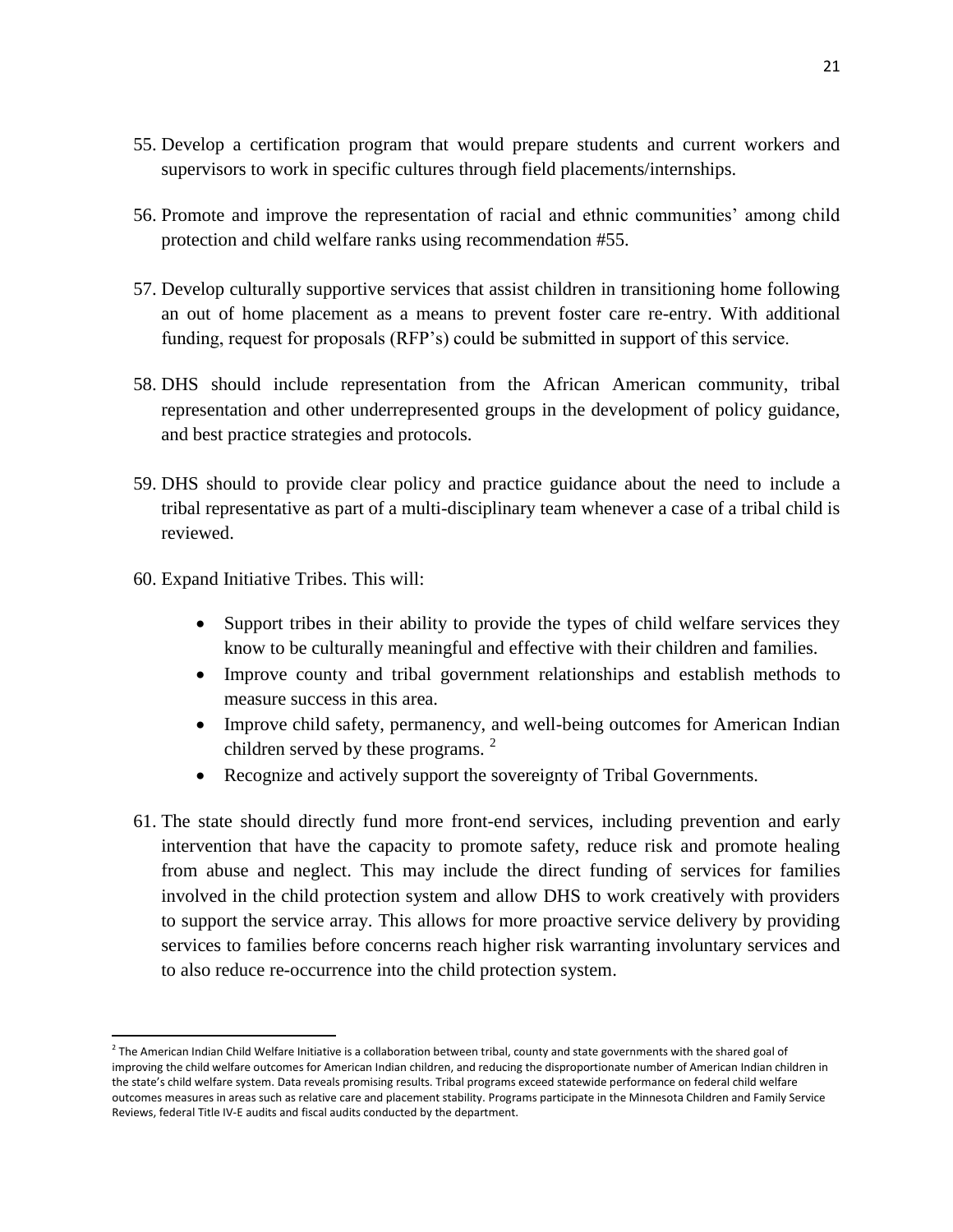- 62. Increase monitoring and evaluation:
	- Monitor and report disparities, as well as outcomes for African American and American Indian children and families, using the Social Services Information System and review indicators
	- Identify areas of underrepresentation and pilot methods to promote access for those populations who are not yet visible to the system
	- Work with the Human Services Performance Council to further develop new data reporting, gathering, and analysis methods, instruments and procedures to track county performance measures and accountability as it relates to demographic indicators for children. This information should be used to increase action steps to improve child welfare
	- Dedicate a section of future annual child welfare report to racial equity in which specific measures are followed through a lens of race and ethnicity
	- Use information and apply the outcomes to increase action steps to improve child welfare
	- Develop and use an external advisory committee including stakeholders and service recipients to assist in monitoring and evaluating outcomes.

### <span id="page-23-0"></span>**Longer-Term Reforms:**

- 63. Research, identify, develop curriculum and train on culturally affirming approaches and practices that work with African American and American Indian families, the two populations overrepresented in the child protection system. Also, trainings should include cultural and racial self-awareness, professional ethics, the difference between equal access and equity, and culturally appropriate ways to delivery services and work with families. Training should be provided to child welfare professionals and supervisors as well as other system stakeholders.
- 64. Identify services that can be replicated and scaled up and fund them with dollars to operate. These services should be evaluated and research used to build promising practices in order to provide a research base for interventions that are responsive to racial and cultural communities.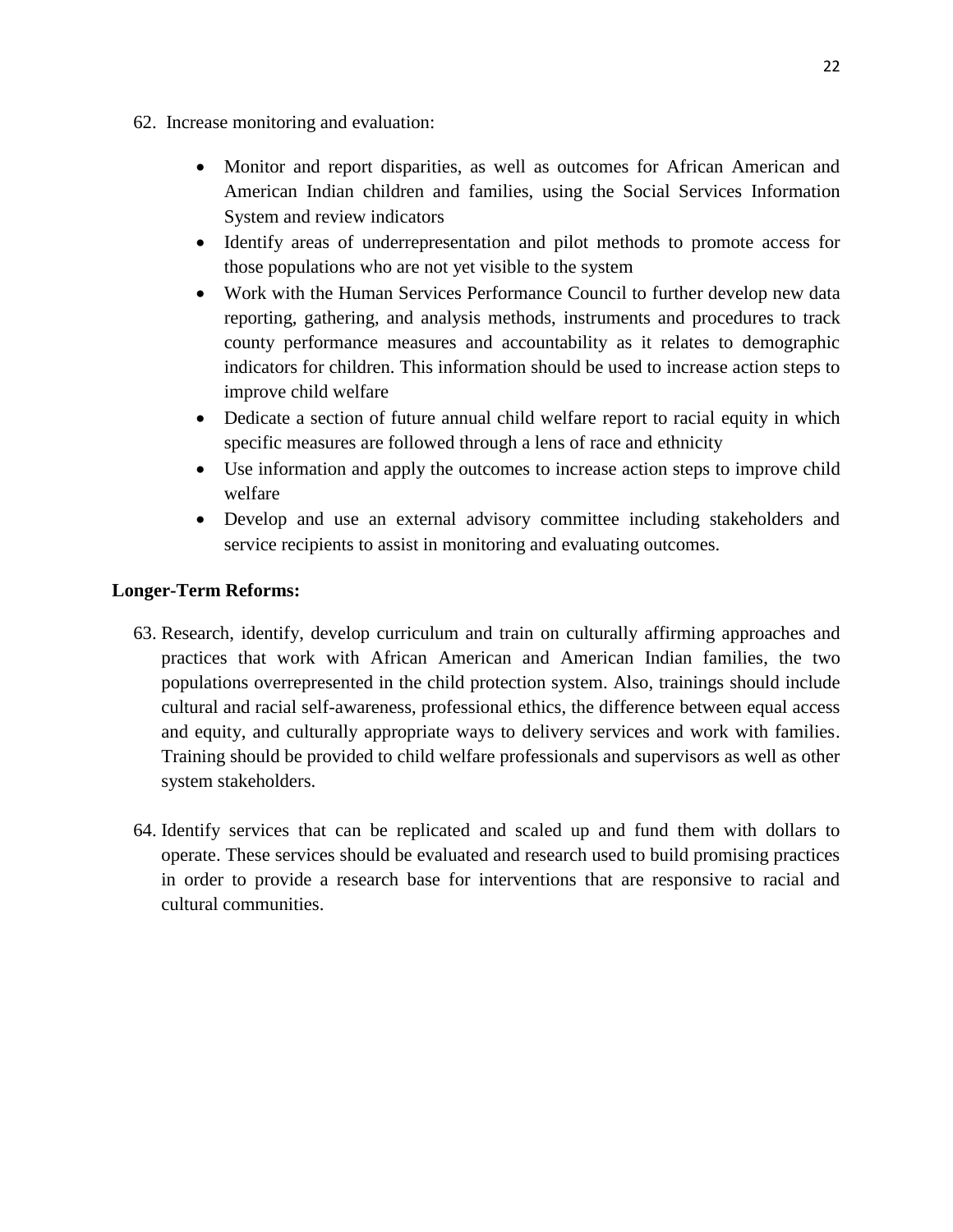### <span id="page-24-0"></span>**TRAINING**

The quality of training for child protection workers, supervisors and managers is a critical factor in supporting a high performing child protection system. DHS is statutorily required to develop and provide competency-based training to child protection staff, including foundation training for local child protection workers within the first six months of employment. DHS must support on-going development of the child protection workforce by developing and providing training that is accessible, research-based, and builds competencies critical for child protection staff at all levels to perform effectively.

As the Task Force considered recommendations to enhance the training provided to child protection staff, they heard from county and tribal staff, educators and trainers, and representatives from community agencies and organizations. In addition to learning what is currently available and required, Task Force members learned of challenges and opportunities related to developing a competent child protection workforce.

Recommendations must support and enhance the initial training and ongoing development of child protection staff. Cultural awareness must be embedded into all child welfare training. Cultural responsiveness is not an event whereby one can attend a single training and become competent. Cultural awareness comes from a thoughtful examination of one's own culture and beliefs, and how those attitudes and beliefs impact others.

In addition to the recommendations, the Task Force encourages DHS to collaborate with local social services agencies and other community agencies and organizations to ensure the training provided to Minnesota child protection staff is relevant and grounded in current research and best practice.

To improve the capacity of the workforce, the following training recommendations are made:

- 65. Enhance the Minnesota Child Welfare Training System:
	- A. DHS should develop a Workforce Training and Oversight Advisory Group (comprised of state, county, tribal, communities of color and academic representatives) to advise DHS Child Welfare Training System to:
		- 1) Develop, review and/or revise competencies for child protection workers and supervisors,
		- 2) Identify workforce training needs and gaps, and
		- 3) Consider development of a tiered child protection pre-service training program which would include: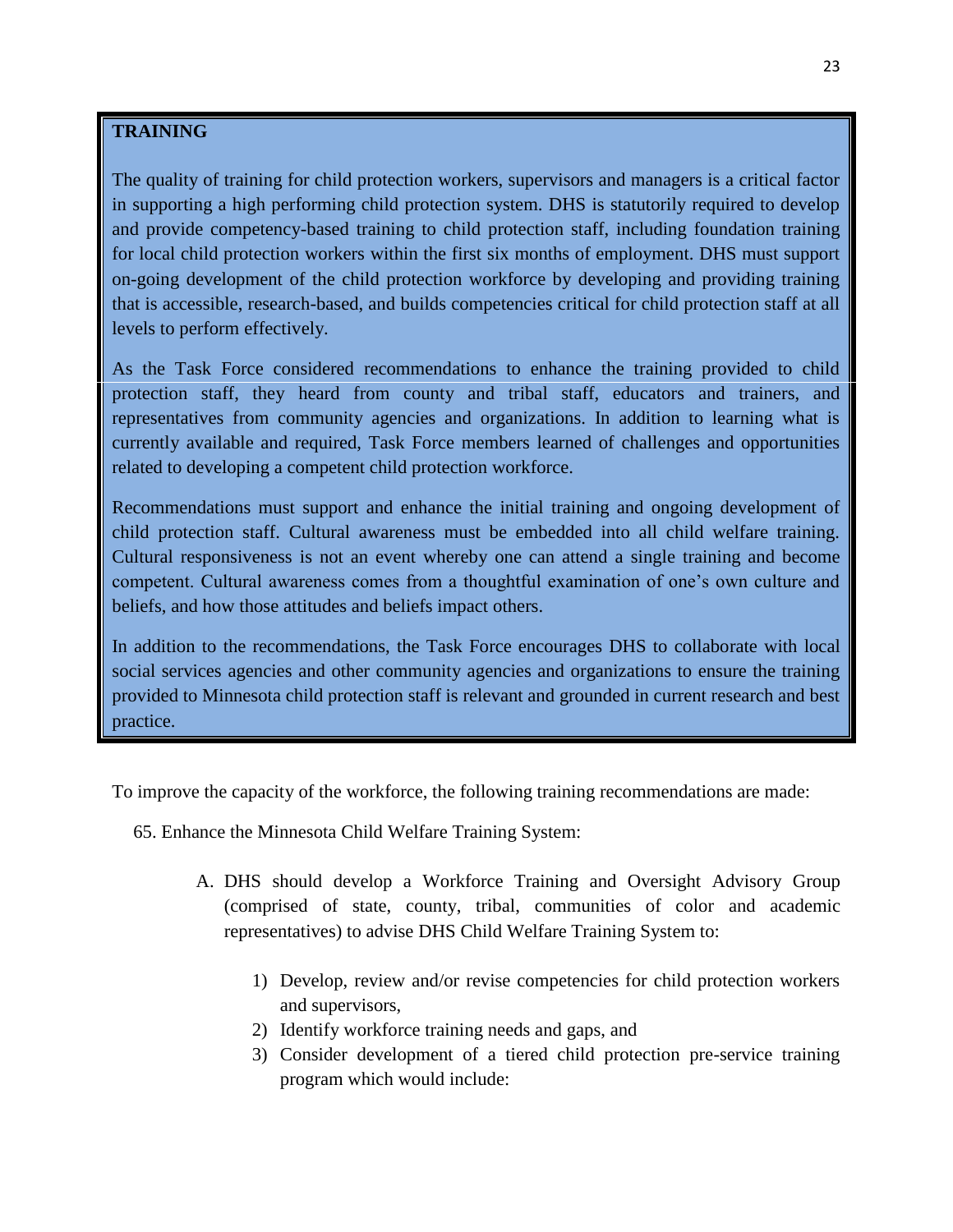- a) Online orientation training that child protection workers would be required to complete prior to case assignment.
- b) Tier I: Deliver basic theoretical and philosophical foundations upon which to build child protection specific knowledge and skills. This would be required for all newly hired workers without social work degrees.
- c) Tier II: Deliver child protection specific knowledge and skills. This would be required for workers who complete Tier I and those hired with social work degrees.
- 4) Implement a Child Protection Training Academy that will include scenario-based training for child protection staff, supervisors, and managers. This training would replace the current Child Welfare Foundation Training currently required for new child protection workers. DHS should explore various modalities for delivering training, including online or Web-based training, to make training more accessible.

The Academy should address the following topic areas:

- a) Intake
- b) Screening
- c) Differential Response
- d) Traditional Response
- e) Trauma-informed care
- f) Culture and biases
- g) Injury identification
- h) SSIS case documentation
- i) Minnesota rules and statutes.
- B. DHS should develop a certification process that includes completion of the training(s), structured on-the-job training activities, successful demonstration of applicable competencies and verification from the staff/supervisor's employment agency of completion of prescribed training and activities.
- C. Require all new child protection workers, supervisors and managers with child protection supervisory responsibilities to complete the training(s) and certification(s) specific to their job duties and responsibilities prior to or within 180 days of employment and as a condition of employment.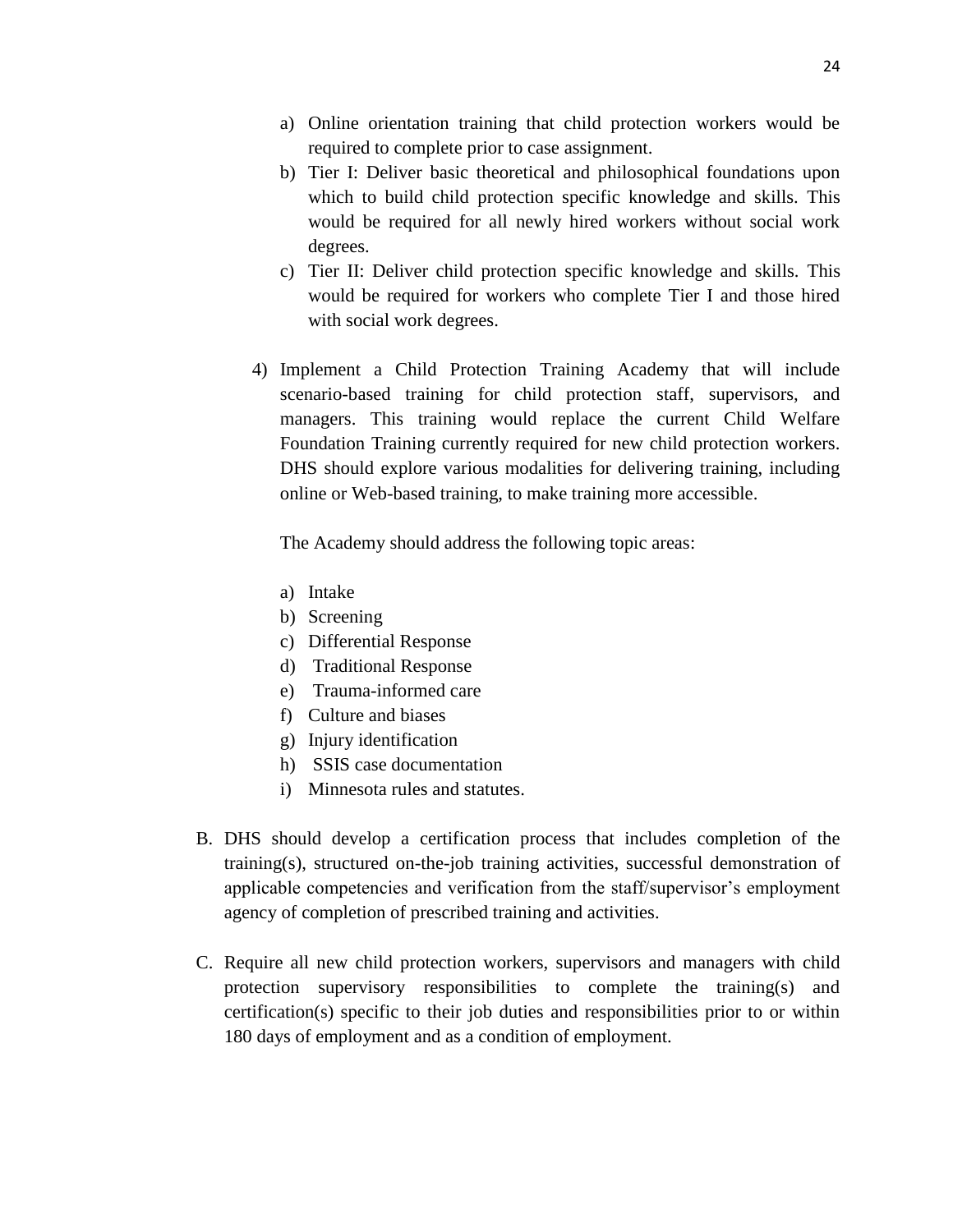- 66. Establish requirements for competency-based initial training and continuing education for new and existing child protection supervisors.
- 67. DHS should continue to support the IV-E educational programs available through Minnesota colleges and universities.
- 68. Expand the existing student loan forgiveness program in Minnesota to include Social Work graduates who are employed as child protection/child welfare social workers. The program will reduce debt encumbered while earning a social work degree in exchange for a social worker taking a child protection position for a minimum of two years postgraduation. A goal of the program should be that agencies are able to recruit and hire social workers with diverse backgrounds that match the population being served.
- 69. Require local agencies, with the support of DHS, to develop and submit a comprehensive Secondary Traumatic Stress (STS) support plan which will support the workforce in the identification and treatment of STS.

### <span id="page-26-0"></span>**Longer-Term Reforms:**

- 70. Require license mandated reporters to submit evidence of completion of mandated reporter training as a requirement for licensure/re-licensure, and develop a certificate of completion that can be printed upon completion of DHS online mandated reporter training.
- 71. DHS should develop a variety of Web-based trainings for mandated reporters on multiple topic areas that expand beyond the specific responsibilities for reporting suspected child maltreatment, e.g. culture and bias.
- 72. Require child protection staff, supervisors and managers to participate annually in advanced training developed by DHS in collaboration with the workforce training and oversight advisory group as a condition of continued employment.
- 73. DHS should, in collaboration with the workforce training and oversight advisory group, Department of Public Safety, the Department of Health and the Minnesota County Attorney's Association, develop curriculum that fosters a multi-disciplinary approach to responding to reports of child maltreatment. This training should be offered, minimally, on an annual basis to county/tribal child protection staff, law enforcement, medical professionals and county attorneys. DHS is encouraged to use the formerly provided TEAM Conference as a model for development.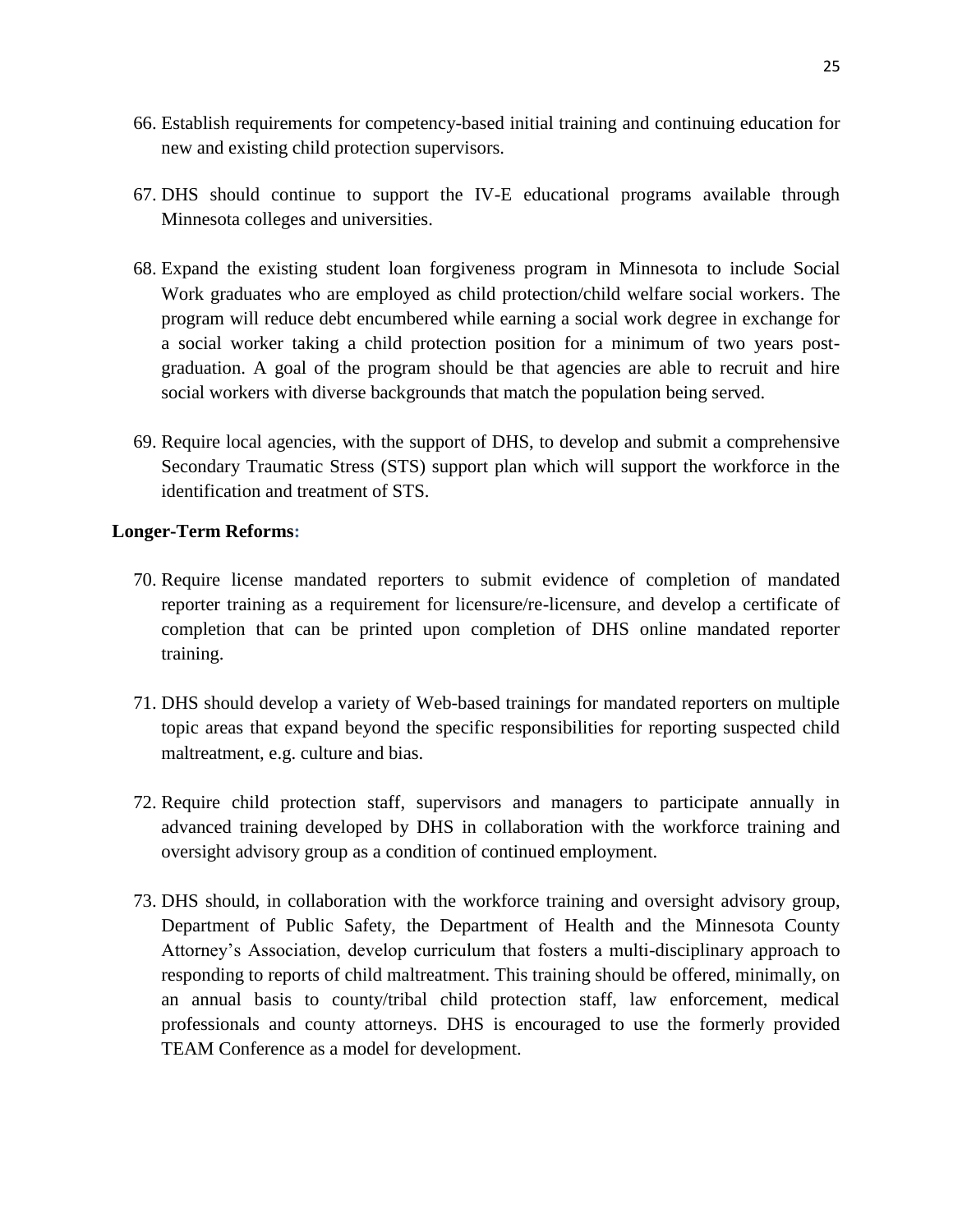74. DHS should explore the fiscal implications of making Child Welfare Training System trainings available to stakeholders and community members.

### <span id="page-27-0"></span>**OVERSIGHT OF COUNTY PERFORMANCE**

In a state-supervised, county-administered system such as Minnesota, the role of DHS is legislative and policy development, compliance with federal requirements and monitoring of local systems to ensure compliance with state and federal policies, rules and statutes. The Minnesota Child Welfare Practice Model identifies that Minnesota's child welfare system is committed to holding itself accountable to the highest standards of practice. This requires a robust continuous quality improvement system that utilizes both qualitative and quantitative data to support system improvements at all levels.

The Task Force examined the adequacy of current DHS practices and processes in place for monitoring compliance and outcome achievement at the local and state level, and considered options for expanding and enhancing current processes.

The following oversight recommendations are made to improve outcomes:

- 75. DHS, in consultation with the Minnesota Department of Health, should redesign the current child mortality review process to include two separate processes, one specifically for reviewing child fatalities and near fatalities due to maltreatment and/or suspected maltreatment; the other to review fatalities and near fatalities not due to maltreatment.
	- a) Public Health Review Model:
		- o Purpose: Review child fatalities and near fatalities related to accidents, suicides, SIDS, natural causes, and other fatalities and near fatalities not related to maltreatment
		- o Focus: Developing and issuing community-based prevention messages
		- o Process: Utilize the process currently being used to review all child fatalities and near fatalities in Minnesota.
	- b) Child Protection Mortality Reviews:
		- o Purpose: Review child fatalities and near fatalities due to child maltreatment, and those that occur in licensed facilities that are not due to natural causes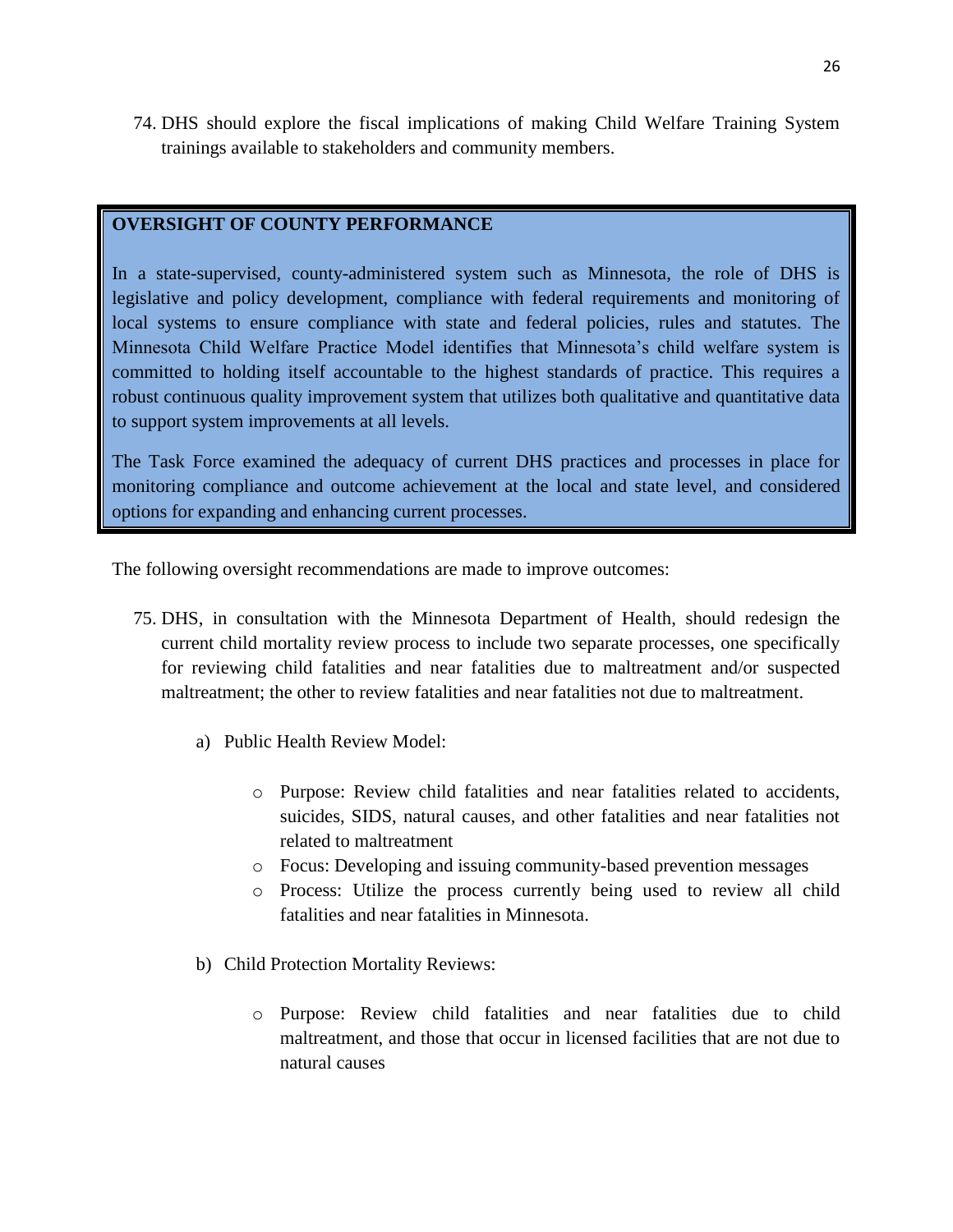- o Focus: Critical examination of the elements of the case and the agency's involvement with the child and child's family. Review would also attend to the secondary-trauma involved with the worker, supervisor and agency.
- o Process: Develop a new process in which DHS mortality review staff lead and conduct the on-site local mortality review, and utilize child protection supervisors from other counties as peer reviewers in the process. The reviews would include developing a program improvement plan to address any practice issues identified through the review, and define technical assistance needs of the respective county.

This would include developing a process for Mortality Reviews of Deaths and Near Death Reports by a multi-disciplinary committee inclusive of representation of MN DHS, local county/tribal child welfare agencies, county attorneys, physicians, and other child welfare stakeholders. The review process should expand the information currently provided to the public to include:

- a) The cause and circumstances regarding the child fatality or near fatality;
- b) The age and gender of the child;
- c) Information describing any previous reports of child abuse or neglect, whether screened in or not, that are pertinent to the abuse or neglect that led to the child fatality or near fatality;
- d) DHS should explore the Child Abuse and Prevention Act requirements for the possible inclusion of any previous reports involving all children in the household as public information;
- e) Information describing any previous investigations/assessments pertinent to the abuse or neglect that led to the child fatality or near fatality;
- f) The result of any such investigations/assessments;
- g) The services provided by the local child welfare agency and actions of the local child welfare agency on behalf of the child that are pertinent to the child abuse or neglect that led to the child fatality or near fatality;

The review should look at the entire system from the point of the mandated reporter making a report through the case court process.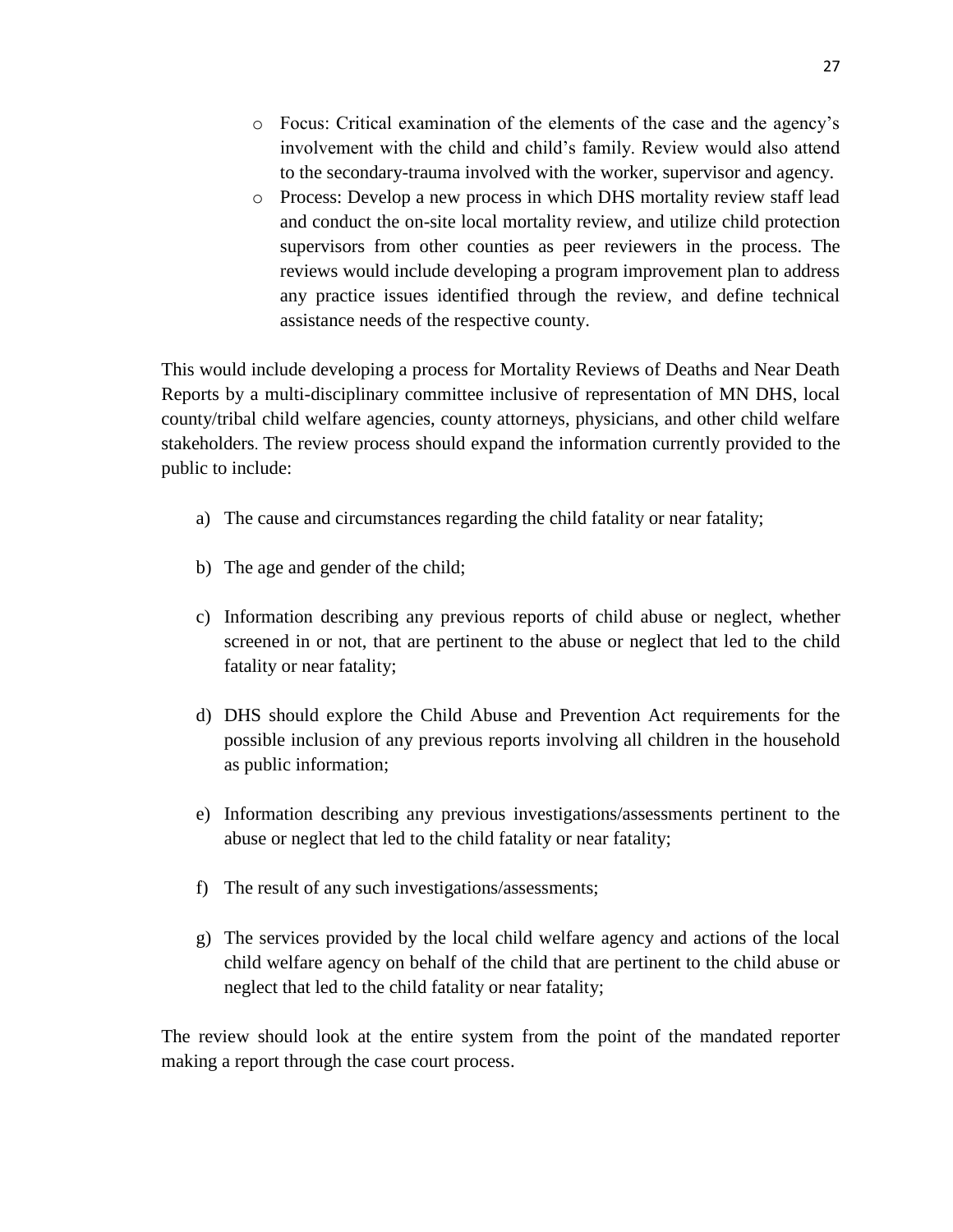- 76. DHS should continue with Minnesota Child and Family Service Reviews (MnCFSRs) in counties and tribes, and increase the frequency of reviews in counties with small populations of children.
- 77. DHS should identify outcome measures for child safety and child well-being. This data should be used to determine the effectiveness of interventions and system improvements.
- 78. Address workload/caseload size issues:
	- a) Short-term: Establish workload standards for child protection workers and supervisors as follows:
		- o No more than 10 child protection case management cases per worker
		- o Newly hired child protection workers will carry no more than three quarters of a caseload and will not carry high-risk cases until certification through the Child Protection Training Academy
		- o Establish a supervisor-worker ration of 1:8.
	- b) Long-term: DHS, in collaboration with the Workforce Training and Oversight Advisory Group, should:
		- o Review methodologies for establishing caseload/workload standards that considers weighting of cases based on factors such as type of case, case complexity, out-of-home placement, court involvement, etc. Following review, DHS recommends implementing caseload/workload standards.
		- o Review and make recommendations for establishing an optimal supervisor to staff ratio.
	- c) Enhance the workload analytic tool to make it user-friendly for local agencies and provide training on the use of the tool.
	- d) Make enhancements to SSIS that allow for the gathering and review of caseload and workforce information that minimally allow for examination of caseload sizes, identification of education backgrounds of child protection staff and supervisors, and monitoring of completion of required training.
- 79. DHS should continue to conduct the statewide review of screened-out reports which started in the fall of 2014. DHS should have the authority to require a child protection response from the local agency based on the screening review. Summary results of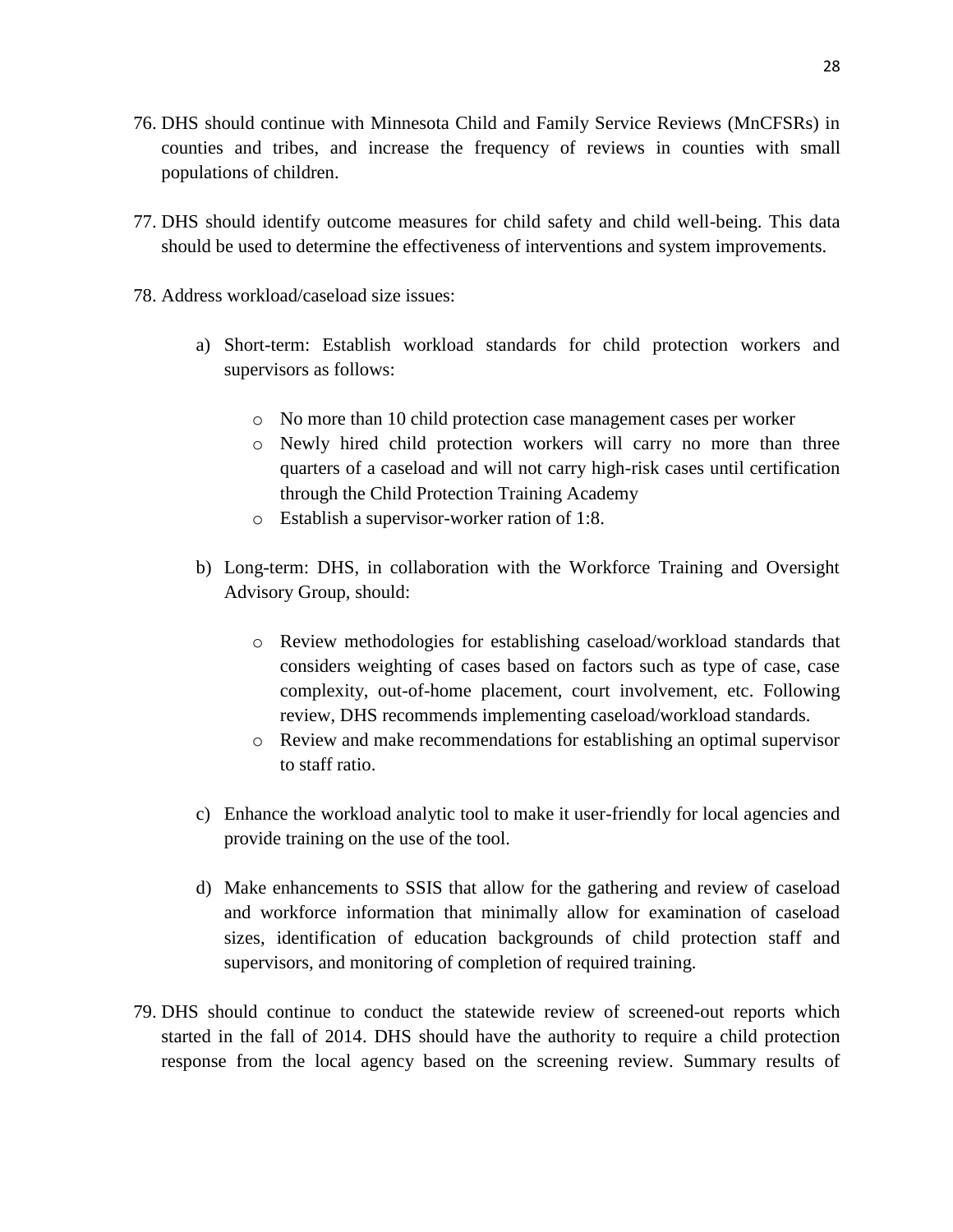reviews should be public information and produced on an annual basis by DHS. Legislative oversight following publication of these reports is encouraged.

- 80. Change and expand the role of the Minnesota Office of Ombudsperson for Families by:
	- a) Renaming to "Minnesota Office of Ombudsperson for Children and Families";
	- b) Expand scope to include all Minnesota children and families (257.0762, Subd. 1);
	- c) Include a specific reference to M.S. 626.556, Reporting of Maltreatment of Minors Act, to the statutorily defined duties of the Ombudsperson office (257.0762, Subd. 1);
	- d) Require courts and social services to distribute information regarding the Minnesota Office of Ombudsperson for Children and Families in the following situations:
		- o In the early stages of a child protection investigation or assessment (social service), and
		- o When a Child in Need of Protection or Services (CHIPS) petition is filed (courts).
	- e) Convene a committee/workgroup specifically for the purpose of exploring the expansion and placement of the Minnesota Office of Ombudsperson for Children and Families' role in oversight of child protection activities.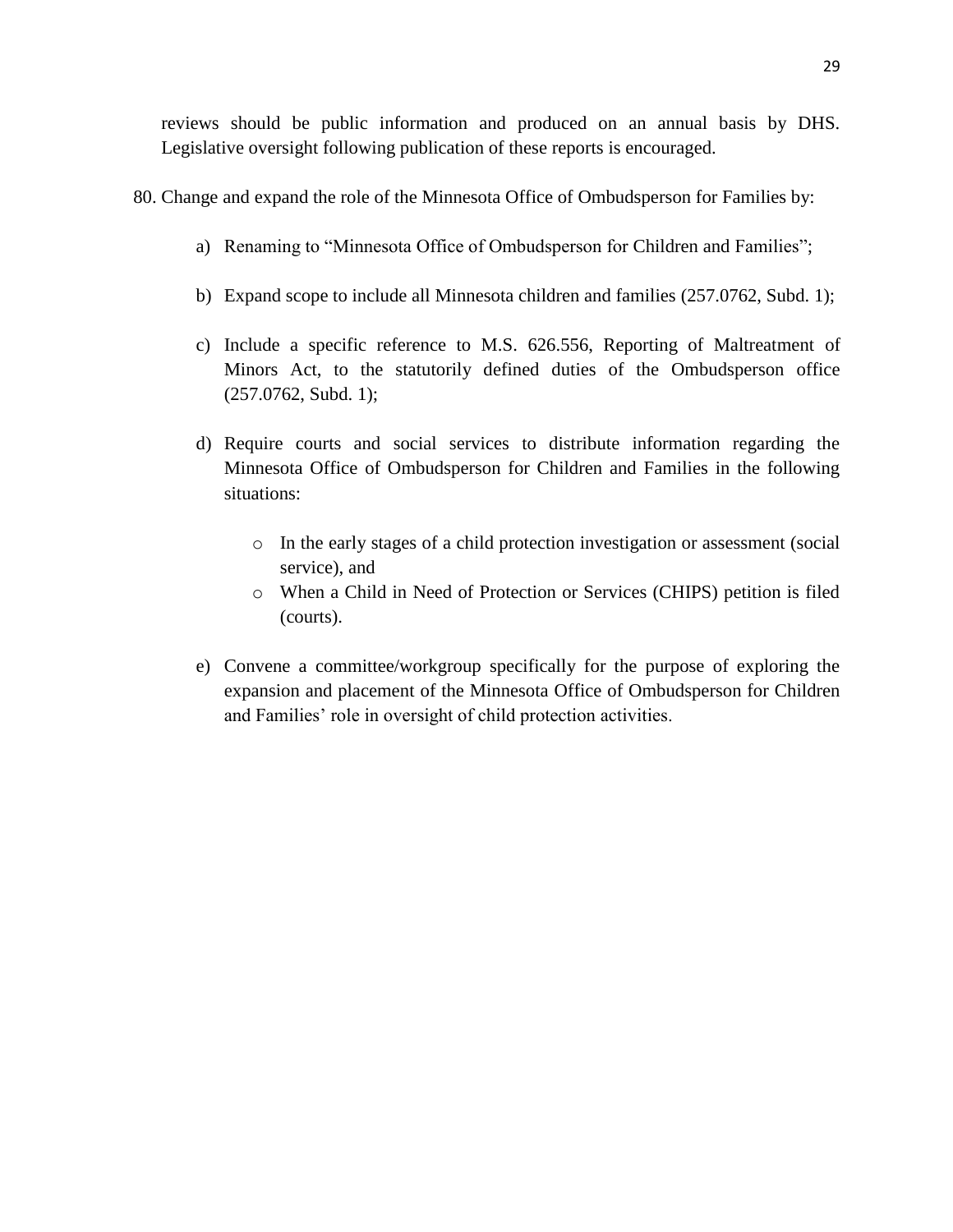### <span id="page-31-0"></span>**TRANSPARENCY**

Balancing Client Confidentiality and the Creation of Transparency in Child Protection

Much of the work of Minnesota's child welfare system is invisible to the public due in part to Minnesota data practices, federal funding requirements, and the ethical standards for privacy and confidentiality for social workers. This is true for both efforts that contribute toward positive client outcomes and those that insufficiently meet the needs of vulnerable children and families.

We need to strike a better balance.

At a minimum, the public requires Minnesota's Child Protection System to protect children. Beyond protection, the public expects children to exit the system in a better condition than which they entered. Attending to the developmental and well-being needs of children is paramount to better ensuring their long term safety and better preparing them for a more positive future.

Transparency mechanisms must be developed to allow the public to review and assess the work of Minnesota's Child Protection System and the impact it is having on children and families. While the protection of children is a multi-system community responsibility, child protection plays a central role in the coordination of partner system and fostering community cultures that better meet the needs of children. Transparency mechanisms must apply to DHS and throughout all local child welfare agencies to engage partners, re-establish system credibility, and regain the public's trust in the system's ability to keep children safe.

To enhance the transparency and accountability of the child protection system, this Task Force recommends:

- 81. Update the SSIS system so that data and reporting is accurate and trustworthy, and that the opportunities for effective case management and the efficient use of human resources are greatly improved.
- 82. DHS should develop/enhance the "Child Welfare Data Dashboard" to provide counties and the public with quarterly performance updates focused on key child safety, permanency and well-being measures. These measures should parallel the measures identified from the Human Services Performance Council. DHS should also publish quarterly scorecards for local county and tribal child welfare agencies by which the Department and the public can track progress and performance outcome improvements. The dashboard and scorecard should be designed in a manner that allows local child welfare agencies to drill down to client specific data.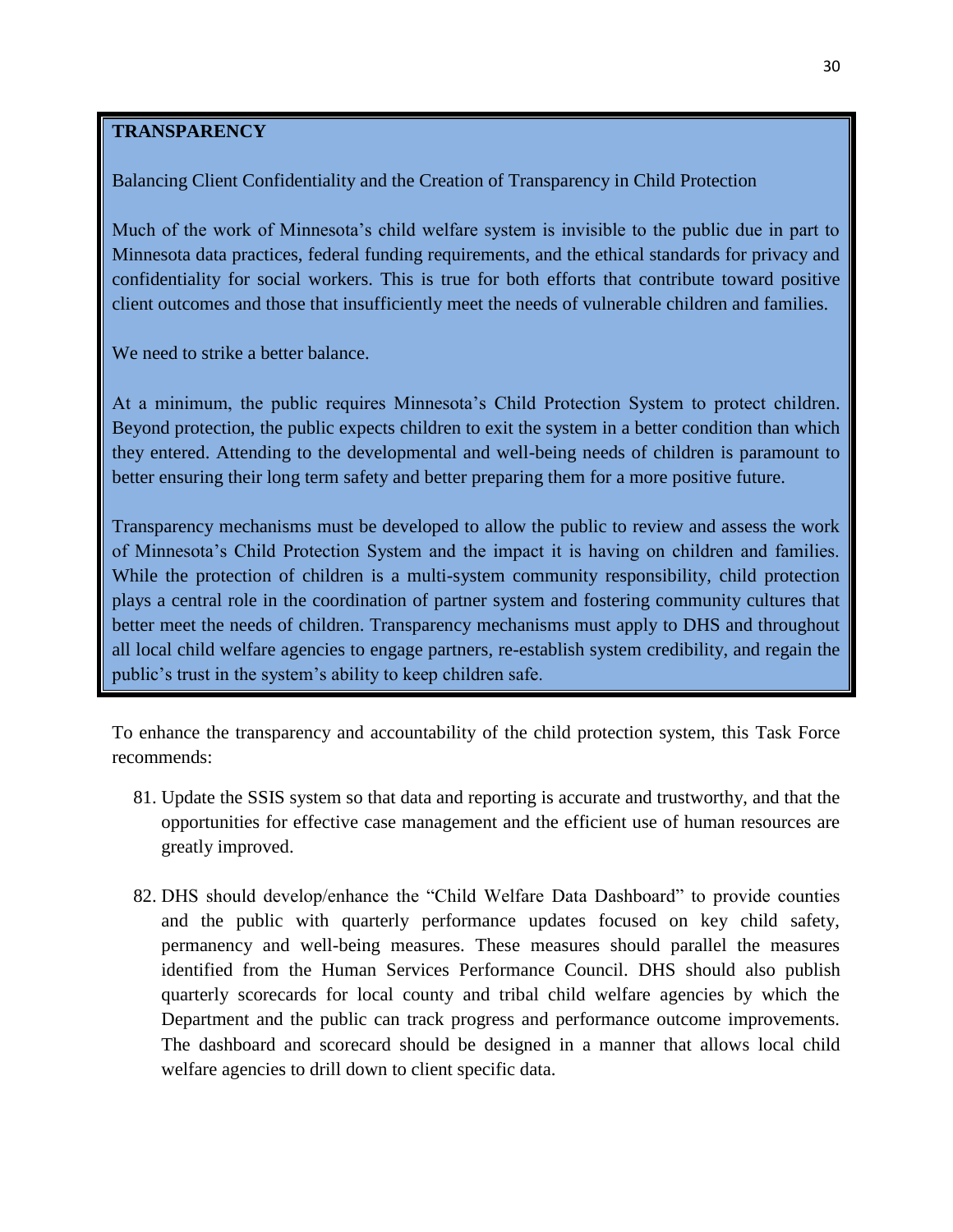- 83. DHS should restructure the statewide annual child welfare report to focus on meaningful outcome measurements that are directed to measure whether interventions are effective and whether the screening process at the front-end is effective. As part of the annual child welfare report, DHS shall include the Child and Family Service Reviews. The annual report is to be made public and should contain the following sections and information:
	- a) "Transparency" section with county breakdown of the following performance measures. When issuing the Transparency section, DHS may aggregate the data from counties with populations less than 10,000. Individual county social service departments and county boards may obtain the numbers for their individual counties
		- i. number of intake calls received
		- ii. number of reports screened out
		- iii. number of child protection responses conducted and type of response pathway
		- iv. number of reports that resulted in a determination of substantiated child maltreatment
		- v. number of reports that resulted in a determination that child protective services were needed
		- vi. percentage of children seen within required timelines for both response pathways
		- vii. percentage of children who return home within 12 months of removal
		- viii. number of children who were exposed prenatally to chemical or alcohol use as measured by a child who tested positive for alcohol or any chemical that is not prescribed to the mother or any mother who tests positive any time during the pregnancy or delivery for alcohol or a chemical not prescribed to her.
		- ix. percentage of children who experience repeat abuse/neglect
			- o within 6 months of a maltreatment finding or Differential Response
			- o within 12 months of a maltreatment finding or Differential Response
		- x. percentage of children in the aggregate and by age who exit foster care and re-enter foster care within 12 months. The data should be further broken down to show what percent of children are corrections related and what percentage of children are child protective services related
		- xi. child protection worker caseload numbers and turnover rates (including supervisor and line-staff numbers)
		- xii. number/percentage of cases that are reopened after being closed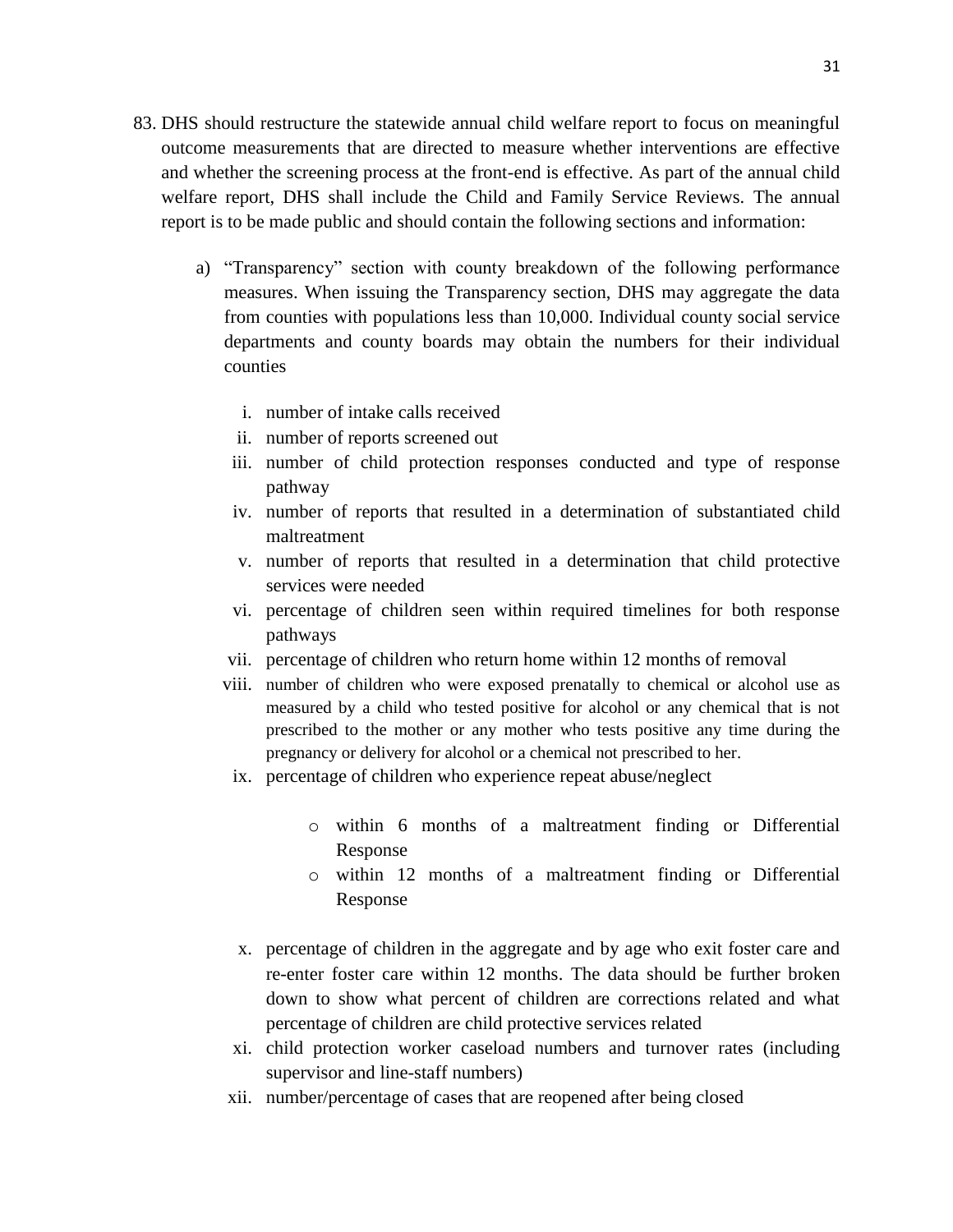- xiii. number of cases of sexual abuse that were assigned the differential response track with a breakdown per county and identification of the role of the alleged offender, e.g. parent, foster parent, daycare, etc…
- xiv. number of cases of sexual abuse that switched tracks from Traditional Response to Differential Response with a breakdown per county and identification of the role of the alleged offender (e.g. parent, foster parent, daycare, etc.)
- xv. identify federal measures and standards that DHS is not meeting
- xvi. number of traditional response and differential response cases closing at "high risk" with no services or court involvement broken down per county.
- b) Number of children and/families with three or more reports within the past five years that were screened out with the following details:
	- o Nature of allegations
	- o Age of the child subject
	- o Role of person making the report
	- o Screening decision and justification
	- o Break out number of prior reports.

84. DHS should, by January 2016, provide a report to the Legislature that describes:

- Progress on implementation of Task Force recommendations
- The key drivers that result in children/families entering the system.
- Plans for longer term child welfare reforms, including those recommended by the Task Force.
- 85. DHS should develop a public website for the purpose of posting information on child fatalities that is classified as public by the Child Abuse, Prevention and Treatment Act (CAPTA).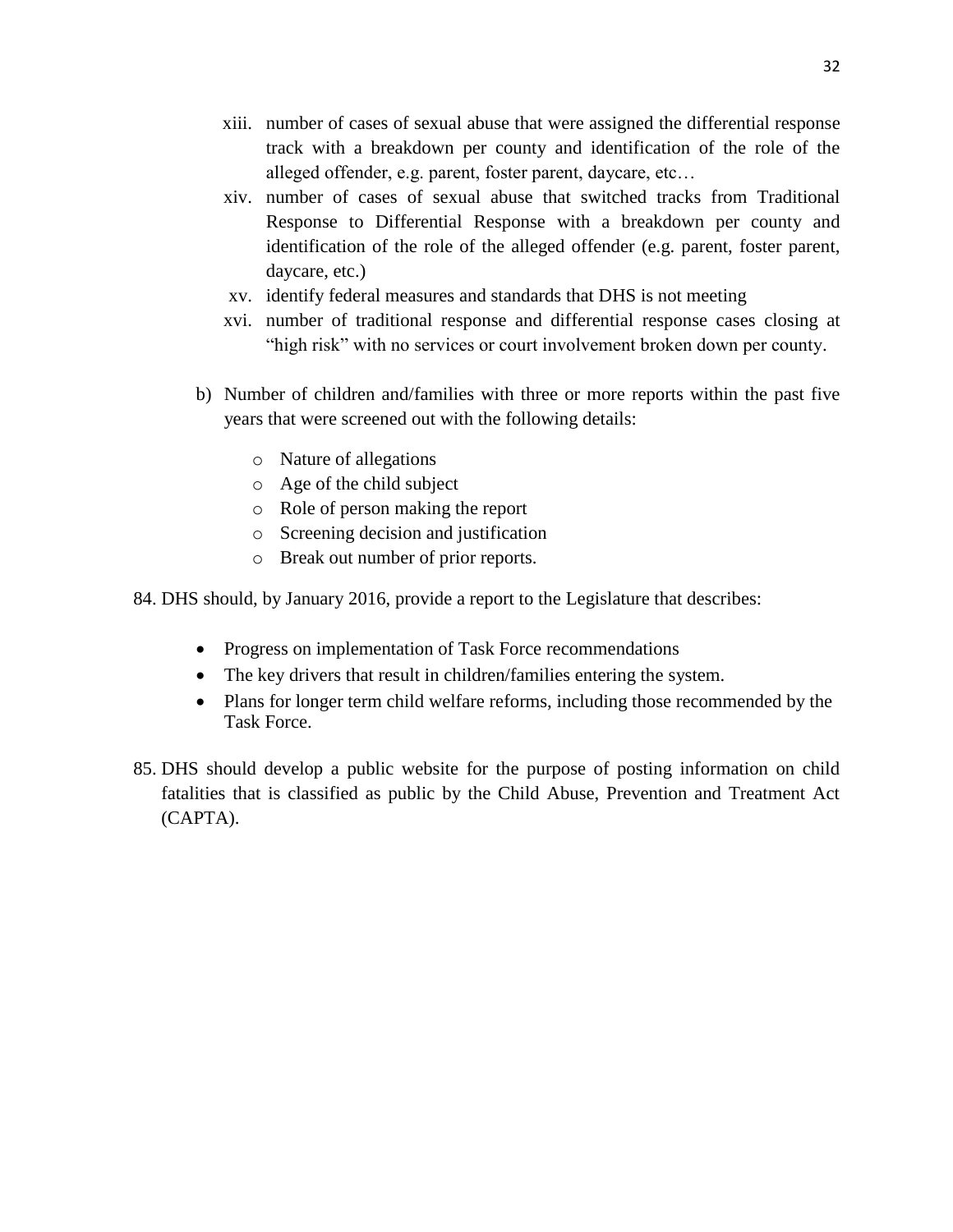### <span id="page-34-0"></span>**ADEQUACY OF RESOURCES**

Funding for child welfare services in Minnesota relies primarily on county local property tax dollars (54%) and federal dollars (27%). The aggregate state share of child welfare costs is 14 percent, one of the two lowest state shares in the country.

In reviewing Minnesota's trends, the Task Force noted a significant reduction of \$41.8 million in annual funding from all sources of revenue when comparing 2013 to funding levels available to county agencies for child welfare activities back in 2002. Most counties experienced decreases. The current heavy reliance on local property tax revenues has likely contributed to the wide variation in levels of county activities and provision of services.

One charge to the Task Force was to assess the adequacy of resources for child protection and identify what would be needed to implement its recommendations. Subsequent to the Task Force's review of the current and past levels of financial resources available to support county implementation of child welfare services to children and families, the workgroup on resources analyzed the projected cost estimates to implement the preliminary recommendations and determined that current levels of funding are not adequate to address and improve the provision of child welfare services. Those cost estimates focused on: 1) county staffing to carry out the additional responsibilities outlined in the recommendations; 2) additional potential services necessary to support children and families as a result of changes in screening, assessment, etc.; and, 3) additional state oversight.

There is also recognition that the implementation of changes as recommended by the Task Force has potential fiscal implications on tribes, county attorneys, court, public defenders, law enforcement, possibly more out-of-home placements, additional needs around foster care licensing and for more cultural resources, and workforce pressure.

The following recommendations are made to increase resources to the child welfare system as a means to support and promote positive outcomes for children and families:

86. Use of the following criteria by the Legislature when considering additional resources:

- Target funds to children and families in the child protection system while supporting state-wide consistency in provision of services
- Make available a full array of intervention services to support the needs of children and their families
- Address gaps related to disparities and use information generated to create practice change, scale-up promising practices, and inform future investments
- Support a family strengths-based approach and access to other services; accelerating access to these other services for children in child protection.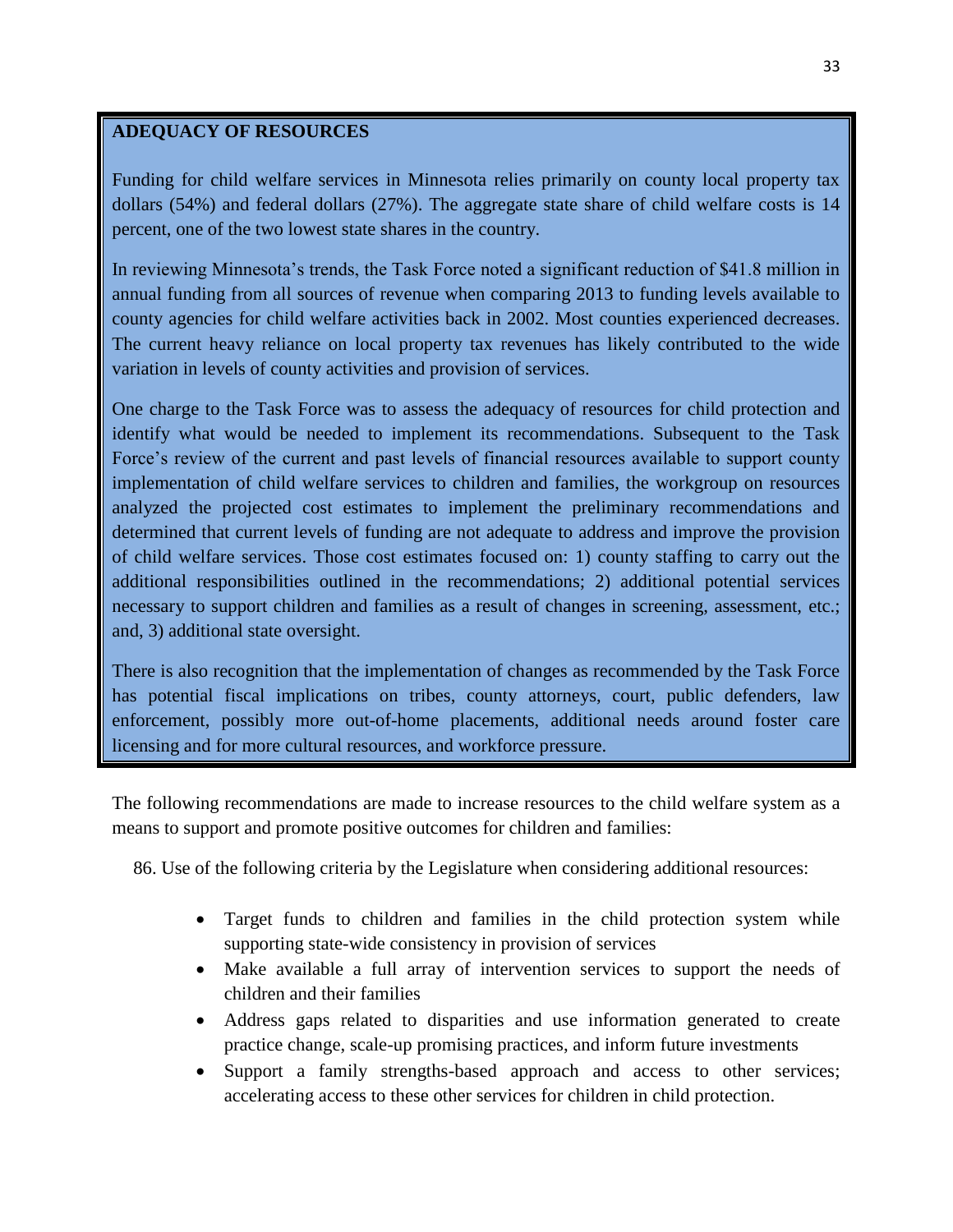- Direct funding and fiscal incentives toward outcomes at child level
- Support technology for better data reporting, sharing, transparency, and outcome monitoring
- Improve balance among federal, state and local shares
- Support innovation, particularly regarding addressing disparities and disproportionality in the child welfare system
- No supplantation of existing resources with the addition of new resources.
- Reward effective child protection practices and services.
- 87. Increase funding for county staffing to carry out additional case work responsibilities (e.g., county child protection workers, county child protection supervisors and county child protection case aides.)
- 88. Provide additional funding for additional intervention services necessary to support children and families as a result of changes in screening, assessment, etc. that address needs of children and families earlier in the process of a child protection response to prevent recidivism into the child protection system.
- 89. Provide additional funding for accelerated access to services including but not limited to:
	- Child care,
	- Head Start/Early Head Start
	- Home visiting for children
	- Transitional housing and shelter, and
	- Psychiatric/mental health services.

The goal is to remove children in the child protection system from waiting lists in these programs.

- 90. Allocate competitive grants to identify, develop, adapt and scale-up culturally affirming promising practices (e.g., mental health services, mentoring, etc.) or programs that address disparities and disproportionality in the child welfare system. Dollars should be allocated to evaluate results and apply learning to transform the child protection system to be more effective. Funding preference should be given to non-profit and grass-root community organizations that are led by or already serve communities of color, ethnic and tribal communities and low income communities.
- 91. Increase funding for state oversight, including monitoring, training, child fatality reviews, grant management, quality assurance, etc.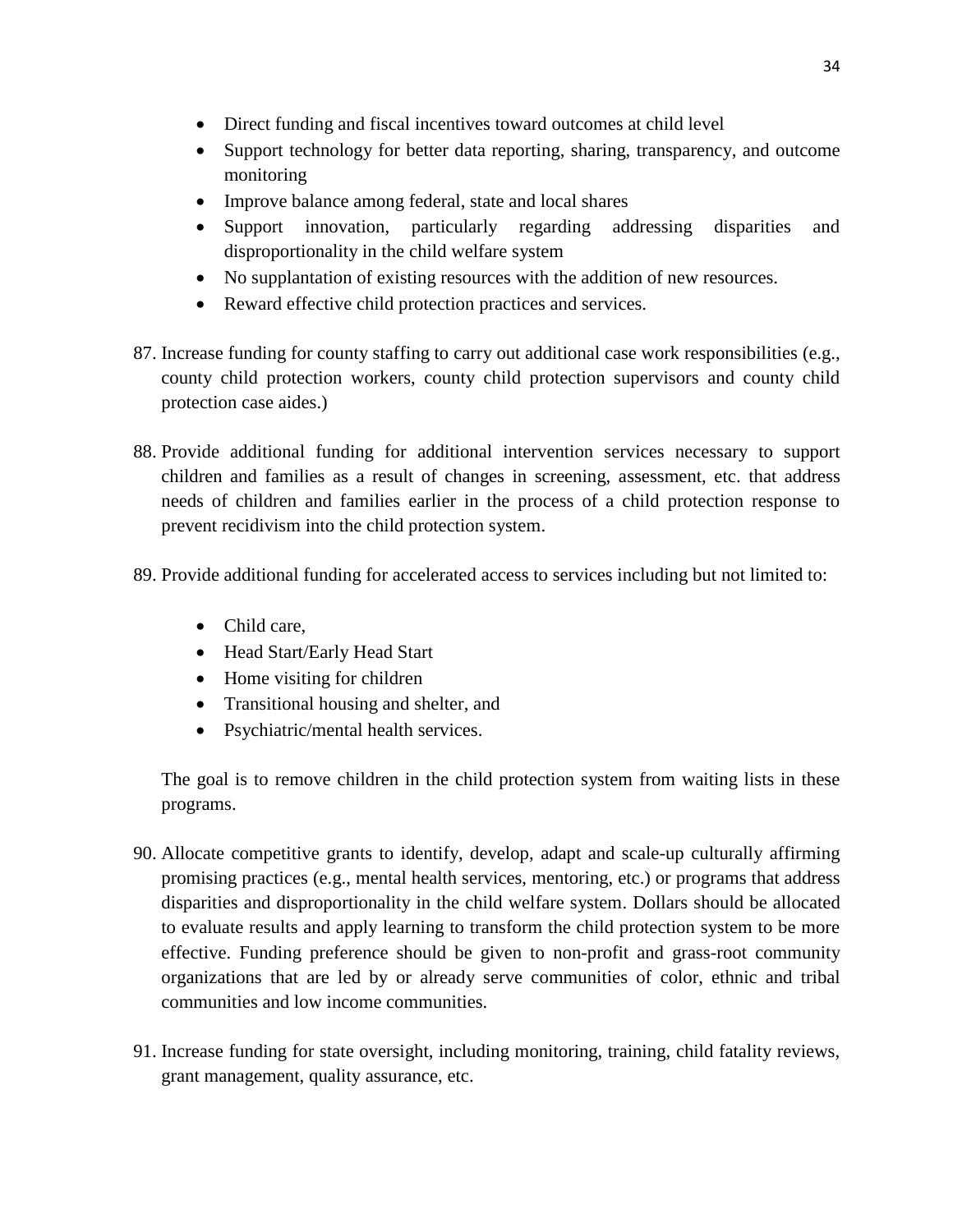- 92. Increase funding for intake and screening tools to promote more robust data gathering during the intake and screening process.
- 93. DHS should, absent sufficient funding, prioritize all recommendations to develop a multiyear implementation plan.

### <span id="page-36-0"></span>**CONCLUSION**

It is with concern for our children, and admiration for the child protection workers who make difficult decisions everyday (often without adequate resources) that our Task Force makes these recommendations. We believe they are foundational to achieve the vision of the Task Force:

*Minnesota Children and Families: Safe, Supported and Strong. The vision of the Task Force is to*  put children first; to ensure they remain safe and protected, and they develop to their full *potential. We envision a system committed to the strengthening of families and communities.* 

While the Governor's Executive Order directed the Task Force to focus on the pre-court side of child protection, we cannot close our eyes to the needs of children who are removed from their homes and placed in care. While these issues fall outside the scope of the Governor's Executive Order, it is important to highlight these issues as they are also critical to the safety, permanency, and well-being of Minnesota's children. A comprehensive foster care policy must be developed to ensure child safety in licensing, placement, visitation, reunification, and post reunification services. In addition, best practice protocols for removing children from their home must be developed in a manner than proactively attends to and reduces the child's trauma of separation from persons, places and things that are important to them.

The state must play a critical role in the development and sustainability of a robust service array which should include directly funding more front-end services including prevention and early intervention that have the capacity to promote safety, reduce risk, and promote healing from abuse and neglect. There should be a focus on programs specifically aimed at the reduction of harm for children ages zero to five. Specific attention must also be paid to the accessibility of mental health services across the state including psychiatric care and treatment.

This service array must address the unique needs of homeless and parenting youth. These youth should be provided the necessary supports and services to promote their healthy development and the safety, permanency and well-being of their children. We must also recognize the critical importance fathers play in the lives of their children. Additional efforts should be directed to the development of programs that support and nurture father involvement.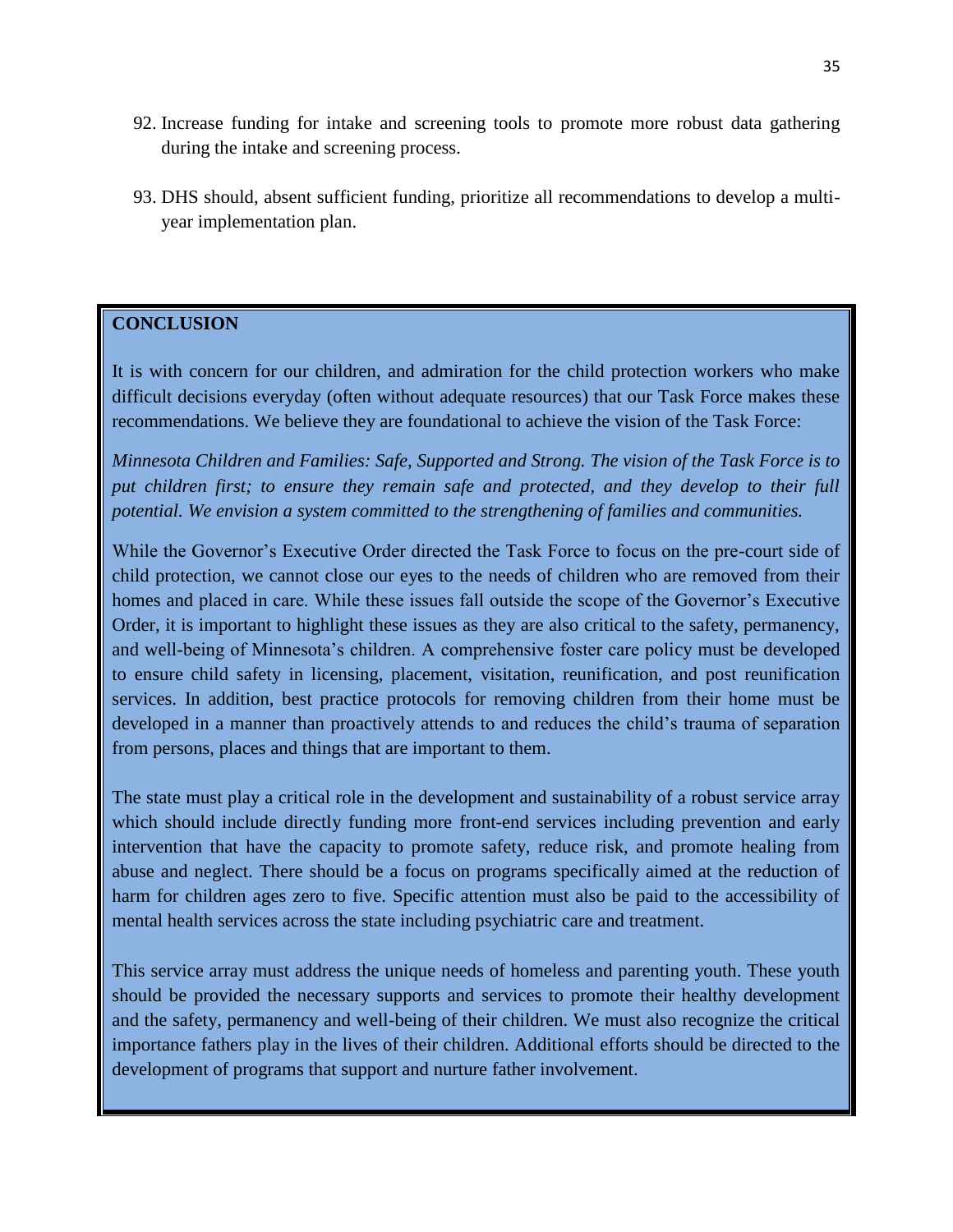We believe that the recommendations contained in this report are just a foundation. Much work lies ahead. Transforming our system is a multi-year project and only with resources and continued focus will our children and families be safe, supported and strong.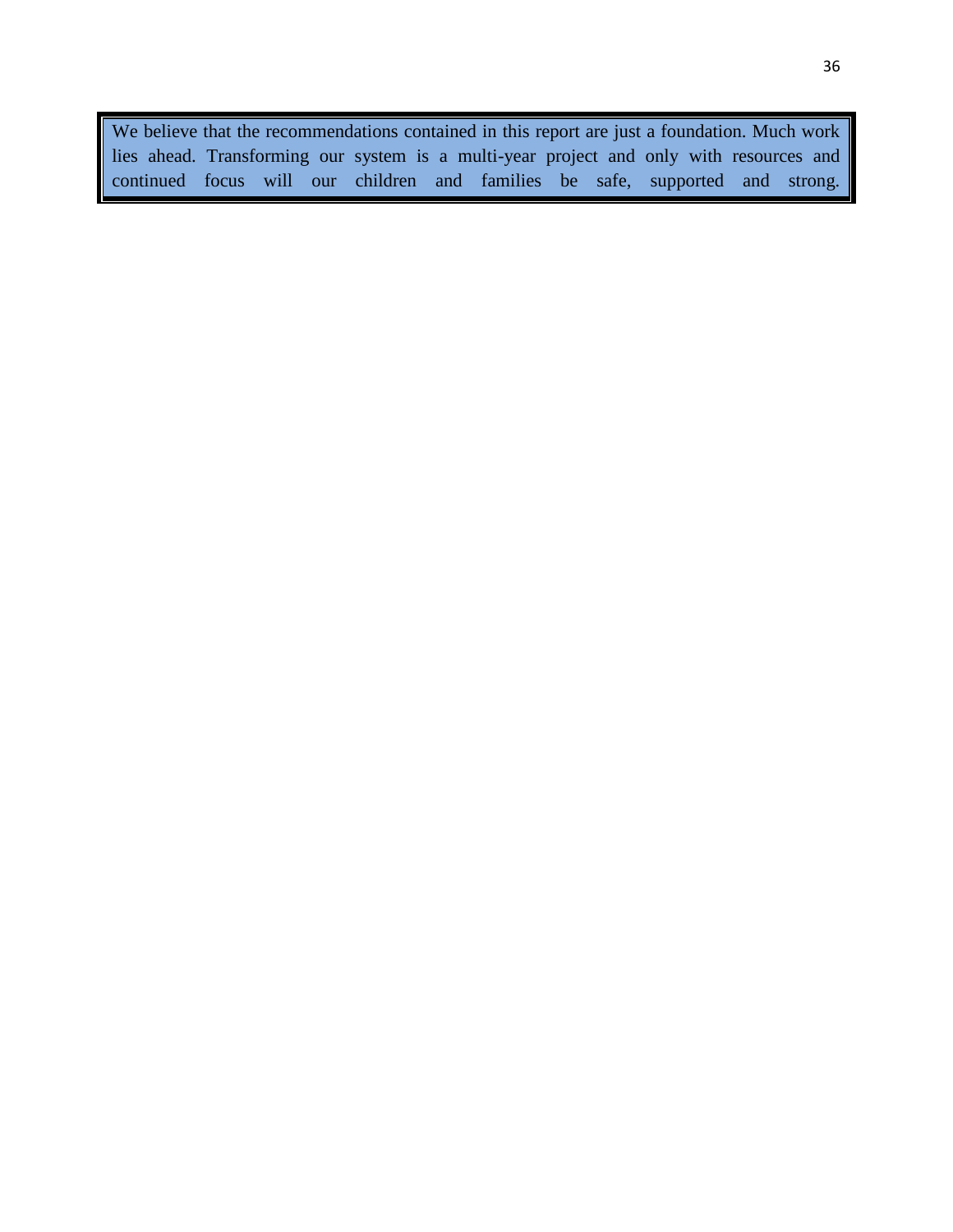# **Appendix A**

## **IMPLICATIONS FOR FINAL RECOMMENDATIONS**

## *SCREENING*

<span id="page-38-1"></span><span id="page-38-0"></span>

|    |                                                                                                                                                                                                                                                                                                                                                                                                                                                                                                                                                                                                                                                                                                                                                                                                                                                                                                                                                                                                                                                                                                                                                                                                                                                                                                                                | The recommendation has implications for: |                  |                 |             |                      |                         |
|----|--------------------------------------------------------------------------------------------------------------------------------------------------------------------------------------------------------------------------------------------------------------------------------------------------------------------------------------------------------------------------------------------------------------------------------------------------------------------------------------------------------------------------------------------------------------------------------------------------------------------------------------------------------------------------------------------------------------------------------------------------------------------------------------------------------------------------------------------------------------------------------------------------------------------------------------------------------------------------------------------------------------------------------------------------------------------------------------------------------------------------------------------------------------------------------------------------------------------------------------------------------------------------------------------------------------------------------|------------------------------------------|------------------|-----------------|-------------|----------------------|-------------------------|
|    | <b>Recommendation</b>                                                                                                                                                                                                                                                                                                                                                                                                                                                                                                                                                                                                                                                                                                                                                                                                                                                                                                                                                                                                                                                                                                                                                                                                                                                                                                          | <b>Statute</b>                           | <b>Practice</b>  | <b>Training</b> | <b>SSIS</b> | <b>DHS</b><br>Fiscal | County<br><b>Fiscal</b> |
|    | Revise the Public Policy statement which begins Minnesota's Reporting of Maltreatment of Minors<br>Act to include child safety as the paramount consideration for decision making.                                                                                                                                                                                                                                                                                                                                                                                                                                                                                                                                                                                                                                                                                                                                                                                                                                                                                                                                                                                                                                                                                                                                             | $\mathbf X$                              |                  |                 |             |                      |                         |
| 2. | The Minnesota Legislature should repeal of the statutory provision barring consideration of screened<br>out reports. The use of prior screened out reports when considering a new referral should be permitted<br>and encouraged. The screening guidelines should be updated to reflect this change. It is recognized<br>that prior history is an essential element in screening and assessing maltreatment reports. Records of<br>screened out reports should be maintained for five years to make this change in practice effective.                                                                                                                                                                                                                                                                                                                                                                                                                                                                                                                                                                                                                                                                                                                                                                                         | X                                        | X                | X               | $\mathbf X$ |                      |                         |
| 3. | Make intake/screening decisions, whether a report is screened in or out, in consultation with a Multi-<br>Disciplinary Team (MDT) or, minimally with a supervisor.                                                                                                                                                                                                                                                                                                                                                                                                                                                                                                                                                                                                                                                                                                                                                                                                                                                                                                                                                                                                                                                                                                                                                             |                                          | $\boldsymbol{X}$ | X               | X           |                      | X                       |
| 4. | Review, revise and establish clear Child Protection Intake, Screening, and Track Assignment<br>Guidelines<br>Review and revise the Guidelines on an annual basis. The Guidelines should also include best<br>a)<br>practices for the treatment of reports from intake through track assignment. This process<br>should include input from a cross-section of professionals involved with children and<br>families, including law enforcement, mental health professionals and physicians. The<br>screening review committee must seek significant input from counties, tribes, and county<br>attorneys. The reviewing committee, should at minimum, refer the Guidelines to the<br>Minnesota County Attorney's Association for review and comment as county attorneys are<br>responsible for providing legal advice to social services during the screening and assessment<br>process. Collaboration up front will help reduce conflicting interpretation.<br>Require counties and tribes to use the Minnesota Guidelines for receiving and screening<br>b)<br>reports of children maltreatment as a baseline. The Guidelines should not be modified<br>without written authority from DHS.<br>Rewrite the Guidelines to supplement references to Minnesota code with plain and<br>$\mathcal{C}$ )<br>understandable language. | X                                        | X                | X               |             |                      |                         |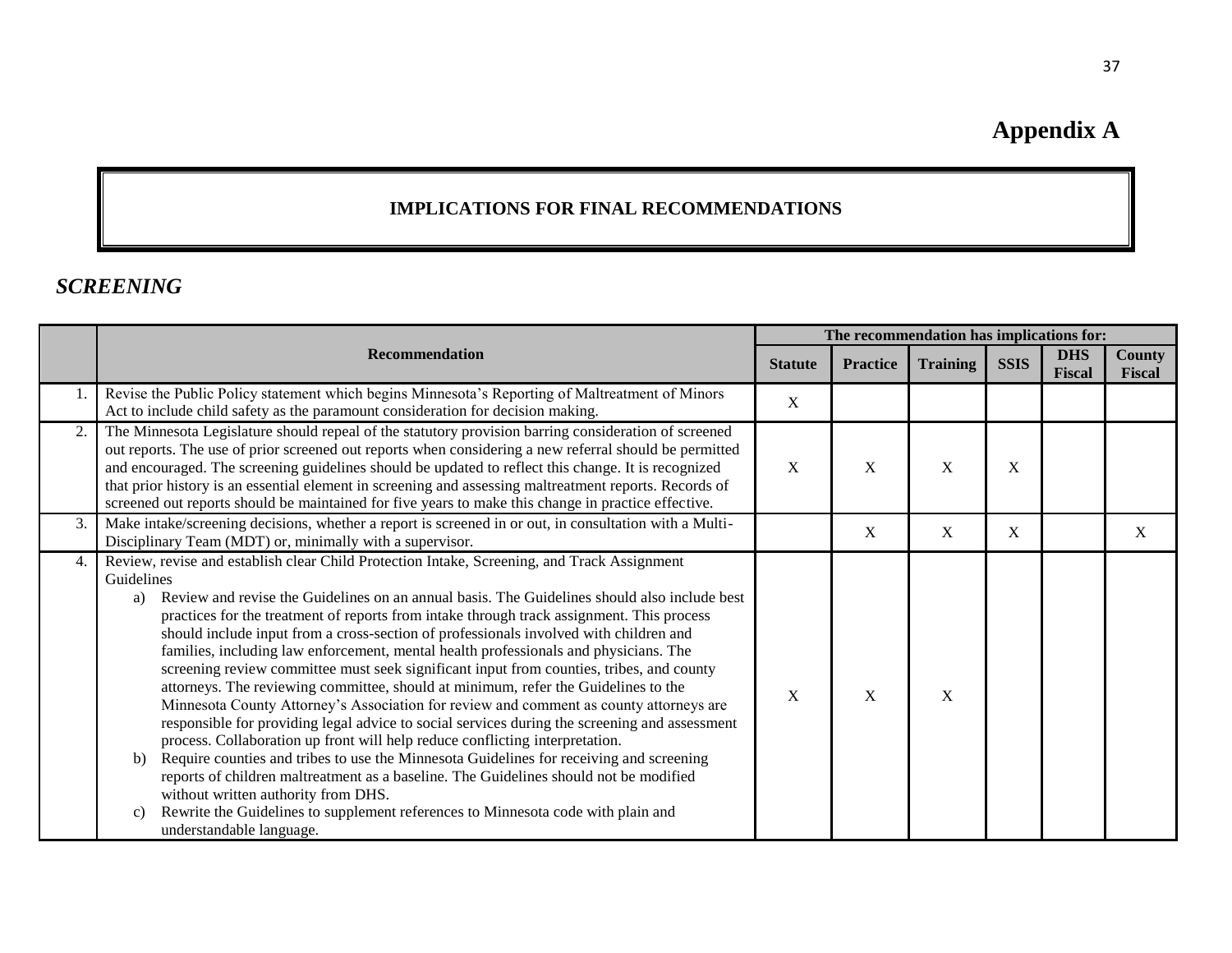|    |                                                                                                                                                                                                                                                                                                                                                                                                                                                                                                                                                                                                                                                                                                                                                                                                                                                                                                                                                                                                                                                                                                                                                                                                                                                                                                                                                                                                                                                                                                                                                                                                                                                                                                                                                                                                                                                                                                                                                                                                                                                                                                                                                                                                                                                                                                                                                                                                                                                                                                                                    | The recommendation has implications for: |                 |                 |             |                      |                         |
|----|------------------------------------------------------------------------------------------------------------------------------------------------------------------------------------------------------------------------------------------------------------------------------------------------------------------------------------------------------------------------------------------------------------------------------------------------------------------------------------------------------------------------------------------------------------------------------------------------------------------------------------------------------------------------------------------------------------------------------------------------------------------------------------------------------------------------------------------------------------------------------------------------------------------------------------------------------------------------------------------------------------------------------------------------------------------------------------------------------------------------------------------------------------------------------------------------------------------------------------------------------------------------------------------------------------------------------------------------------------------------------------------------------------------------------------------------------------------------------------------------------------------------------------------------------------------------------------------------------------------------------------------------------------------------------------------------------------------------------------------------------------------------------------------------------------------------------------------------------------------------------------------------------------------------------------------------------------------------------------------------------------------------------------------------------------------------------------------------------------------------------------------------------------------------------------------------------------------------------------------------------------------------------------------------------------------------------------------------------------------------------------------------------------------------------------------------------------------------------------------------------------------------------------|------------------------------------------|-----------------|-----------------|-------------|----------------------|-------------------------|
|    | <b>Recommendation</b>                                                                                                                                                                                                                                                                                                                                                                                                                                                                                                                                                                                                                                                                                                                                                                                                                                                                                                                                                                                                                                                                                                                                                                                                                                                                                                                                                                                                                                                                                                                                                                                                                                                                                                                                                                                                                                                                                                                                                                                                                                                                                                                                                                                                                                                                                                                                                                                                                                                                                                              | <b>Statute</b>                           | <b>Practice</b> | <b>Training</b> | <b>SSIS</b> | <b>DHS</b><br>Fiscal | <b>County</b><br>Fiscal |
| 5. | DHS should provide additional guidance on screening as set forth below:<br>a) Establish a required information standard for reports received at child protection services<br>intake. This standard would specifically describe information that must be gathered, if<br>obtainable, and documented in all cases. However, the inability of the reporter to provide<br>this minimal information should not be decisive to whether a report is screened in. This<br>information should minimally include:<br>Description of allegations<br>$\bullet$<br>Child's injury/ condition as a result of the alleged maltreatment<br>Information that the child may be of American Indian heritage<br>Description of the child's current location, functioning, special needs, and<br>$\bullet$<br>vulnerability<br>Description of threats to child safety<br>Name, age, gender, race, ethnicity of all members of the household and their<br>relationships to each other, address, phone numbers, places of employment,<br>child's school, daycare, or child care<br>Presence of domestic violence<br>How the family may respond to intervention<br>Reporter's name, if given, relationship to the family, and source of information<br>Consideration of the safety of all children in the household and all children of<br>the alleged offender, whether the offender's children reside in the household or<br>elsewhere.<br>Ensure county and tribal agencies are recording reports received, reports screened in, and<br>b)<br>reports screened out. This will permit future evaluation and use of prior screened out<br>reports. It will also permit a true measure of the number of reports screened by county<br>and tribal agencies. The documentation should also identify referrals to early<br>intervention services and or pertinent community services and resources.<br>Consider providing additional examples in the Guidelines of what may be considered<br>c)<br>when making screening decisions, even when the report is made by someone other than a<br>police officer or health care provider, including but not limited to:<br>Reports of driving under the influence with children present<br>Medical neglect reports<br>Mental and emotional harm reports.<br>Provide additional guidance on criteria for screening in a report of child maltreatment to<br>d)<br>include:<br>A description of behavior or an action that a reasonable person would conclude may<br>have resulted in maltreatment of a child<br>Cont. |                                          | $\mathbf{X}$    | X               | X           | X                    | X                       |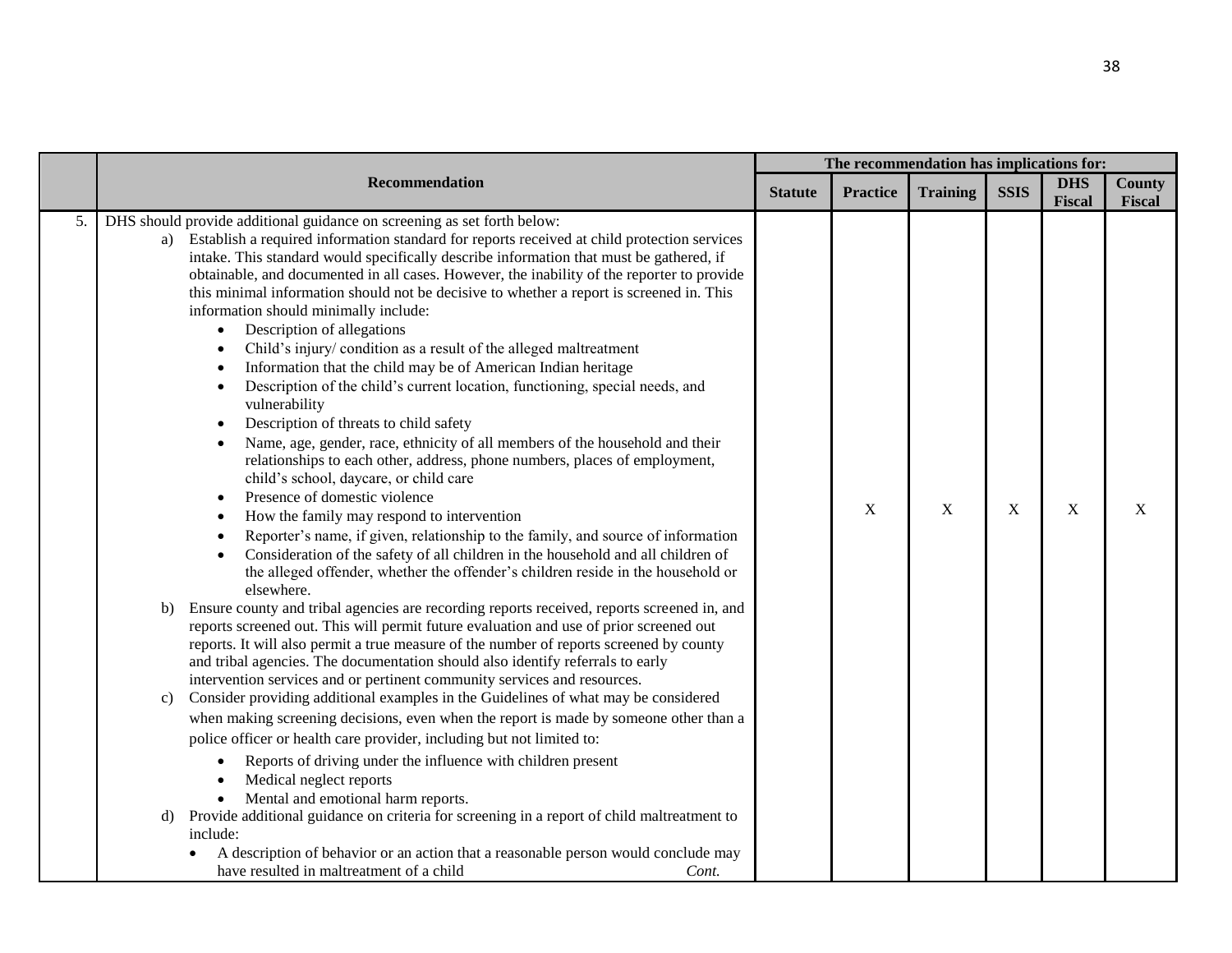|    |                                                                                                                                                                                                                                                                                                                                                                                                                                                                                                                                                                                                                                                                                                                                                                                                                                                                                                                                                                                                                                                                                                                                                                                                                                                                                                                                                |                |                 | The recommendation has implications for: |             |                      |                         |
|----|------------------------------------------------------------------------------------------------------------------------------------------------------------------------------------------------------------------------------------------------------------------------------------------------------------------------------------------------------------------------------------------------------------------------------------------------------------------------------------------------------------------------------------------------------------------------------------------------------------------------------------------------------------------------------------------------------------------------------------------------------------------------------------------------------------------------------------------------------------------------------------------------------------------------------------------------------------------------------------------------------------------------------------------------------------------------------------------------------------------------------------------------------------------------------------------------------------------------------------------------------------------------------------------------------------------------------------------------|----------------|-----------------|------------------------------------------|-------------|----------------------|-------------------------|
|    | <b>Recommendation</b>                                                                                                                                                                                                                                                                                                                                                                                                                                                                                                                                                                                                                                                                                                                                                                                                                                                                                                                                                                                                                                                                                                                                                                                                                                                                                                                          | <b>Statute</b> | <b>Practice</b> | <b>Training</b>                          | <b>SSIS</b> | <b>DHS</b><br>Fiscal | <b>County</b><br>Fiscal |
|    | Injuries to or a condition of the child that a reasonable person would construe to be a<br>$\bullet$<br>result of maltreatment<br>Guidance on screening cases involving parental drug/alcohol use and factors for<br>consideration including the age of the child, the type of drug involved, drug use in<br>the home regardless of whether the children are present, prior services to the parent<br>for chemical use concerns.<br>Educational neglect and truancy. The Guidelines must be amended to reflect that<br>school absences are often the symptom or indicator of another problem such as<br>mental health issues involving the child or within the family, chemical use of the<br>child or within the family, physical or sexual abuse, and/or other expressions of<br>neglect<br>Guidance as to limiting pathway response assignment to Differential Response<br>where similar issues/concerns and/or the same family unit as received a previous<br>child protection services response.                                                                                                                                                                                                                                                                                                                                          |                |                 |                                          |             |                      |                         |
| 6. | Require the professional receiving and documenting the report of child maltreatment to be a child<br>welfare professional with a minimum of a bachelor's level degree and someone who has completed<br>training specific to child maltreatment intake provided by DHS. If a county lacks capacity and need<br>based on minimum volume of maltreatment reports, the county could consider establishing multi-<br>county collaborative models for screening and accepting reports of child maltreatment.<br>The professional receiving and documenting the report should not be the only professional making the<br>final screening or pathway decision on that report. In the absence of a team-based screening, the<br>screening decisions must be confirmed by the Social Work Supervisor or the Social Work<br>Supervisor's designee. Input from other professionals, such as law enforcement, mental health<br>professionals, and physicians can strengthen decisions and should be encouraged. DHS should work<br>with counties to form models to implement a multi-disciplinary approach to screening. Screeners<br>and/or supervisors should consult with the County Attorney's Office when there is ambiguity<br>regarding whether a case should be screened in or out, and on all agency policies implementing<br>screening decisions. |                | X               | $\boldsymbol{\mathrm{X}}$                |             |                      | X                       |
|    | Screen new reports in as duplicate reports when they include the same allegations that are currently<br>receiving a child protection response. When a new report is received that contains different allegations<br>than what are currently being responded to, the new report will be screened and assigned based on the<br>new allegations.                                                                                                                                                                                                                                                                                                                                                                                                                                                                                                                                                                                                                                                                                                                                                                                                                                                                                                                                                                                                  |                | X               | $\mathbf X$                              | X           |                      |                         |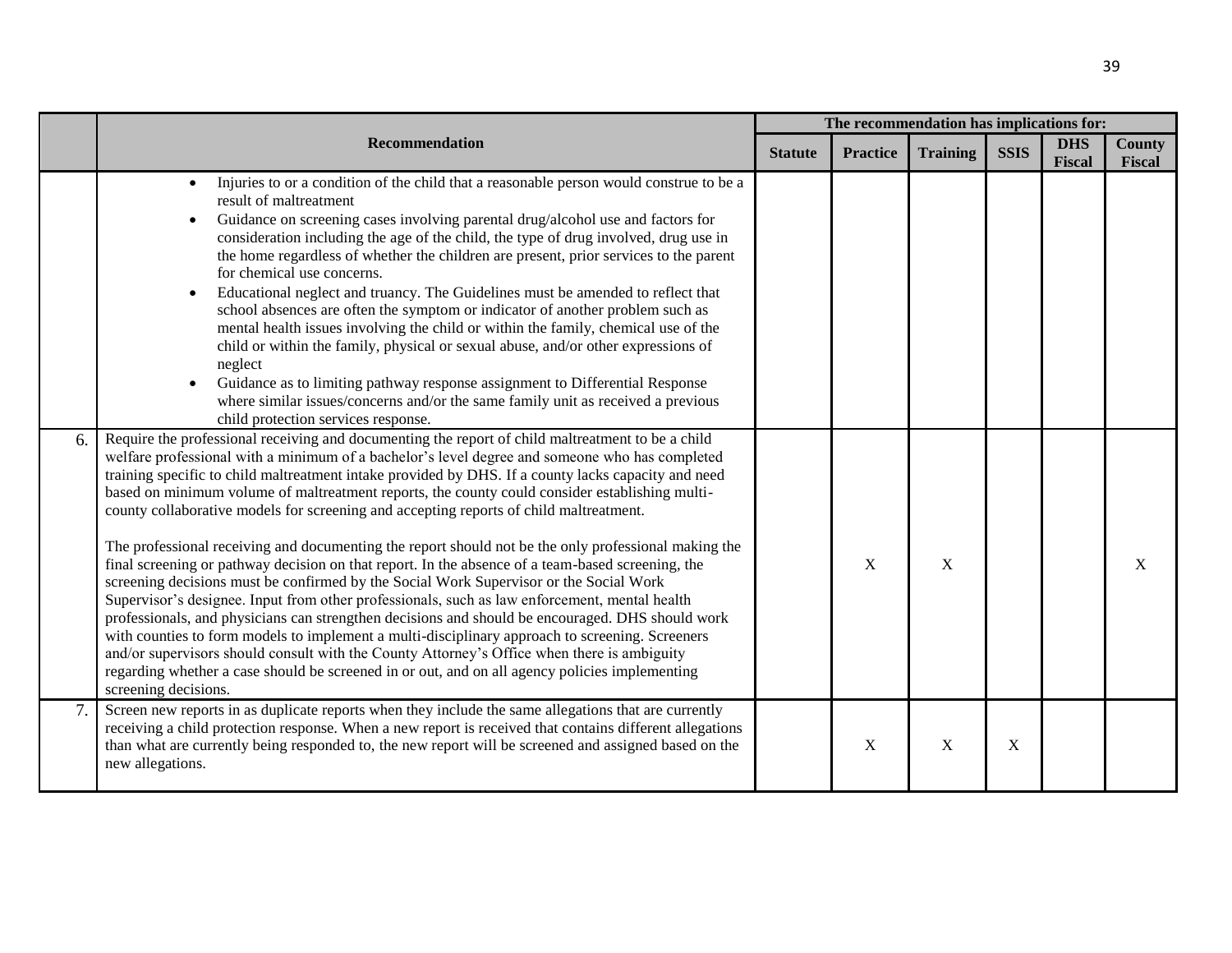|      |                                                                                                                                                                                                                                                                                                                                                                                                                                                                                                                                                                                                                                                                                                                                                                                                                                                                                                                               |                | The recommendation has implications for: |                 |             |                             |                         |  |  |
|------|-------------------------------------------------------------------------------------------------------------------------------------------------------------------------------------------------------------------------------------------------------------------------------------------------------------------------------------------------------------------------------------------------------------------------------------------------------------------------------------------------------------------------------------------------------------------------------------------------------------------------------------------------------------------------------------------------------------------------------------------------------------------------------------------------------------------------------------------------------------------------------------------------------------------------------|----------------|------------------------------------------|-----------------|-------------|-----------------------------|-------------------------|--|--|
|      | Recommendation                                                                                                                                                                                                                                                                                                                                                                                                                                                                                                                                                                                                                                                                                                                                                                                                                                                                                                                | <b>Statute</b> | <b>Practice</b>                          | <b>Training</b> | <b>SSIS</b> | <b>DHS</b><br><b>Fiscal</b> | <b>County</b><br>Fiscal |  |  |
| 8.   | Require local county and tribal child welfare agencies to take a report even if that county/tribal agency<br>is not responsible for the screening of a particular report because of jurisdictional issues. This ensures<br>the information is received and does not require additional action by the reporter. The receiving<br>county/tribal agency must then immediately refer the report to the jurisdictionally appropriate<br>county/tribal agency of screening responsibility. The Social Service Information System should be<br>modified to create a drop down selection for "transfer" to reflect the protocol for the processing of<br>these referrals.                                                                                                                                                                                                                                                             |                | $\mathbf X$                              | $\mathbf X$     | X           |                             |                         |  |  |
| 9.   | DHS should make Information Technology (IT) changes necessary to ensure accessibility across the<br>state system to maltreatment reports, including narrative justification for screening decisions and other<br>pertinent records across counties. These changes must allow screeners to gather information about<br>prior or current social service involvement when evaluating a new report. It should include<br>information about specific services offered/completed/refused/failed, as well as prior court<br>involvement. The planning process to include tribal social service reports should begin as well.                                                                                                                                                                                                                                                                                                         |                | $\mathbf X$                              | $\mathbf X$     | $\mathbf X$ |                             |                         |  |  |
| 10.I | DHS should coordinate with the State Court Administrator to require reporting of Orders for<br>Protection (OFP) and Harassment Restraining Orders (HRO) where a child was present, or dismissals<br>of the same.                                                                                                                                                                                                                                                                                                                                                                                                                                                                                                                                                                                                                                                                                                              |                | $\mathbf X$                              | $\mathbf X$     | X           | $\overline{?}$              | $\gamma$                |  |  |
|      | 11. DHS should develop a practice model that includes not closing cases where an OFP or HRO has been<br>filed but dismissed shortly after reunification of the victim and perpetrator.                                                                                                                                                                                                                                                                                                                                                                                                                                                                                                                                                                                                                                                                                                                                        |                | $\mathbf X$                              | $\mathbf X$     |             |                             |                         |  |  |
| 12.  | Complete, at intake, a search of a family's pertinent Child Protective Services (CPS) and Child<br>Welfare records as well as CPS records of any person named by report as a suspected offender. This<br>should include, at minimum, a complete records review of the electronic Minnesota Public Access<br>Court Records system. DHS should work with the Judicial Branch to ensure access to all relevant<br>court records, not just those publically accessible, when it would be helpful to enhance child<br>protection. Additionally, data practices must be amended to allow the agency access to Statewide<br>Supervision System by the individual assigned to complete the child protection Traditional and/or<br>Differential Response. DHS should work with the Department of Corrections to ensure access to all<br>statewide supervision records for purposes of completing a child protection services response. | $\mathbf X$    | $\mathbf X$                              | $\mathbf X$     | $\mathbf X$ |                             | X                       |  |  |
| 13.  | Send all reports of maltreatment to law enforcement, regardless of whether the report is screened in or<br>screened out.                                                                                                                                                                                                                                                                                                                                                                                                                                                                                                                                                                                                                                                                                                                                                                                                      | $\mathbf X$    | $\mathbf X$                              | $\mathbf X$     |             |                             |                         |  |  |
| 14.  | Amend the mandated reporter statute and screening guidelines to allow screeners to seek collateral<br>information from mandated reporters when making a screening decision.                                                                                                                                                                                                                                                                                                                                                                                                                                                                                                                                                                                                                                                                                                                                                   | $\mathbf X$    | $\mathbf X$                              | $\mathbf X$     |             |                             | X                       |  |  |
| 15.  | Clarify statutory provisions addressing the release of data to mandated reporters to state that child<br>protection agencies must provide relevant private data of a child affected by the data to mandated<br>reporters who made the report, except in limited cases where it is not in the best interest of the child.<br>Further, county agencies should be encouraged to provide such communication to other mandated<br>reporters who did not make the original report when that mandated reporter has an ongoing<br>responsibility for the health, education, or welfare of a child and the information is pertinent to the<br>mandated reporter's caring for a child.                                                                                                                                                                                                                                                  | $\mathbf X$    | $\mathbf X$                              | $\mathbf X$     |             |                             |                         |  |  |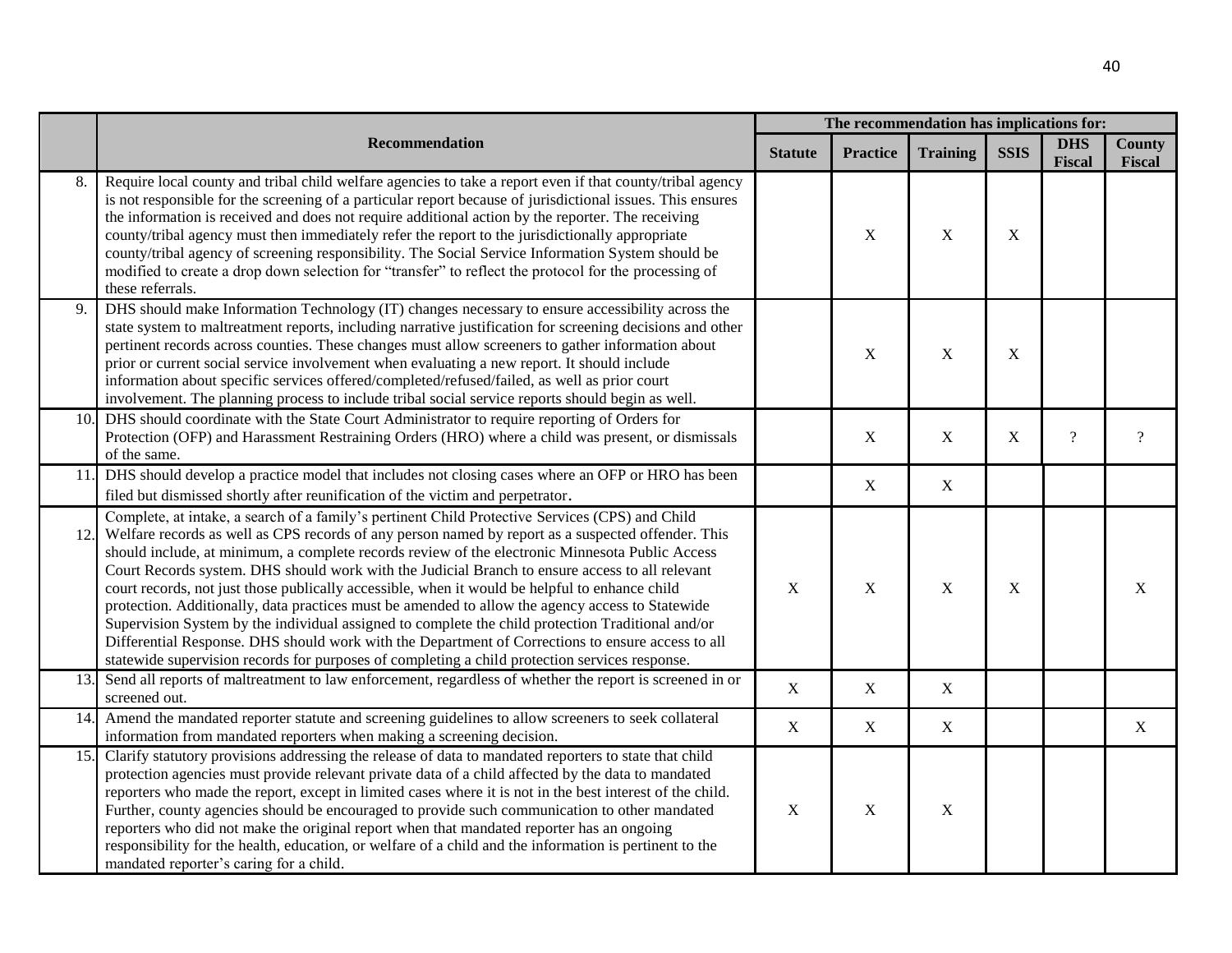|     |                                                                                                                                                                                                                                                                                                                                                                                                                                                                                                                                                                                                                                                                                                                                                                                                                                                                                                                                                                                                                                                                                                                                                                                                                                                                                                                                                                                                                                                                                                                                                                                                                                                                                                                                                                                                                                                                                                                                                                                                                                                                                                                                                                                                                                                                                                                                                                           | The recommendation has implications for: |                 |                 |             |                             |                         |
|-----|---------------------------------------------------------------------------------------------------------------------------------------------------------------------------------------------------------------------------------------------------------------------------------------------------------------------------------------------------------------------------------------------------------------------------------------------------------------------------------------------------------------------------------------------------------------------------------------------------------------------------------------------------------------------------------------------------------------------------------------------------------------------------------------------------------------------------------------------------------------------------------------------------------------------------------------------------------------------------------------------------------------------------------------------------------------------------------------------------------------------------------------------------------------------------------------------------------------------------------------------------------------------------------------------------------------------------------------------------------------------------------------------------------------------------------------------------------------------------------------------------------------------------------------------------------------------------------------------------------------------------------------------------------------------------------------------------------------------------------------------------------------------------------------------------------------------------------------------------------------------------------------------------------------------------------------------------------------------------------------------------------------------------------------------------------------------------------------------------------------------------------------------------------------------------------------------------------------------------------------------------------------------------------------------------------------------------------------------------------------------------|------------------------------------------|-----------------|-----------------|-------------|-----------------------------|-------------------------|
|     | <b>Recommendation</b>                                                                                                                                                                                                                                                                                                                                                                                                                                                                                                                                                                                                                                                                                                                                                                                                                                                                                                                                                                                                                                                                                                                                                                                                                                                                                                                                                                                                                                                                                                                                                                                                                                                                                                                                                                                                                                                                                                                                                                                                                                                                                                                                                                                                                                                                                                                                                     | <b>Statute</b>                           | <b>Practice</b> | <b>Training</b> | <b>SSIS</b> | <b>DHS</b><br><b>Fiscal</b> | <b>County</b><br>Fiscal |
| 16. | Amend Substantial Child Endangerment to include:<br>Injury to the face, head, back, or abdomen of a child under the age of six and injury to the<br>a)<br>buttocks of a child under age three. Bruising to the buttocks of a child over age three does not<br>preclude a traditional response.<br>The Department, after consultation with counties, tribes and stakeholders, will develop and<br>provide guidance for responding to allegations involving injuries to a child's buttocks to<br>differentiate between "reasonable and moderate physical discipline of a child administered by<br>a parent or legal guardian which does not result in an injury" and "physical injury inflicted by<br>a person responsible for the child's care on a child other than by accidental means". The<br>department will include this guidance as part of its 2016 reporting submission to the<br>legislature in 2016.<br>Neglect that substantially endangers the child's physical or mental health, including a growth<br>b)<br>delay, which may be referred to as failure to thrive, which is due to parental neglect.<br>Withholding a medically indicated treatment from a child with a life threatening condition<br>c)<br>unless exempted in Minnesota Statute 260C.007 subd. 6 (5).<br>Abandonment of the child which is defined as occurring when a parent has no contact with<br>d)<br>their child on a regular basis and has not demonstrated consistent interest in the child's well-<br>being.<br>Behavior that constitutes "a pattern of past child abuse", as referenced in Minn. Stat. §<br>e)<br>609.223, subd. 2, which is defined as an act committed against a minor victim that constitutes<br>a violation of the following laws of this state or any similar laws of the United States or any<br>other state: section 609.221 (Assault 1); 609.222 (Assault 2); 609.223 (Assault 3); 609.224<br>(Assault 5); 609.2242 (Domestic Assault); 609.342 (Criminal Sexual Conduct 1); 609.343<br>(Criminal Sexual Conduct 2); 609.344 (Criminal Sexual Conduct 3); 609.345 (Criminal<br>Sexual Conduct 4); 609.377 (Malicious Punishment); 609.378 (Neglect or Endangerment of a<br>Child); or 609.713 (Terroristic Threats). Within the Guidelines, the references to criminal<br>statutes must be included in plain language along with the statutory reference. | X                                        | X               | $\mathbf X$     | $\mathbf X$ | $\mathbf X$                 | X                       |
| 17  | Recommend referrals alleging domestic violence in the presence of children not immediately be<br>included as Substantial Child Endangerment; however, a 24-hour response time for the first face-to-<br>face contact with the alleged child subject is required to look into the following concerns so that<br>appropriate track decisions can be made:<br>There is reason to believe the child is intervening or will intervene, placing him or her at risk,<br>a.<br><sub>or</sub><br>The child is likely to be injured during the violence (e.g. being held during the violence,<br>b.<br>physically restrained from leaving, or used as a shield, or<br>The alleged offender dos not allow the protective parent and child access to basic needs<br>$c_{\cdot}$<br>impacting their health and safety, or<br>Cont.                                                                                                                                                                                                                                                                                                                                                                                                                                                                                                                                                                                                                                                                                                                                                                                                                                                                                                                                                                                                                                                                                                                                                                                                                                                                                                                                                                                                                                                                                                                                                     |                                          | $\mathbf X$     | $\mathbf X$     | $\mathbf X$ | $\mathbf X$                 | X                       |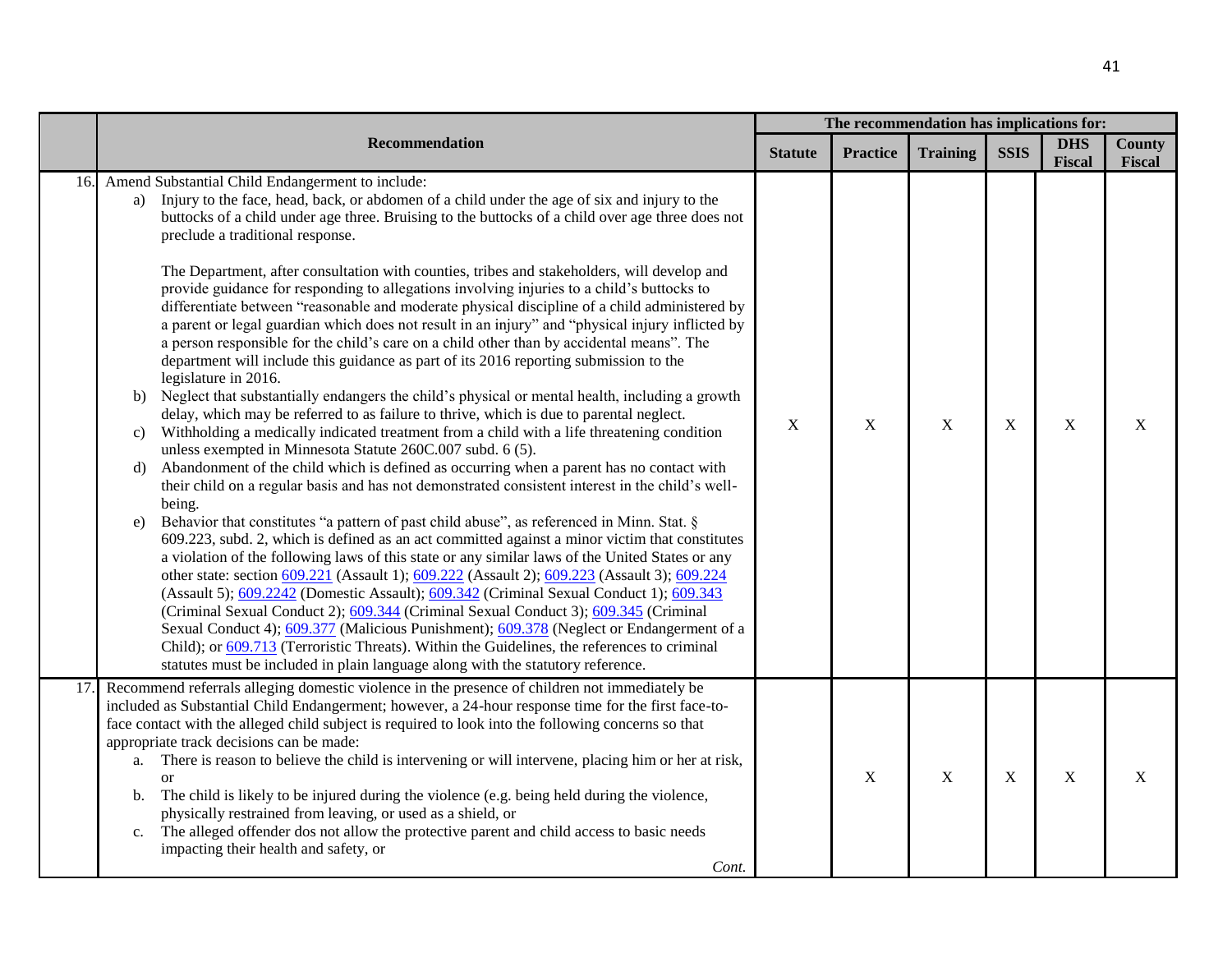|      |                                                                                                                                                                                                                                                                                                                                                                                                                                                                                                                                                                                                                                                                                                                                                                                                                                                                                                                                                                          |                |                 | The recommendation has implications for: |             |                             |                  |
|------|--------------------------------------------------------------------------------------------------------------------------------------------------------------------------------------------------------------------------------------------------------------------------------------------------------------------------------------------------------------------------------------------------------------------------------------------------------------------------------------------------------------------------------------------------------------------------------------------------------------------------------------------------------------------------------------------------------------------------------------------------------------------------------------------------------------------------------------------------------------------------------------------------------------------------------------------------------------------------|----------------|-----------------|------------------------------------------|-------------|-----------------------------|------------------|
|      | <b>Recommendation</b>                                                                                                                                                                                                                                                                                                                                                                                                                                                                                                                                                                                                                                                                                                                                                                                                                                                                                                                                                    | <b>Statute</b> | <b>Practice</b> | <b>Training</b>                          | <b>SSIS</b> | <b>DHS</b><br><b>Fiscal</b> | County<br>Fiscal |
|      | The alleged perpetrator has killed, substantially harmed, or is making a believable threat to do<br>d.<br>so to anyone in the family, including extended family members and pets, or<br>The child exhibits observable behavioral, emotional or psychological effects, or<br>e.<br>Serious injury to non-offending parent (e.g. broken bones, internal injuries, strangulation,<br>f.<br>etc.), or<br>Violence is increasing in frequency and severity, or<br>g.<br>Weapons were used or threatened, or<br>h.<br>Threats of kidnapping, suicide, or homicide.<br>i.<br>The Department must develop and provide guidance for a Domestic Violence Child Protective<br>Services Response Track as part of its response continuum.                                                                                                                                                                                                                                            |                |                 |                                          |             |                             |                  |
| 18.  | Amend the definition of medical neglect in Minnesota Statute 626.556, subd. 2(f) (7) to state that<br>medical neglect does not need a diagnosis from a physician to be screened in. In addition, medical<br>neglect should be broadened from medical neglect of an "infant" to medical neglect of a "child". The<br>current definition is a cross-reference to the definition in Chapter 260C which is for cases in court and<br>is too restrictive for the reporting and screening in statute.                                                                                                                                                                                                                                                                                                                                                                                                                                                                          | X              | X               | $\mathbf X$                              |             |                             | X                |
| 19.1 | Amend the statutory definition of "physical abuse" set forth in Minn. Stat. 626.556, subd. 2 (g), to<br>delete the language "that was done in anger or without regard to the safety of the child." Instead, the<br>statute should simply state that "Actions which are not reasonable and moderate include, but are not<br>limited to, any of the following:" $(1-10$ which includes throwing, kicking, burning, cutting, etc.).                                                                                                                                                                                                                                                                                                                                                                                                                                                                                                                                         | $\mathbf X$    | $\mathbf X$     | $\mathbf X$                              |             |                             |                  |
| 20.  | Amend the definition of "Threatened injury" under Minnesota Statutes 626.556, subd. 2 (n) to include:<br>Child who was exposed prenatally to chemical or alcohol use. This is measured by a child<br>a)<br>who tests positive for any chemical, including alcohol, that is not prescribed to the mother or<br>any mother who tests positive any time during the pregnancy or delivery for a chemical,<br>including alcohol, not prescribed to her;<br>Domestic violence where a child is present in the home at the time of the alleged abuse;<br>$\mathbf{b}$<br>Exposing a child to someone whose parental rights were terminated or who parental rights<br>$\mathcal{C}$ )<br>were transferred to another following the filing of an involuntary petition of termination of<br>parental rights or an involuntary transfer of legal and physical custody to another, regardless<br>of whether the termination or custody transfer was deemed voluntary or involuntary. | X              | X               | $\mathbf X$                              | X           |                             | X                |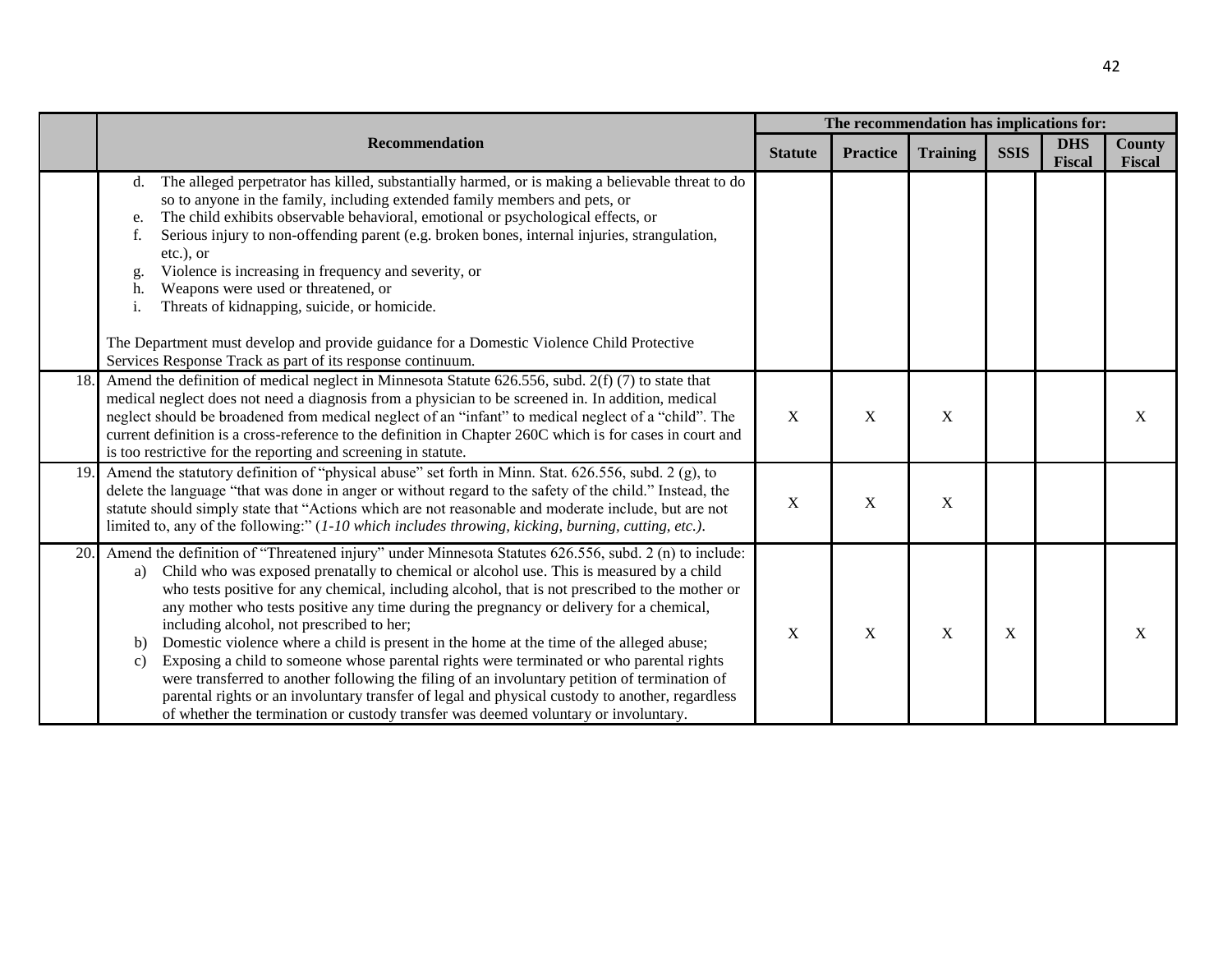|     |                                                                                                                                                                                                                                                                                                                                                                                                                                                                                                                                                                                                                                                                                                                                                                                                                                                                                                                                                                                                                                                                                                                                                                                                                                                                                                                                                                                                                                        | The recommendation has implications for: |                 |                 |             |                             |                  |  |  |
|-----|----------------------------------------------------------------------------------------------------------------------------------------------------------------------------------------------------------------------------------------------------------------------------------------------------------------------------------------------------------------------------------------------------------------------------------------------------------------------------------------------------------------------------------------------------------------------------------------------------------------------------------------------------------------------------------------------------------------------------------------------------------------------------------------------------------------------------------------------------------------------------------------------------------------------------------------------------------------------------------------------------------------------------------------------------------------------------------------------------------------------------------------------------------------------------------------------------------------------------------------------------------------------------------------------------------------------------------------------------------------------------------------------------------------------------------------|------------------------------------------|-----------------|-----------------|-------------|-----------------------------|------------------|--|--|
|     | Recommendation                                                                                                                                                                                                                                                                                                                                                                                                                                                                                                                                                                                                                                                                                                                                                                                                                                                                                                                                                                                                                                                                                                                                                                                                                                                                                                                                                                                                                         | <b>Statute</b>                           | <b>Practice</b> | <b>Training</b> | <b>SSIS</b> | <b>DHS</b><br><b>Fiscal</b> | County<br>Fiscal |  |  |
| 21  | Require efforts to notify the other parent of a Traditional (TR) or Differential Response (DR):<br>a) If the DR or TR will not be compromised, the other parent should be notified at the same<br>point as the custodial parent of the report and DR or TR.<br>If the DR or TR will be compromised, the other parent should be notified as soon as possible<br>b)<br>once the threat of the interference with the DR or TR is removed.<br>Notification should not occur in the even an OFP or HRO is in the place unless the agency<br>C)<br>determines that the notification is in the best interests of the child.<br>The other parent should be provided with notification of the TR or DR outcome including the<br>d)<br>services that are offered to the custodial parent and child.<br>To obtain contact information for the other parent, the agency may utilize the information<br>e)<br>available through the child support enforcement unit to the extent not inconsistent with<br>federal law.<br>In no case shall the inability to locate or notify the other parent impair the agency's ability to<br>f)<br>respond to the maltreatment report.                                                                                                                                                                                                                                                                           | $\mathbf X$                              | $\mathbf X$     | $\mathbf X$     |             |                             | X                |  |  |
| 22  | Amend the statutory definition of "Investigation" under 626.556 subd. 2 (b) and subd. 10 (a) (1) to<br>clarify that investigation must be used, at a minimum, for all cases that involve substantial child<br>endangerment or high risk allegations of harm, neglect, or injury to the child. Currently the statue is<br>being misinterpreted to limit investigation to only cases involving substantial child endangerment. In<br>addition, "Investigation" will be renamed as "Traditional Response".                                                                                                                                                                                                                                                                                                                                                                                                                                                                                                                                                                                                                                                                                                                                                                                                                                                                                                                                | $\mathbf X$                              |                 |                 |             |                             |                  |  |  |
| 23. | Change the statutory definition of reports to: "Report" means information given to the responsible<br>agency or law enforcement which describes alleged child maltreatment and which includes enough<br>information to identify the child victim and the child's caretaker or the alleged offender.                                                                                                                                                                                                                                                                                                                                                                                                                                                                                                                                                                                                                                                                                                                                                                                                                                                                                                                                                                                                                                                                                                                                    | $\boldsymbol{\mathrm{X}}$                | $\mathbf X$     | $\mathbf X$     |             |                             |                  |  |  |
| 24  | DHS should work with counties, tribes and other stakeholders and experts to examine the possible<br>development of a statewide child abuse and neglect reporting system creating one number with a<br>system to route calls to the appropriate local child welfare agency. Local county and tribal child<br>welfare agencies would be permitted to maintain practices for accepting reports of suspected<br>maltreatment and the decision making authority on how to handle the reports would remain with<br>counties. The statewide system should be able to route calls 24 hours per day, seven days per week,<br>necessitating counties to have designees in place to accept calls outside of normal business hours. In<br>designing this new system, the following items should be considered:<br>Creation of a steering committee composed of state, county, and community stakeholders as<br>a)<br>well as individuals with telephone experience.<br>Review of New York's and Colorado's statewide systems and outcomes to see if they have<br>b)<br>created greater quality in intake and screening leading to increased child safety.<br>Promotion of one 24/7 statewide child abuse reporting hotline with calls routed to the<br>c)<br>appropriate county or tribe.<br>Review for impact recording may have on a reporter's willingness to freely share critical<br>d)<br>information regarding a child and family.<br>Cont. | $\mathbf X$                              | X               | $\mathbf X$     | X           | $\mathbf X$                 | X                |  |  |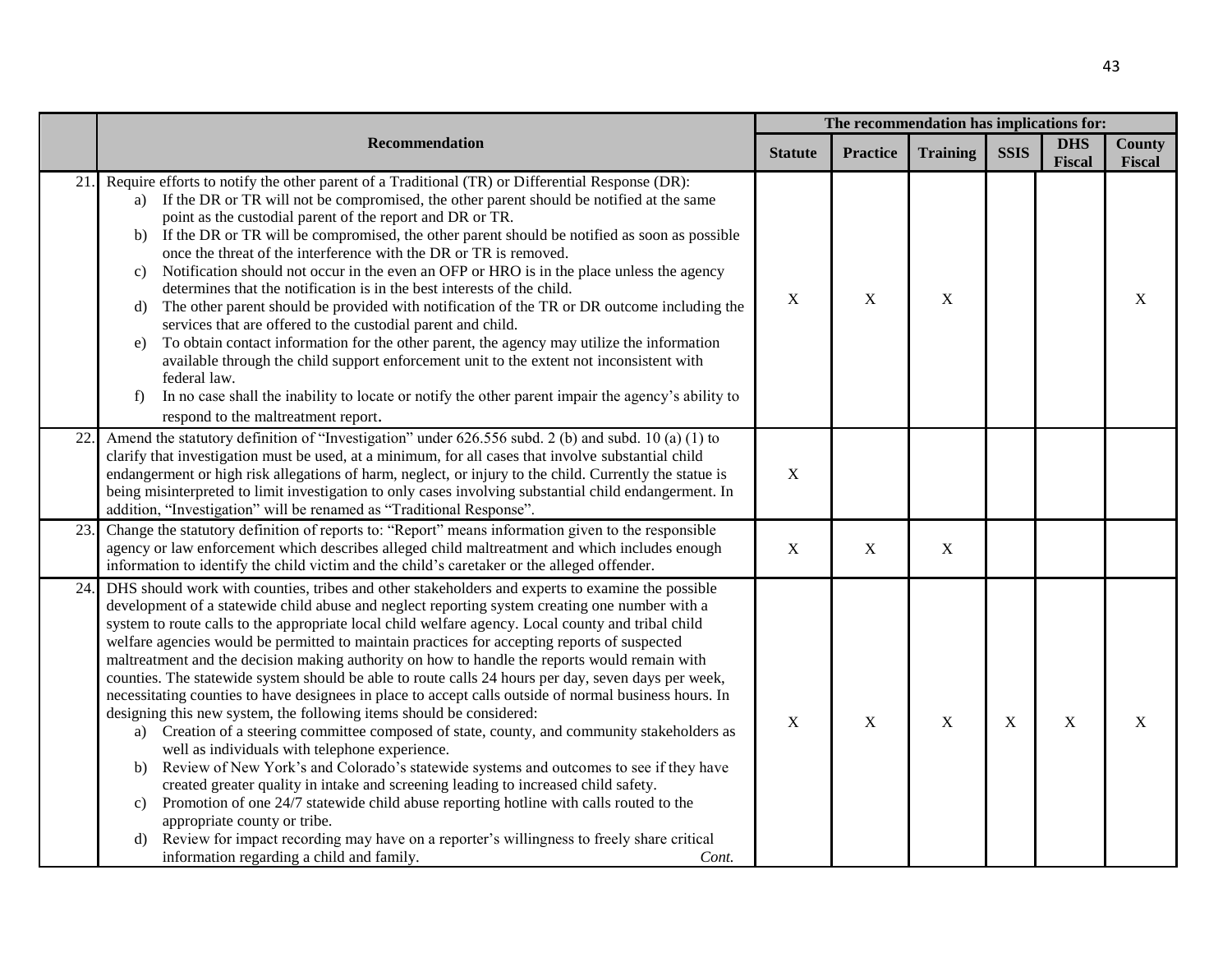|     |                                                                                                                                                                                                                                                                                                                                                                                                                                                                                                                                                                                                                                                                                                                                                                                                                                                                                                                                                                                                                                                                                                                                                                                                                                                                                                                                                      |                | The recommendation has implications for: |                 |             |                             |                  |
|-----|------------------------------------------------------------------------------------------------------------------------------------------------------------------------------------------------------------------------------------------------------------------------------------------------------------------------------------------------------------------------------------------------------------------------------------------------------------------------------------------------------------------------------------------------------------------------------------------------------------------------------------------------------------------------------------------------------------------------------------------------------------------------------------------------------------------------------------------------------------------------------------------------------------------------------------------------------------------------------------------------------------------------------------------------------------------------------------------------------------------------------------------------------------------------------------------------------------------------------------------------------------------------------------------------------------------------------------------------------|----------------|------------------------------------------|-----------------|-------------|-----------------------------|------------------|
|     | Recommendation                                                                                                                                                                                                                                                                                                                                                                                                                                                                                                                                                                                                                                                                                                                                                                                                                                                                                                                                                                                                                                                                                                                                                                                                                                                                                                                                       | <b>Statute</b> | <b>Practice</b>                          | <b>Training</b> | <b>SSIS</b> | <b>DHS</b><br><b>Fiscal</b> | County<br>Fiscal |
|     | Exploration of a "cloud" system for interactive voice response, call data, call recording, and<br>e)<br>consideration for data practices implications.<br>Accommodations for callers who do not speak English and accessibility for people who are<br>f)<br>deaf or have hearing impairments.<br>A public awareness campaign to promote the statewide hotline and reporting of suspected<br>g)<br>child maltreatment.<br>Central record-keeping and tracking of both "reports" and "inquiries".<br>h)<br>Process by which counties can opt to have DHS or another county to receive reports and<br>$\mathbf{i}$<br>inquiries on their behalf.<br>Standardized training and certification for all staff prior to taking reports and inquiries<br>j)<br>Consistency in information gathering.<br>$\bf k$<br>Adequate staffing and resources for counties and the state to implement the hotline,<br>$\mathbf{D}$<br>especially with anticipated increased reports with the visibility of a single state-wide number.<br>m) Continuous quality improvement: listening to audio taped calls and providing training,<br>feedback, coaching to workers and supervisors.<br>System-side data collection.<br>n)<br>State hotline administration/unit, help desk functions and escape features from automated<br>$\Omega$<br>system to talk to a live person. |                |                                          |                 |             |                             |                  |
| 25. | DHS should, as part of redesign review, engage an independent reviewer with expertise in child<br>protection services to review Minnesota's child maltreatment screening statutes, guidelines, and<br>practice and make recommendations on needed changes to complete the shift to a system focused on<br>the best interest of the child. The review should address and provide recommendations on the<br>following:<br>Appropriateness of the rate of screened out reports and screened in reports and the<br>resulting impact on child safety<br>Are the parameters reflected within the scope of Minnesota's child maltreatment<br>screening statutes appropriately designed to ensure child safety<br>Are the parameters reflected within the scope of Minnesota's screening guidelines<br>$\bullet$<br>appropriately designed to ensure child safety<br>Is Minnesota's practice for receiving and screening reports of child maltreatment<br>$\bullet$<br>sufficiently assessing and responsive to child safety?<br>Are there recommended strategies or system modifications that could better ensure<br>uniformity in practice across the state.                                                                                                                                                                                               |                |                                          |                 |             | X                           |                  |
| 26. | Revise the guidelines to provide explicit guidance on reports related to older children. Presently, too<br>many older children do not receive adequate protection or services. Often their avoidance response to<br>abuse/neglect makes them particularly vulnerable: running away, joining a gang, using drugs and<br>entering endangering relationships. More thorough assessment must be done and alternative living<br>arrangements with statutory authorization should occur.                                                                                                                                                                                                                                                                                                                                                                                                                                                                                                                                                                                                                                                                                                                                                                                                                                                                   |                |                                          |                 |             |                             | X                |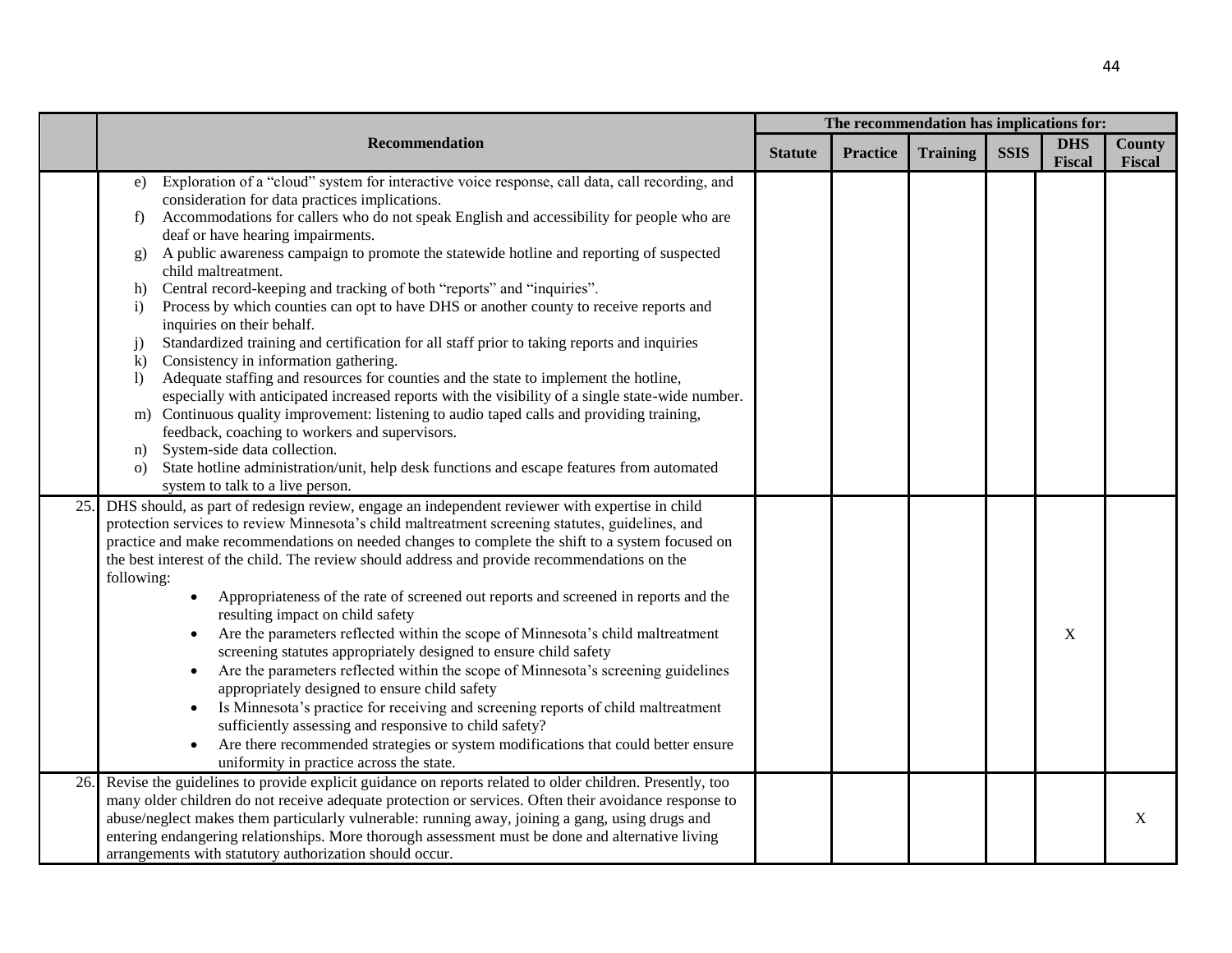|      |                                                                                                                                                                                                                                                                                                                                                                                                                                                         | The recommendation has implications for: |                 |                   |             |                      |                         |  |  |  |
|------|---------------------------------------------------------------------------------------------------------------------------------------------------------------------------------------------------------------------------------------------------------------------------------------------------------------------------------------------------------------------------------------------------------------------------------------------------------|------------------------------------------|-----------------|-------------------|-------------|----------------------|-------------------------|--|--|--|
|      | <b>Recommendation</b>                                                                                                                                                                                                                                                                                                                                                                                                                                   | <b>Statute</b>                           | <b>Practice</b> | <b>Training</b>   | <b>SSIS</b> | <b>DHS</b><br>Fiscal | County<br><b>Fiscal</b> |  |  |  |
|      | Review and change the focus of Chapter 260C of runaway/truancy CHIPS from punishing/addressing<br>only the juvenile's problems to a whole family assessment to look to the reason for the behavior. Too<br>often the running and truancy is the reaction to an underlying family problem that is not limited to the<br>child's behavior or issues.                                                                                                      | X                                        | л               | $\mathbf{v}$<br>л |             |                      |                         |  |  |  |
| 28.I | Complete, by the Revisor of Statutes, in collaboration with DHS and Ann Ahlstrom, attorney, an<br>organizational revision of Minnesota Statute 626.556 to alphabetize definitions, create internal<br>consistency, eliminate redundant language, reorganize the statute into new statutes (i.e. separating<br>institutional investigations from non-institutional investigations), and correct internal references and<br>references to other statutes. | X                                        |                 |                   |             | Λ                    |                         |  |  |  |

## *DIFFERENTIAL RESPONSE*

|     |                                                                                                                                                                                                                                                                                                                                                                                                                                                                                                                                                                                                                                                                                                                                                                                                                                                                                                                                                                                                  | The recommendation has implications for: |                 |                 |             |                             |                         |
|-----|--------------------------------------------------------------------------------------------------------------------------------------------------------------------------------------------------------------------------------------------------------------------------------------------------------------------------------------------------------------------------------------------------------------------------------------------------------------------------------------------------------------------------------------------------------------------------------------------------------------------------------------------------------------------------------------------------------------------------------------------------------------------------------------------------------------------------------------------------------------------------------------------------------------------------------------------------------------------------------------------------|------------------------------------------|-----------------|-----------------|-------------|-----------------------------|-------------------------|
|     | <b>Recommendation</b>                                                                                                                                                                                                                                                                                                                                                                                                                                                                                                                                                                                                                                                                                                                                                                                                                                                                                                                                                                            | <b>Statute</b>                           | <b>Practice</b> | <b>Training</b> | <b>SSIS</b> | <b>DHS</b><br><b>Fiscal</b> | <b>County</b><br>Fiscal |
| 29. | Rename Family Assessment to Differential Response (DR) and Family Investigation to Traditional<br>Response (TR). This renaming would be consistent with national practice and help avoid confusion<br>when interpreting federal laws and regulations.                                                                                                                                                                                                                                                                                                                                                                                                                                                                                                                                                                                                                                                                                                                                            | X                                        |                 |                 | X           |                             |                         |
| 30. | Differential Response and Traditional Response are both involuntary child protection responses to<br>reports of alleged child maltreatment. It is critical that either response provide a critical and<br>methodical assessment of child safety while identifying key family strengths that can be built upon to<br>mitigate safety and risk concerns. The goals of any child protection response should be to:<br>Make child safety paramount in a decision making<br>Assess and ensure the safety of any child involved<br>Conduct thorough fact finding to determine if a child has been harmed and/or if services are<br>needed<br>Identify family strengths to mitigate risk factors and ensure child safety<br>Be culturally affirming<br>Coordinate and monitor services to families<br>Address effects of maltreatment through trauma-informed interventions<br>Promote child well-being and permanency<br>Increase positive outcomes (i.e., reduced re-reports, avoid subsequent harm). |                                          | X               | X               |             |                             |                         |
| 31. | Make child safety the focus for all child protection responses. The statute should no longer identify<br>differential response as the preferred method.                                                                                                                                                                                                                                                                                                                                                                                                                                                                                                                                                                                                                                                                                                                                                                                                                                          | X                                        | X               | X               | X           |                             |                         |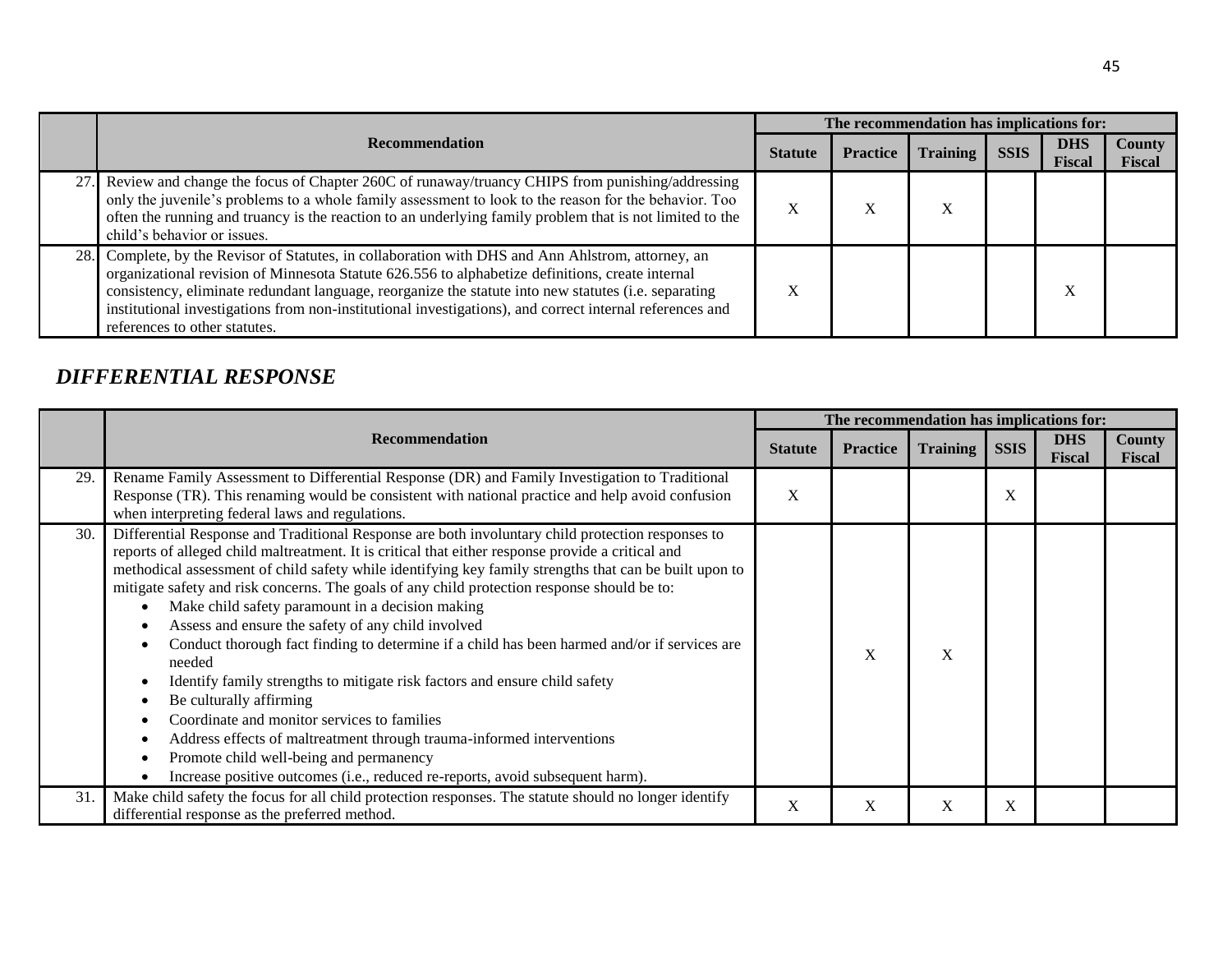|     |                                                                                                                                                                                                                                                                                                                                                                                                                                                                                                                                                                                                                                                                                                                                                                                                                                                                                                                                                                                                                                                                                                                                                                                                                                                                                                                                                                                                                                                                                                                                                                                                                                                                                     |                |                           |                 | The recommendation has implications for: |                             |                                |
|-----|-------------------------------------------------------------------------------------------------------------------------------------------------------------------------------------------------------------------------------------------------------------------------------------------------------------------------------------------------------------------------------------------------------------------------------------------------------------------------------------------------------------------------------------------------------------------------------------------------------------------------------------------------------------------------------------------------------------------------------------------------------------------------------------------------------------------------------------------------------------------------------------------------------------------------------------------------------------------------------------------------------------------------------------------------------------------------------------------------------------------------------------------------------------------------------------------------------------------------------------------------------------------------------------------------------------------------------------------------------------------------------------------------------------------------------------------------------------------------------------------------------------------------------------------------------------------------------------------------------------------------------------------------------------------------------------|----------------|---------------------------|-----------------|------------------------------------------|-----------------------------|--------------------------------|
|     | Recommendation                                                                                                                                                                                                                                                                                                                                                                                                                                                                                                                                                                                                                                                                                                                                                                                                                                                                                                                                                                                                                                                                                                                                                                                                                                                                                                                                                                                                                                                                                                                                                                                                                                                                      | <b>Statute</b> | <b>Practice</b>           | <b>Training</b> | <b>SSIS</b>                              | <b>DHS</b><br><b>Fiscal</b> | <b>County</b><br><b>Fiscal</b> |
| 32. | Interview children first and prior to contact with parent/legal guardian whenever possible.<br>DHS should research and implement training on best practices in regards to child interviewing<br>protocols. These protocols would be developed in consultation with content experts, cultural<br>advisors, counties and other key stakeholders. Specific practice guidance should be provided<br>regarding audio recording of interviews, locations of child interviews, and interview techniques that<br>are culturally responsive and trauma-informed. Child safety must be the primary guide as to when<br>and how to structure interviews.                                                                                                                                                                                                                                                                                                                                                                                                                                                                                                                                                                                                                                                                                                                                                                                                                                                                                                                                                                                                                                       |                | $\boldsymbol{\mathrm{X}}$ | X               |                                          |                             |                                |
| 33. | Ensure fact-finding occurs in all child protection responses. DHS should develop protocols to support<br>thorough fact-finding. At minimum, information to be gathered should include gathering details from<br>a variety of sources including the alleged victim(s), sibling(s), parent(s), and other relevant collateral<br>contacts regarding:<br>Who, what, when, where, and how regarding the reported allegation<br>$\bullet$<br>Patterns of behavior that present risk to a child (i.e., recentness, frequency, duration,<br>severity)<br>Harm (current and historical) and its respective impact it has on said child<br>Protective parental capacities (e.g., knowledge of parenting and child development;<br>nurturing and attachment; parental resilience; social and emotional competence; concrete<br>supports in times of need; and social connections)<br>Child vulnerability factors (e.g., age, disability, etc.)<br>Family and/or child(ren) strengths that promote resiliency<br>Context and times within the family when the child is safe as a starting point for additional<br>safety planning or services.<br>DHS should develop a required case summary form for Traditional Response and Differential<br>Response cases in the Social Service Information System (SSIS) where results of fact-finding must<br>be documented. This would include details surrounding the reported allegations and include a<br>statement about whether or not the reported maltreatment incident occurred and identify the victim(s)<br>and offender(s).<br>Data from this case summary form will be gathered and tracked to identify county, tribal, and state<br>trends. |                | X                         | X               | X                                        | X                           |                                |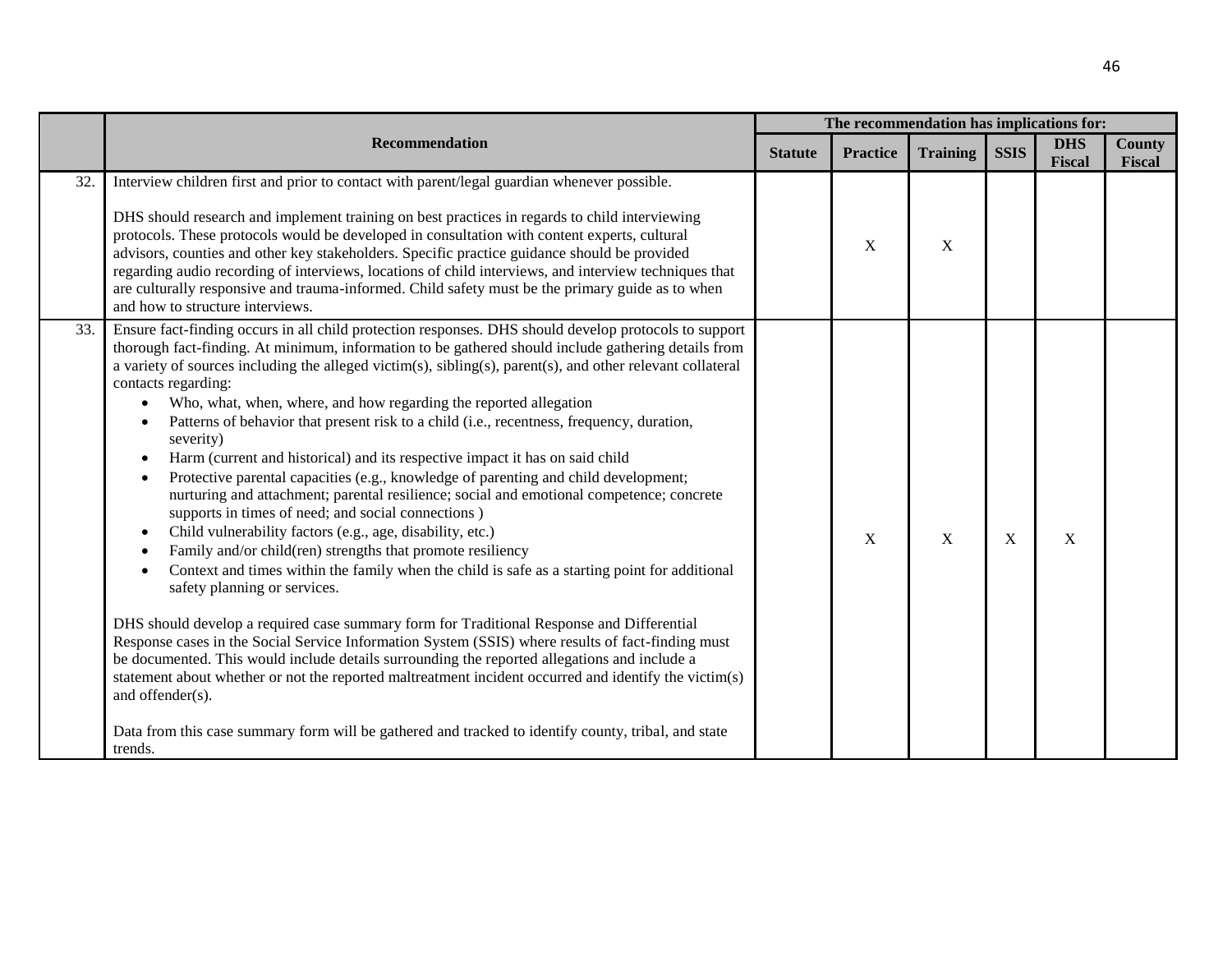|     |                                                                                                                                                                                                                                                                                                                                                                                                                                                                                                                                                                                                                                                                                                                                                                                                                                                                                                                                                                                                                                                                                                                                                                                                                                                                                                     |                | The recommendation has implications for: |                 |             |                      |                  |  |  |
|-----|-----------------------------------------------------------------------------------------------------------------------------------------------------------------------------------------------------------------------------------------------------------------------------------------------------------------------------------------------------------------------------------------------------------------------------------------------------------------------------------------------------------------------------------------------------------------------------------------------------------------------------------------------------------------------------------------------------------------------------------------------------------------------------------------------------------------------------------------------------------------------------------------------------------------------------------------------------------------------------------------------------------------------------------------------------------------------------------------------------------------------------------------------------------------------------------------------------------------------------------------------------------------------------------------------------|----------------|------------------------------------------|-----------------|-------------|----------------------|------------------|--|--|
|     | <b>Recommendation</b>                                                                                                                                                                                                                                                                                                                                                                                                                                                                                                                                                                                                                                                                                                                                                                                                                                                                                                                                                                                                                                                                                                                                                                                                                                                                               | <b>Statute</b> | <b>Practice</b>                          | <b>Training</b> | <b>SSIS</b> | <b>DHS</b><br>Fiscal | County<br>Fiscal |  |  |
| 34. | DHS to encourage and support the use of Multi-Disciplinary Team (MDT) decision making by<br>developing the infrastructure to support the development of MDTs across the state. The MDT<br>infrastructure would address:<br>Philosophy behind MDTs<br>MDT specific training<br>An evaluation component<br>Ongoing training for MDTs.<br>Any and all statutes, policies, and/or practice guidance that discourage use of MDTs should be<br>discontinued.                                                                                                                                                                                                                                                                                                                                                                                                                                                                                                                                                                                                                                                                                                                                                                                                                                              |                | $\mathbf X$                              | $\mathbf X$     |             | $\mathbf X$          |                  |  |  |
| 35. | Adopt stronger and more robust intake and screening tools for data gathering prior to pathway<br>assignment to strengthen the quality of the information available.                                                                                                                                                                                                                                                                                                                                                                                                                                                                                                                                                                                                                                                                                                                                                                                                                                                                                                                                                                                                                                                                                                                                 |                | $\boldsymbol{\mathrm{X}}$                | $\mathbf X$     | X           | X                    |                  |  |  |
| 36. | DHS should, as an interim, retain dual pathways for responding to reports of alleged child<br>maltreatment. The dual pathways should include Traditional Response (Family Investigation) and<br>Differential Response (Family Assessment). Explicit criteria for immediate assignment of High Risk<br>and Low risk allegations of child maltreatment must be defined:<br>High Risk (includes all Substantial Child Endangerment and can include other risk factors)<br>$\bullet$<br>- Traditional Response<br>Low Risk (Reports of alleged child maltreatment that are clearly low risk. These are reports<br>that exclude all Substantial Child Endangerment and Moderate and High Risk. Additional<br>criteria is necessary to ensure the proper parameters that clearly define a maltreatment report<br>as low risk)- Differential Response<br>All other cases, which include those with moderate risk and those which are difficult to<br>assign without additional information (excludes all Substantial Child Endangerment). These<br>maltreatment referrals require fact-finding before track assignment can be made. DHS is to<br>provide guidance on necessary fact finding inclusive of collateral contacts and face-to-face<br>interviews with child subjects and parents or caregivers. |                | X                                        | $\mathbf X$     | X           | X                    |                  |  |  |
| 37. | DHS must develop, in consultation with counties, tribes, stakeholders and subject matter experts, a<br>required information standard for making pathway response determination. This standard should<br>reflect what is required and be implemented with a practice understanding that more information is<br>better. Fact finding must occur until such time the pathway assignment required information standard<br>is met. Fact finding efforts may include collateral contacts and "in-person" interviews with the child<br>subject and the family.                                                                                                                                                                                                                                                                                                                                                                                                                                                                                                                                                                                                                                                                                                                                             |                | X                                        | $\mathbf X$     | X           |                      |                  |  |  |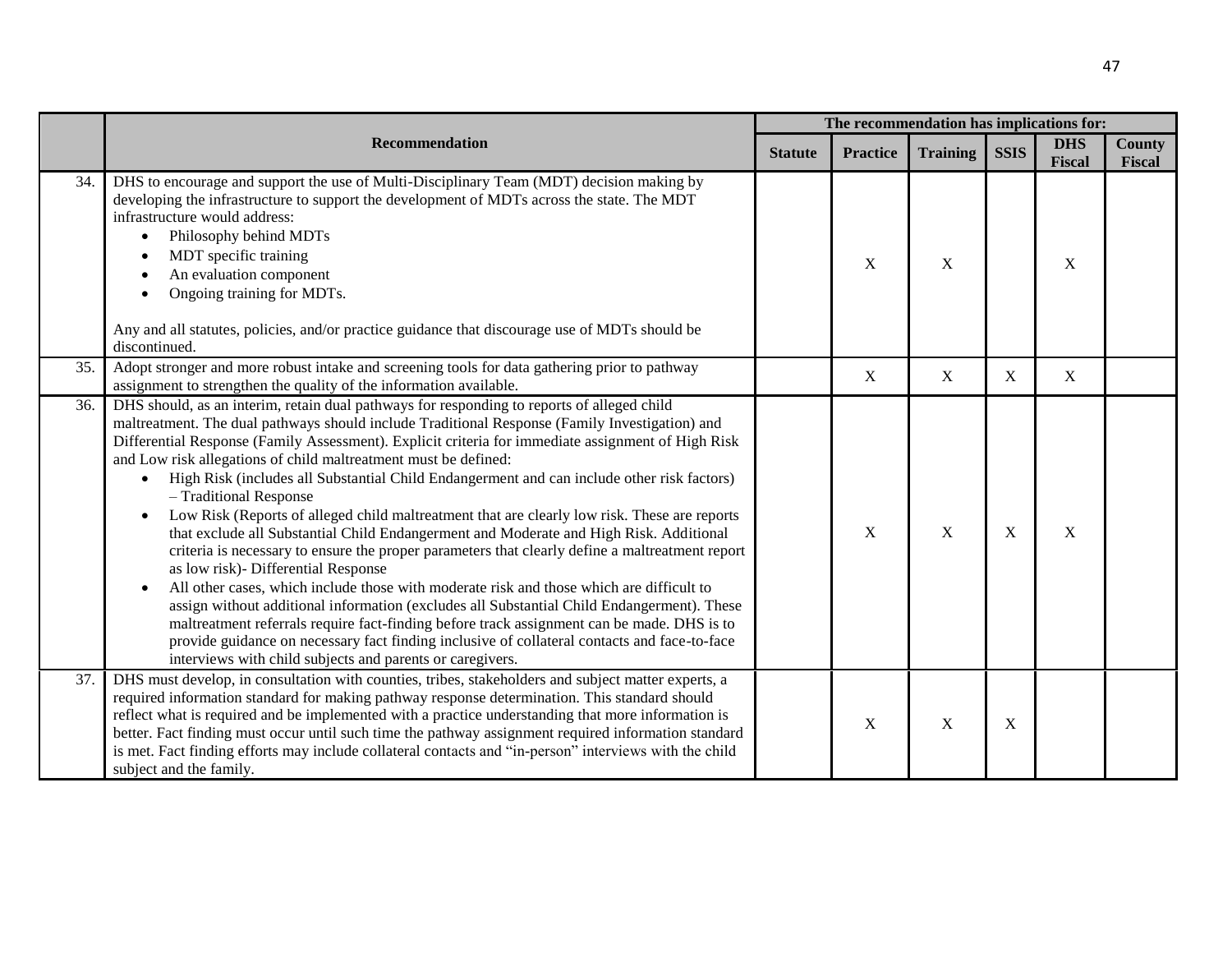|     |                                                                                                                                                                                                                                                                                                                                                                                                                                                                                                                                                                                                                                                                                                                                                                                                                                                                                                                                                                                                                                                                                                                                                                                                                                                                                                                                                                                                                                                                                                                                                                                                                                                                                                                                                                                                                                                                     |                |                 |                 |             |                      | The recommendation has implications for: |  |  |  |  |
|-----|---------------------------------------------------------------------------------------------------------------------------------------------------------------------------------------------------------------------------------------------------------------------------------------------------------------------------------------------------------------------------------------------------------------------------------------------------------------------------------------------------------------------------------------------------------------------------------------------------------------------------------------------------------------------------------------------------------------------------------------------------------------------------------------------------------------------------------------------------------------------------------------------------------------------------------------------------------------------------------------------------------------------------------------------------------------------------------------------------------------------------------------------------------------------------------------------------------------------------------------------------------------------------------------------------------------------------------------------------------------------------------------------------------------------------------------------------------------------------------------------------------------------------------------------------------------------------------------------------------------------------------------------------------------------------------------------------------------------------------------------------------------------------------------------------------------------------------------------------------------------|----------------|-----------------|-----------------|-------------|----------------------|------------------------------------------|--|--|--|--|
|     | Recommendation                                                                                                                                                                                                                                                                                                                                                                                                                                                                                                                                                                                                                                                                                                                                                                                                                                                                                                                                                                                                                                                                                                                                                                                                                                                                                                                                                                                                                                                                                                                                                                                                                                                                                                                                                                                                                                                      | <b>Statute</b> | <b>Practice</b> | <b>Training</b> | <b>SSIS</b> | <b>DHS</b><br>Fiscal | <b>County</b><br>Fiscal                  |  |  |  |  |
| 38. | DHS shall, in consultation with counties, tribes, subject matter experts, and stakeholders, define clear<br>and consistent pathway assignment criteria to either pathway including a definition for cases<br>appropriate for Differential Response. Cases that clearly should follow pathway assignment into<br>Traditional Response will be assigned within 24 hours, consistent with the substantial child<br>endangerment statute. DHS should develop guidance regarding the timing for those cases that require<br>initial fact finding.<br>Criteria should also be provided for when path switching is or is not allowed and identify specific<br>documentation requirements to support the decision. It is important to note that pathway<br>determination should not extend any existing timeframes for the initial face-to-face contact with the<br>alleged child victim. These criteria should be developed on or before December 31, 2015. In addition<br>to existing statutes that define specific child protection responses for defined actions (i.e., Substantial<br>Child Endangerment), other criteria for pathway assignment to be considered should minimally<br>include:<br>Necessary fact finding before a track decision is made for those alleged maltreatment<br>$\bullet$<br>referrals believed to present moderate risk<br>Multiple differential response cases within a certain time period<br>$\bullet$<br>The age of the child and other children in the home. The identified age should be based on<br>clearly defined objectives which could include the risk for fatal, or near fatal injury, brain<br>development, social isolation, or the child's ability to protect him/herself<br>Other vulnerabilities (child is developmentally delayed, pre-verbal, etc.)<br>The presence of unrelated adults in the household.<br>$\bullet$ | $\mathbf X$    | X               | $\mathbf X$     | $\mathbf X$ |                      |                                          |  |  |  |  |
| 39. | DHS will monitor and evaluate initial pathway assignment and path changes using the established<br>criteria and provide feedback to counties and tribes regarding the quality of decision making. A<br>culture of continuous quality improvement should be supported and promoted. Results of pathway<br>assignment should also be used for training and accountability.                                                                                                                                                                                                                                                                                                                                                                                                                                                                                                                                                                                                                                                                                                                                                                                                                                                                                                                                                                                                                                                                                                                                                                                                                                                                                                                                                                                                                                                                                            |                |                 |                 |             | X                    |                                          |  |  |  |  |
| 40. | DHS should immediately review, update, and validate all decision making tools with priority given<br>to the safety assessment. In general, any tools used by DHS and counties are to have a clear purpose,<br>to facilitate decision making at critical points in the child protection response, and that such tools are<br>updated, and valid. In addition, that any tools adopted are culturally responsive and appropriate for<br>families from different racial, ethnic, and socio-economic backgrounds. Overall, regarding all tools,<br>DHS should clearly define:<br>What decision-making tools are to be used at key decision making points along the child<br>$\bullet$<br>protection continuum<br>The purpose for each decision making tool, and<br>How the specific tools are to guide decision making.                                                                                                                                                                                                                                                                                                                                                                                                                                                                                                                                                                                                                                                                                                                                                                                                                                                                                                                                                                                                                                                  |                | X               | $\mathbf X$     | $\mathbf X$ | $\mathbf X$          |                                          |  |  |  |  |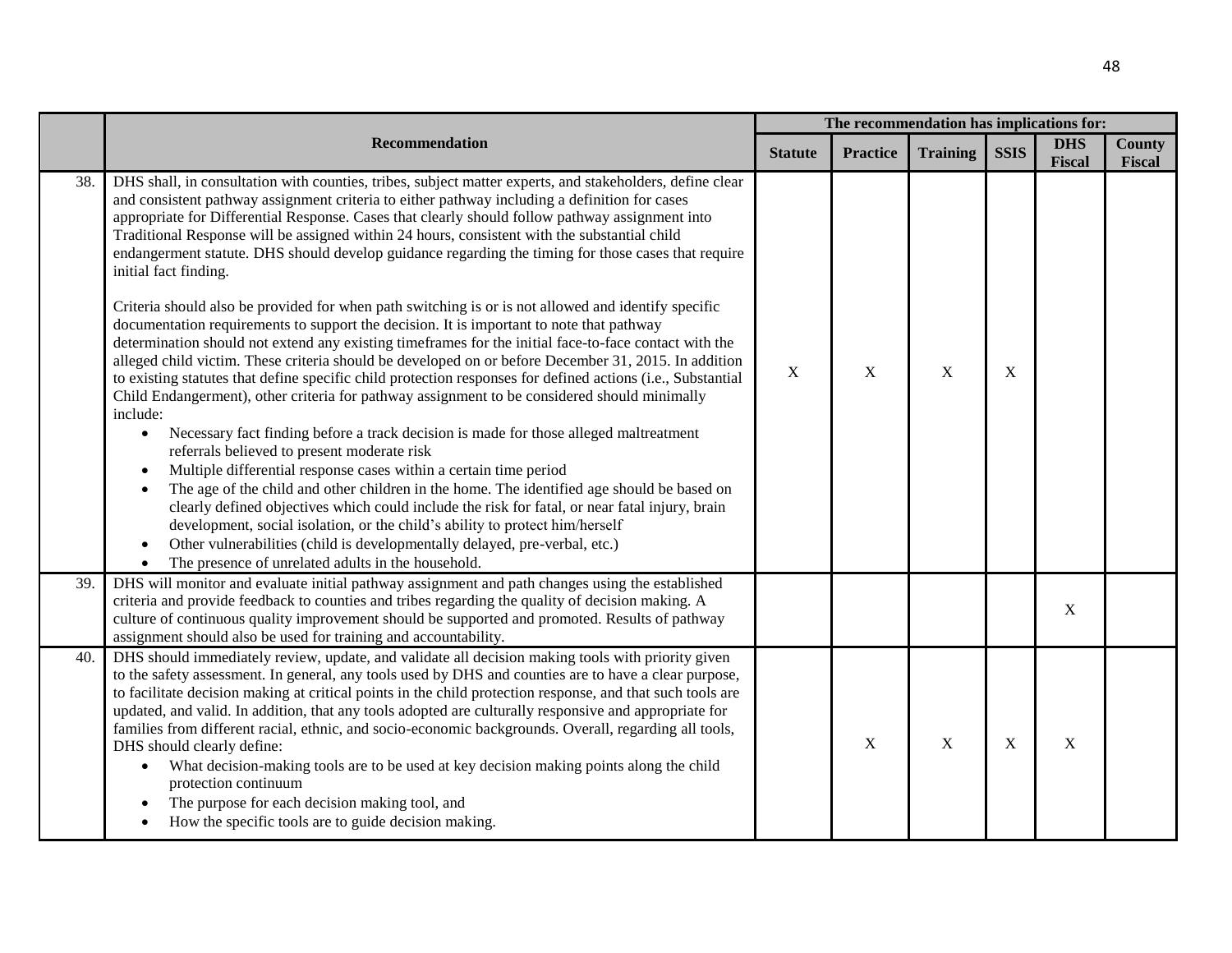|     |                                                                                                                                                                                                                                                                                                                                                                                                                                                                                                                                                                                                                                                                                                                                                               |                | The recommendation has implications for: |                 |             |                             |                         |
|-----|---------------------------------------------------------------------------------------------------------------------------------------------------------------------------------------------------------------------------------------------------------------------------------------------------------------------------------------------------------------------------------------------------------------------------------------------------------------------------------------------------------------------------------------------------------------------------------------------------------------------------------------------------------------------------------------------------------------------------------------------------------------|----------------|------------------------------------------|-----------------|-------------|-----------------------------|-------------------------|
|     | Recommendation                                                                                                                                                                                                                                                                                                                                                                                                                                                                                                                                                                                                                                                                                                                                                | <b>Statute</b> | <b>Practice</b>                          | <b>Training</b> | <b>SSIS</b> | <b>DHS</b><br><b>Fiscal</b> | <b>County</b><br>Fiscal |
| 41. | Identify a validated safety assessment tool that better reflects dangerousness and child vulnerability<br>factors. A safety assessment should address any factors proven to predict safety concerns. Some<br>potential factors could include:<br>Recentness of abuse/neglect<br>$\bullet$<br>Frequency<br>$\bullet$<br>Severity<br>Child characteristics.<br>$\bullet$                                                                                                                                                                                                                                                                                                                                                                                        |                | $\mathbf X$                              | X               | X           | X                           |                         |
| 42. | DHS should review research on protective factors and predictive analytics for how it can reduce or<br>eliminate risk factors, and implement this information in trainings and practice. This would include<br>use of screening and assessment instruments that have been validated. This should be done through a<br>long-term contract arrangement to improve child safety outcomes over time.                                                                                                                                                                                                                                                                                                                                                               |                | $\mathbf X$                              | X               |             | $\boldsymbol{X}$            |                         |
| 43. | Require in statute a mandatory consultation with the county or tribal attorney to determine the<br>appropriateness of filing a Child in Need of Protection or Services (CHIPS) petition in the event that<br>a family does not engage in necessary services and child safety and/or risk issues have not been<br>mitigated prior to closure of a child protection case, regardless of track.                                                                                                                                                                                                                                                                                                                                                                  | $\mathbf X$    | $\mathbf X$                              | X               |             |                             | X                       |
| 44. | Include in statute the requirement for a minimum of monthly face-to-face contact with children for<br>cases in which a family is receiving protective services while the child (ren) remains in the home.                                                                                                                                                                                                                                                                                                                                                                                                                                                                                                                                                     | $\mathbf X$    | $\mathbf X$                              | X               | X           |                             | $\mathbf X$             |
| 45. | Traditional Response cases should result in the following determinations: maltreatment determined<br>(yes or no) and are child protective services needed, (yes or no). For Differential Response cases the<br>determination would include whether or not child protective services are needed. Documentation for<br>DR cases will include a case summary form which will include a statement that will identify if the<br>child experienced maltreatment. This data should be entered into SSIS so that they can be reviewed<br>in future cases and so that summary data on a county-wide basis can be collected. DHS should<br>provide guidance on criteria and best practice for making the determinations and require supervisory<br>review and approval. |                | $\mathbf X$                              | X               | $\mathbf X$ | X                           |                         |
| 46. | Complete trauma pre-screenings on any child during a child protection response. DHS will pilot a<br>trauma pre-screen tool in 2015 and expand statewide in 2016. Implementation of trauma pre-<br>screening should be consistent with research on best practices.                                                                                                                                                                                                                                                                                                                                                                                                                                                                                             |                | X                                        | X               | X           | $\mathbf X$                 | X                       |
| 47. | DHS should, as part of a redesign review, engage an outside expert to work with the agency,<br>counties, tribes and stakeholders to advise, develop and implement Minnesota's child protection<br>response continuum. This evaluation should consider when and how pathway decisions should be<br>made and whether Minnesota should move to a single child protection response, albeit one with<br>different branches and approaches depending upon how to best meet the interests of child safety and<br>welfare. Part of this review should consider the impact of any changes which result from the work of<br>this Task Force.                                                                                                                            |                |                                          |                 |             | X                           |                         |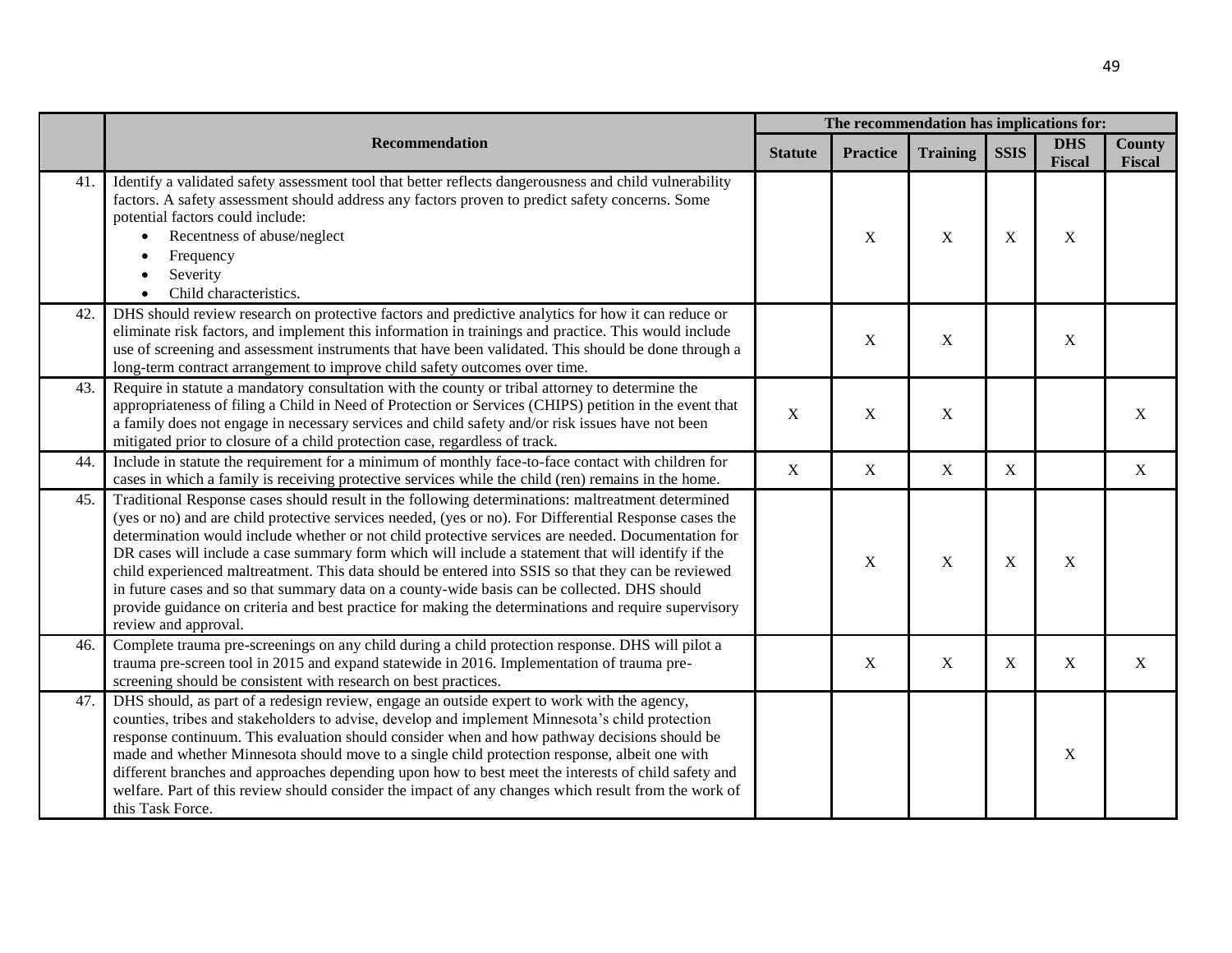|     |                                                                                                                                                                                                                                                                                                                                                                                                                                                                                                                                                                                                                                                                                                                                                                                                                                                                                                                                                                                               | The recommendation has implications for: |                 |                 |             |                             |                  |  |  |
|-----|-----------------------------------------------------------------------------------------------------------------------------------------------------------------------------------------------------------------------------------------------------------------------------------------------------------------------------------------------------------------------------------------------------------------------------------------------------------------------------------------------------------------------------------------------------------------------------------------------------------------------------------------------------------------------------------------------------------------------------------------------------------------------------------------------------------------------------------------------------------------------------------------------------------------------------------------------------------------------------------------------|------------------------------------------|-----------------|-----------------|-------------|-----------------------------|------------------|--|--|
|     | Recommendation                                                                                                                                                                                                                                                                                                                                                                                                                                                                                                                                                                                                                                                                                                                                                                                                                                                                                                                                                                                |                                          | <b>Practice</b> | <b>Training</b> | <b>SSIS</b> | <b>DHS</b><br><b>Fiscal</b> | County<br>Fiscal |  |  |
| 48. | DHS shall convene a workgroup for further analysis and definition of threats to child safety and risk<br>of maltreatment as the foundation for development of a comprehensive <b>long-term</b> child protective<br>services response continuum. This continuum must be designed for appropriate response alignment<br>based on child safety and risk and may include multiple pathways, depending upon the best interests<br>of the child. This response continuum design should be completed by January 1, 2017. The<br>workgroup shall minimally include the representation from the following agencies/disciplines:<br>Minnesota DHS<br>$\bullet$<br>Administrative and frontline County/Tribal Child Welfare Agency staff<br>Law Enforcement<br><b>County Attorney</b><br>Court<br>Defense Attorney<br>Guardian Ad Litem<br>Pediatrician<br>Child Development<br>Mental Health<br>Parent $(s)$<br>Child Welfare Focused Academic Institution<br>Child Safety/Risk Subject Matter Experts. |                                          |                 |                 |             | X                           |                  |  |  |
| 49. | Coordinate services and financing across the system in the fields of mental health, chemical<br>dependency, housing and other related DHS programs for children and families who need child<br>protection case management services so as to prioritize services for interventions that would increase<br>safety and reduce risk of future harm. This would promote more holistic and effective responses for<br>children and families who have experienced trauma, abuse, neglect and/or other egregious harm to<br>reduce recidivism into the child protection system.                                                                                                                                                                                                                                                                                                                                                                                                                       |                                          |                 |                 |             | $\boldsymbol{X}$            |                  |  |  |
| 50. | Make referrals for clinical, mental health and functional assessments on children, along with their<br>families, who receive child protective case management services, who have trauma or mental health<br>needs identified during screening. These assessments should be conducted by experts in the field. For<br>example, if significant trauma to a child has occurred, a clinical trauma assessment with a qualified<br>mental health professional should be required.<br>For this recommendation to be effectively implemented, resources must be allocated to counties and<br>community providers to improve the social and emotional well-being of children to heal from<br>trauma, as well as reducing physical harm.                                                                                                                                                                                                                                                               |                                          | X               | $\mathbf X$     | X           | $\mathbf X$                 | X                |  |  |
| 51. | DHS should adopt a plan to monitor the provision of services and outcomes to assure that children<br>and families receive appropriate, effective, and needed services. This plan should include a periodic<br>functional assessment of a child's well-being while in the child protection system and evaluate<br>whether such services actually improved and benefitted children and their families.                                                                                                                                                                                                                                                                                                                                                                                                                                                                                                                                                                                          |                                          | X               | $\mathbf X$     | X           | $\mathbf X$                 | X                |  |  |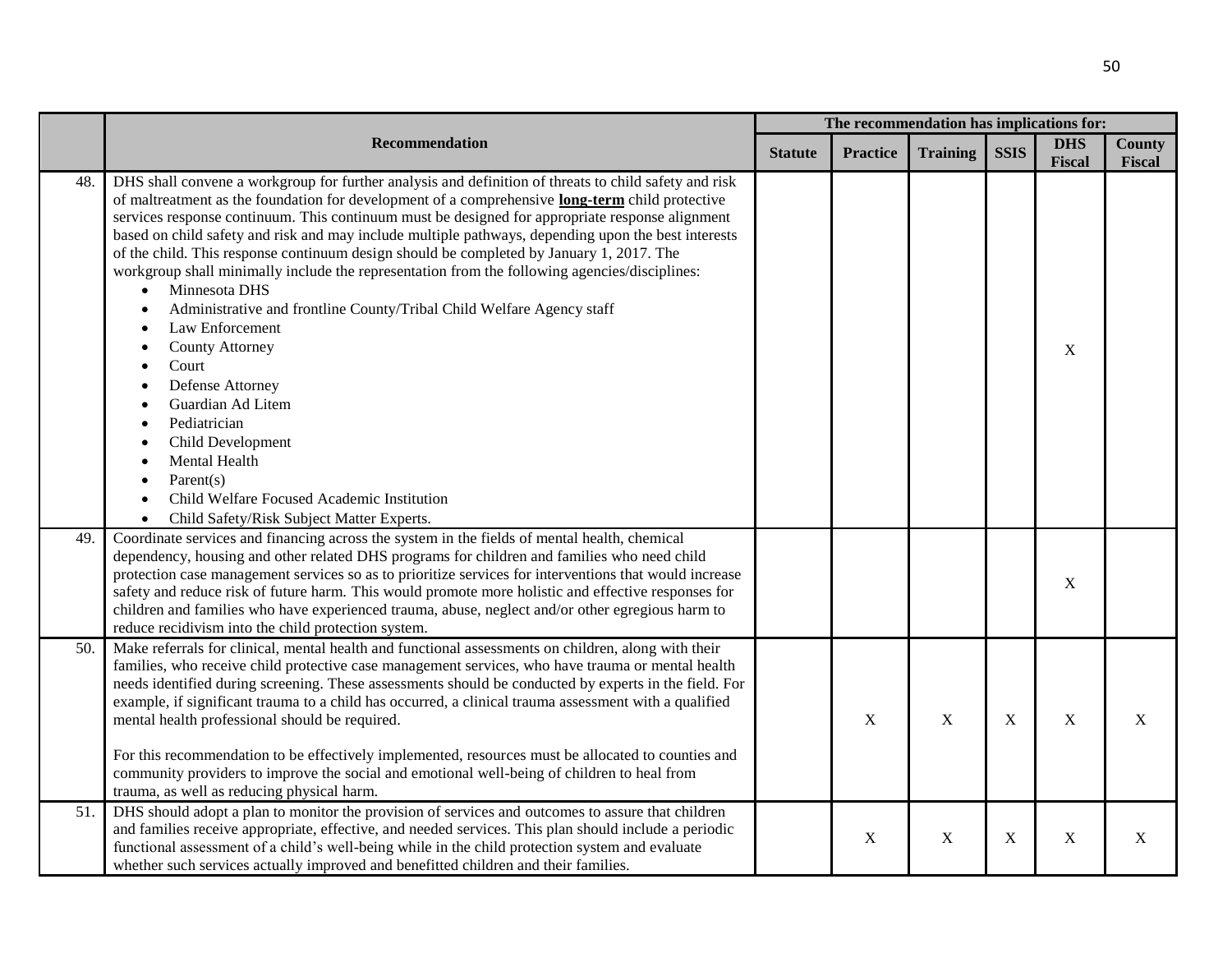# **RACIAL EQUITY AND DISPARITY REDUCTION RECOMMENDATIONS**

|     |                                                                                                                                                                                                                                                                                                                                                                                                                                                                                                                                                                                                                                                                                                                                  |                | The recommendation has implications for: |                 |             |                             |                         |
|-----|----------------------------------------------------------------------------------------------------------------------------------------------------------------------------------------------------------------------------------------------------------------------------------------------------------------------------------------------------------------------------------------------------------------------------------------------------------------------------------------------------------------------------------------------------------------------------------------------------------------------------------------------------------------------------------------------------------------------------------|----------------|------------------------------------------|-----------------|-------------|-----------------------------|-------------------------|
|     | <b>Recommendation</b>                                                                                                                                                                                                                                                                                                                                                                                                                                                                                                                                                                                                                                                                                                            | <b>Statute</b> | <b>Practice</b>                          | <b>Training</b> | <b>SSIS</b> | <b>DHS</b><br><b>Fiscal</b> | <b>County</b><br>Fiscal |
| 52. | DHS should model and provide leadership to reduce disparities by making progress with key staff<br>and leaders within DHS to become more racially conscious and culturally competent in the delivery<br>of child welfare services. DHS must be seen as an effective leader in this effort to ensure that policies<br>and practices are assessed to enable decision making and oversight that does not perpetuate more<br>racial, ethnic, and socioeconomic disparities.                                                                                                                                                                                                                                                          |                | X                                        | X               |             |                             |                         |
| 53. | Support the development of "cultural navigator" and parent mentor positions to act as liaisons with<br>racial and ethnic communities, using a community health worker model. Ideally, this person would<br>be from the same culture as the family being engaged and graduate from a rigorous training program<br>with a certification, to ensure an understanding of the child welfare system. The role of this position<br>would be to:<br>Help parents and the child welfare/child protection worker communicate more effectively.<br>Help parents understand, navigate and ultimately meet the requirements of the child<br>protection and court system.<br>Facilitate connecting families with culturally relevant services. |                | X                                        | X               |             | X                           |                         |
| 54. | DHS should identify and link previous and current disparities work to future intervention strategies<br>aimed at racial equity and disparity reduction.                                                                                                                                                                                                                                                                                                                                                                                                                                                                                                                                                                          |                |                                          |                 |             |                             |                         |
| 55. | Develop a certification program that would prepare students and current workers and supervisors to<br>work in specific cultures through field placements/internships.                                                                                                                                                                                                                                                                                                                                                                                                                                                                                                                                                            |                | X                                        | $\mathbf X$     |             | X                           | X                       |
| 56. | Promote and improve the representation of racial and ethnic communities' among child protection<br>and child welfare ranks using recommendation #55.                                                                                                                                                                                                                                                                                                                                                                                                                                                                                                                                                                             |                | X                                        | $\mathbf X$     |             |                             |                         |
| 57. | Develop culturally supportive services that assist children in transitioning home following an out of<br>home placement as a means to prevent foster care re-entry. With additional funding, request for<br>proposals (RFP's) could be submitted in support of this service.                                                                                                                                                                                                                                                                                                                                                                                                                                                     |                | X                                        | $\mathbf X$     |             | X                           |                         |
| 58. | DHS should include representation from the African American community, tribal representation, and<br>other underrepresented groups in the development of policy guidance, and best practice strategies<br>and protocols.                                                                                                                                                                                                                                                                                                                                                                                                                                                                                                         |                | X                                        | $\mathbf X$     |             |                             |                         |
| 59. | DHS should to provide clear policy and practice guidance about the need to include a tribal<br>representative as part of a multi-disciplinary team whenever a case of a tribal child is reviewed.                                                                                                                                                                                                                                                                                                                                                                                                                                                                                                                                |                | X                                        | X               |             |                             |                         |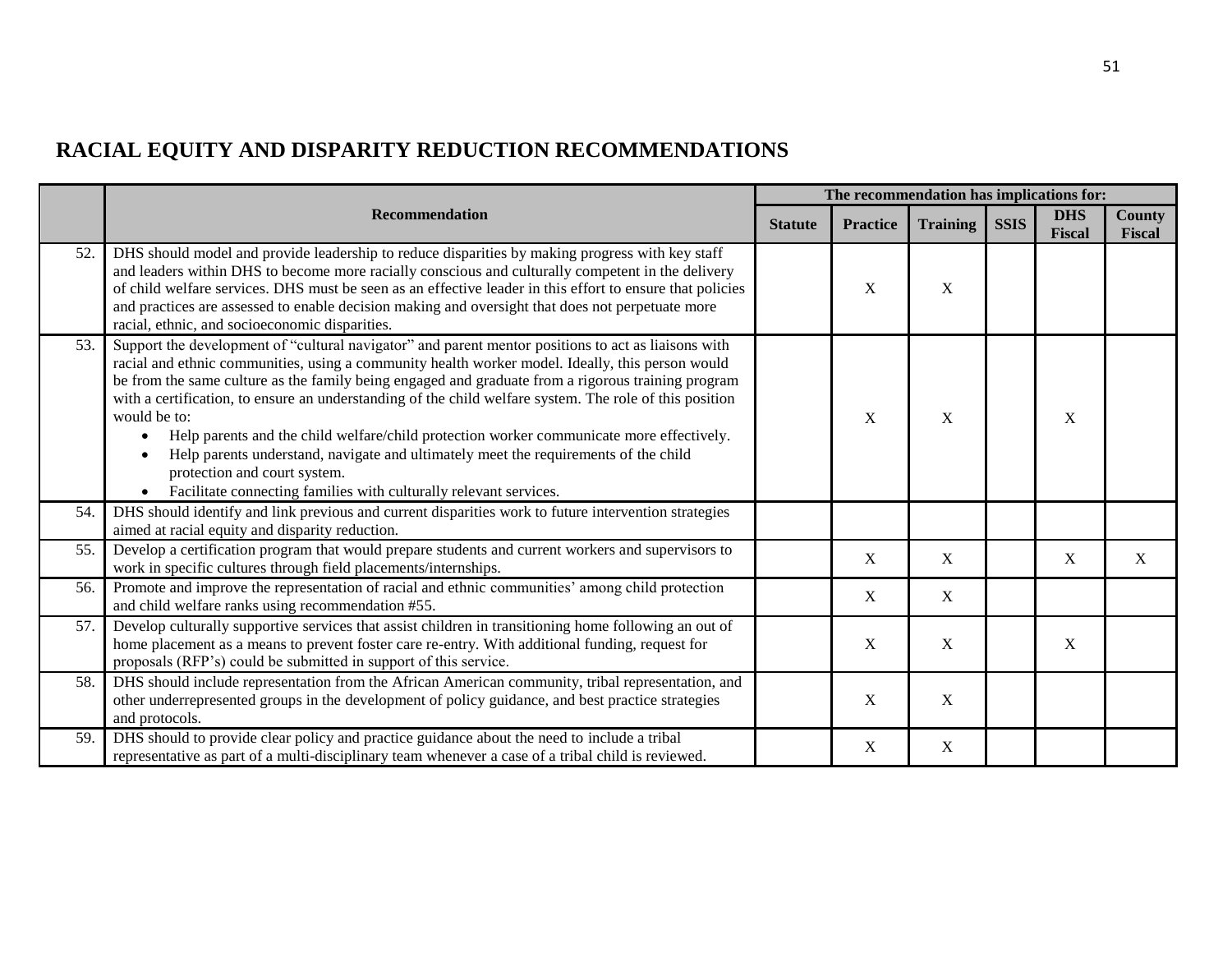|     |                                                                                                                                                                                                                                                                                                                                                                                                                                                                                                                                                                                                                                                                                                                                                                                                                                                                                                                                                                                                                                                                                                                                                                                                                  | The recommendation has implications for: |                 |                 |             |                             |                         |
|-----|------------------------------------------------------------------------------------------------------------------------------------------------------------------------------------------------------------------------------------------------------------------------------------------------------------------------------------------------------------------------------------------------------------------------------------------------------------------------------------------------------------------------------------------------------------------------------------------------------------------------------------------------------------------------------------------------------------------------------------------------------------------------------------------------------------------------------------------------------------------------------------------------------------------------------------------------------------------------------------------------------------------------------------------------------------------------------------------------------------------------------------------------------------------------------------------------------------------|------------------------------------------|-----------------|-----------------|-------------|-----------------------------|-------------------------|
|     | Recommendation                                                                                                                                                                                                                                                                                                                                                                                                                                                                                                                                                                                                                                                                                                                                                                                                                                                                                                                                                                                                                                                                                                                                                                                                   | <b>Statute</b>                           | <b>Practice</b> | <b>Training</b> | <b>SSIS</b> | <b>DHS</b><br><b>Fiscal</b> | <b>County</b><br>Fiscal |
| 60. | Expand Initiative Tribes. This will:<br>Support tribes in their ability to provide the types of child welfare services they know to be<br>culturally meaningful and effective with their children and families.<br>Improve county and tribal government relationships and establish methods to measure<br>$\bullet$<br>success in this area.<br>Improve child safety, permanency, and well-being outcomes for American Indian children<br>$\bullet$<br>served by these programs.<br>Recognize and actively support the sovereignty of Tribal Governments.                                                                                                                                                                                                                                                                                                                                                                                                                                                                                                                                                                                                                                                        | X                                        |                 | $\mathbf X$     | X           | X                           |                         |
| 61. | The state should directly fund more front-end services including prevention and early intervention<br>that have the capacity to promote safety, reduce risk, and promote healing from abuse and neglect.<br>This may include the direct funding of services for families involved in the child protection system<br>and allow DHS to work creatively with providers to support the service array. This allows for more<br>proactive service delivery by providing services to families before concerns reach higher risk<br>warranting involuntary services and to also reduce re-occurrence into the child protection system.                                                                                                                                                                                                                                                                                                                                                                                                                                                                                                                                                                                   |                                          |                 |                 |             | X                           |                         |
| 62. | Increase monitoring and evaluation:<br>Monitor and report disparities, as well as outcomes for African American and American<br>$\bullet$<br>Indian children and families, using the Social Services Information System and review<br>indicators<br>Identify areas of underrepresentation and pilot methods to promote access for those<br>populations who are not yet visible to the system<br>Work with the Human Services Performance Council to further develop new data reporting,<br>$\bullet$<br>gathering, and analysis methods, instruments and procedures to track county performance<br>measures and accountability as it relates to demographic indicators for children. This<br>information should be used to increase action steps to improve child welfare<br>Dedicate a section of future annual child welfare report to racial equity in which specific<br>$\bullet$<br>measures are followed through a lens of race and ethnicity<br>Use information and apply the outcomes to increase action steps to improve child welfare<br>$\bullet$<br>Develop and use an external advisory committee including stakeholders and service<br>recipients to assist in monitoring and evaluating outcomes. |                                          |                 |                 |             | X                           |                         |
| 63. | Research, identify, develop curriculum and train on culturally affirming approaches and practices<br>that work with African American and American Indian families, the two populations overrepresented<br>in the child protection system. Also, trainings should include cultural and racial self-awareness,<br>professional ethics, the difference between equal access and equity, and culturally appropriate ways<br>to delivery services and work with families. Training should be provided to child welfare<br>professionals and supervisors as well as other system stakeholders.                                                                                                                                                                                                                                                                                                                                                                                                                                                                                                                                                                                                                         |                                          | X               | X               |             | $\mathbf X$                 |                         |
| 64. | Identify services that can be replicated and scaled up and fund them with dollars to operate. These<br>services should be evaluated and research used to build promising practices in order to provide a<br>research base for interventions that are responsive to racial and cultural communities.                                                                                                                                                                                                                                                                                                                                                                                                                                                                                                                                                                                                                                                                                                                                                                                                                                                                                                              |                                          |                 |                 |             | $\boldsymbol{X}$            |                         |

52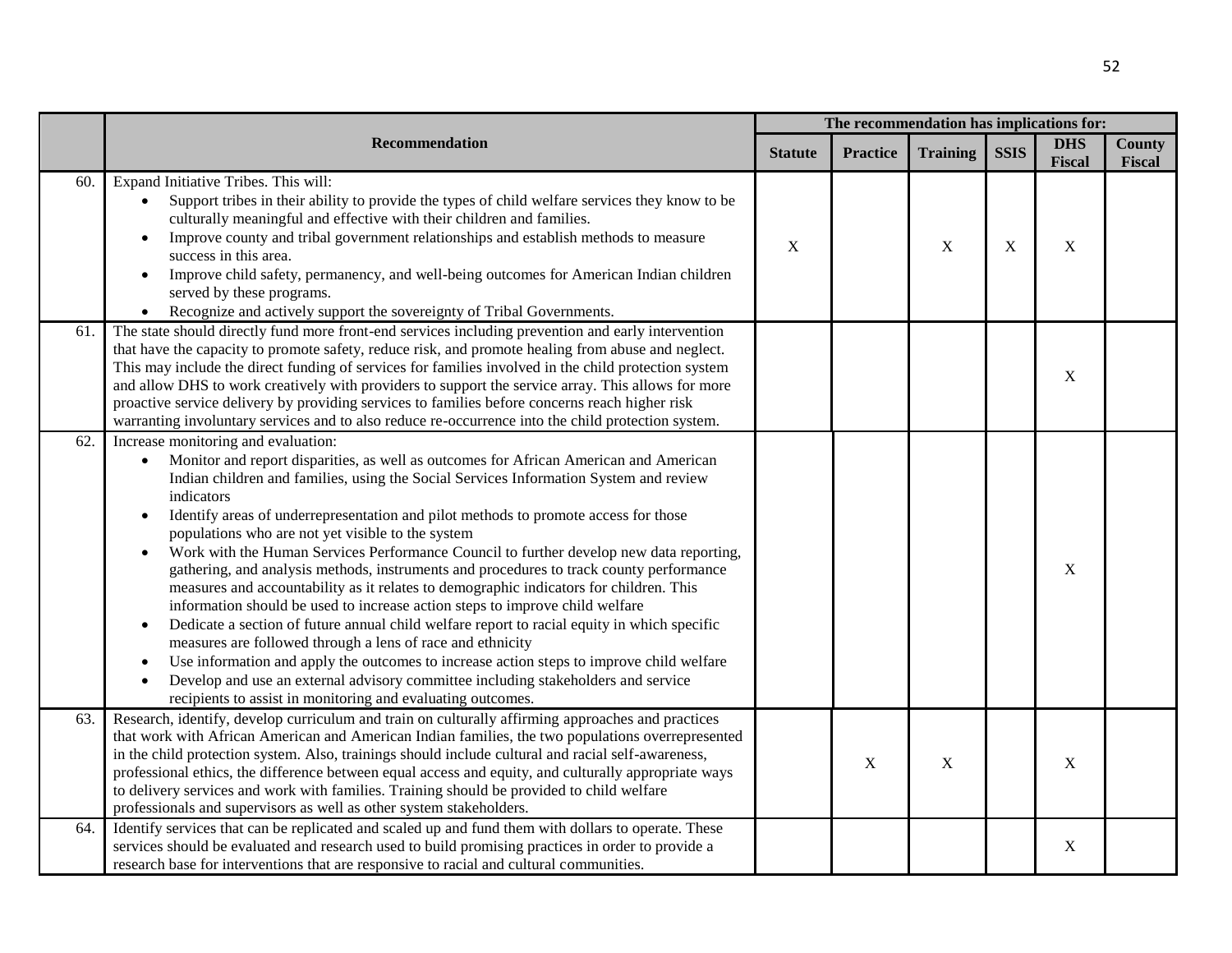# *TRAINING*

|     |                                                                                                                                                                                                                                                                                                                                                                                                                                                                                                                                                                                                                                                                                                                                                                                                                                                                                                                                                                                                                                                                                                                                                                                                                                                                                                                                                                                                                                                                                                                                                                                                                                                                                                                                                                                                                                                                                  | The recommendation has implications for: |                 |                 |             |                      |                         |  |  |
|-----|----------------------------------------------------------------------------------------------------------------------------------------------------------------------------------------------------------------------------------------------------------------------------------------------------------------------------------------------------------------------------------------------------------------------------------------------------------------------------------------------------------------------------------------------------------------------------------------------------------------------------------------------------------------------------------------------------------------------------------------------------------------------------------------------------------------------------------------------------------------------------------------------------------------------------------------------------------------------------------------------------------------------------------------------------------------------------------------------------------------------------------------------------------------------------------------------------------------------------------------------------------------------------------------------------------------------------------------------------------------------------------------------------------------------------------------------------------------------------------------------------------------------------------------------------------------------------------------------------------------------------------------------------------------------------------------------------------------------------------------------------------------------------------------------------------------------------------------------------------------------------------|------------------------------------------|-----------------|-----------------|-------------|----------------------|-------------------------|--|--|
|     | Recommendation                                                                                                                                                                                                                                                                                                                                                                                                                                                                                                                                                                                                                                                                                                                                                                                                                                                                                                                                                                                                                                                                                                                                                                                                                                                                                                                                                                                                                                                                                                                                                                                                                                                                                                                                                                                                                                                                   | <b>Statute</b>                           | <b>Practice</b> | <b>Training</b> | <b>SSIS</b> | <b>DHS</b><br>Fiscal | <b>County</b><br>Fiscal |  |  |
| 65. | Enhance the Minnesota Child Welfare Training System:<br>A. DHS should develop a Workforce Training and Oversight Advisory Group (comprised of<br>state, county, tribal, communities of color and academic representatives) to advise DHS<br>Child Welfare Training System to:<br>1) Develop, review and/or revise competencies for child protection workers and<br>supervisors,<br>Identify workforce training needs and gaps, and<br>2)<br>Consider development of a tiered child protection pre-service training program which<br>3)<br>would include:<br>Online orientation training that child protection workers would be required to<br>a)<br>complete prior to case assignment.<br>Tier I: Deliver basic theoretical and philosophical foundations upon which to<br>b)<br>build child protection specific knowledge and skills. This would be required<br>for all newly hired workers without social work degrees.<br>Tier II: Deliver child protection specific knowledge and skills. This would be<br>$\mathbf{c}$<br>required for workers who complete Tier I and those hired with social work<br>degrees.<br>Implement a Child Protection Training Academy that will include scenario-based<br>4)<br>training for child protection staff, supervisors, and managers. This training would<br>replace the current Child Welfare Foundation Training currently required for new child<br>protection workers. DHS should explore various modalities for delivering training,<br>including online or Web-based training, to make training more accessible.<br>The Academy should address the following topic areas:<br>a) Intake<br>b) Screening<br>c) Differential Response<br><b>Traditional Response</b><br>Trauma-informed care<br>e)<br>Culture and biases<br>f)<br>Injury identification<br>SSIS case documentation<br>Minnesota rules and statutes.<br>$\mathbf{i}$ |                                          |                 |                 |             |                      |                         |  |  |
|     | B. DHS should develop a certification process that includes completion of the training(s),<br>structured on-the-job training activities, successful demonstration of applicable<br>competencies and verification from the staff/supervisor's employment agency of completion                                                                                                                                                                                                                                                                                                                                                                                                                                                                                                                                                                                                                                                                                                                                                                                                                                                                                                                                                                                                                                                                                                                                                                                                                                                                                                                                                                                                                                                                                                                                                                                                     |                                          |                 |                 |             |                      |                         |  |  |
|     | of prescribed training and activities.<br>Cont.                                                                                                                                                                                                                                                                                                                                                                                                                                                                                                                                                                                                                                                                                                                                                                                                                                                                                                                                                                                                                                                                                                                                                                                                                                                                                                                                                                                                                                                                                                                                                                                                                                                                                                                                                                                                                                  |                                          |                 |                 |             |                      |                         |  |  |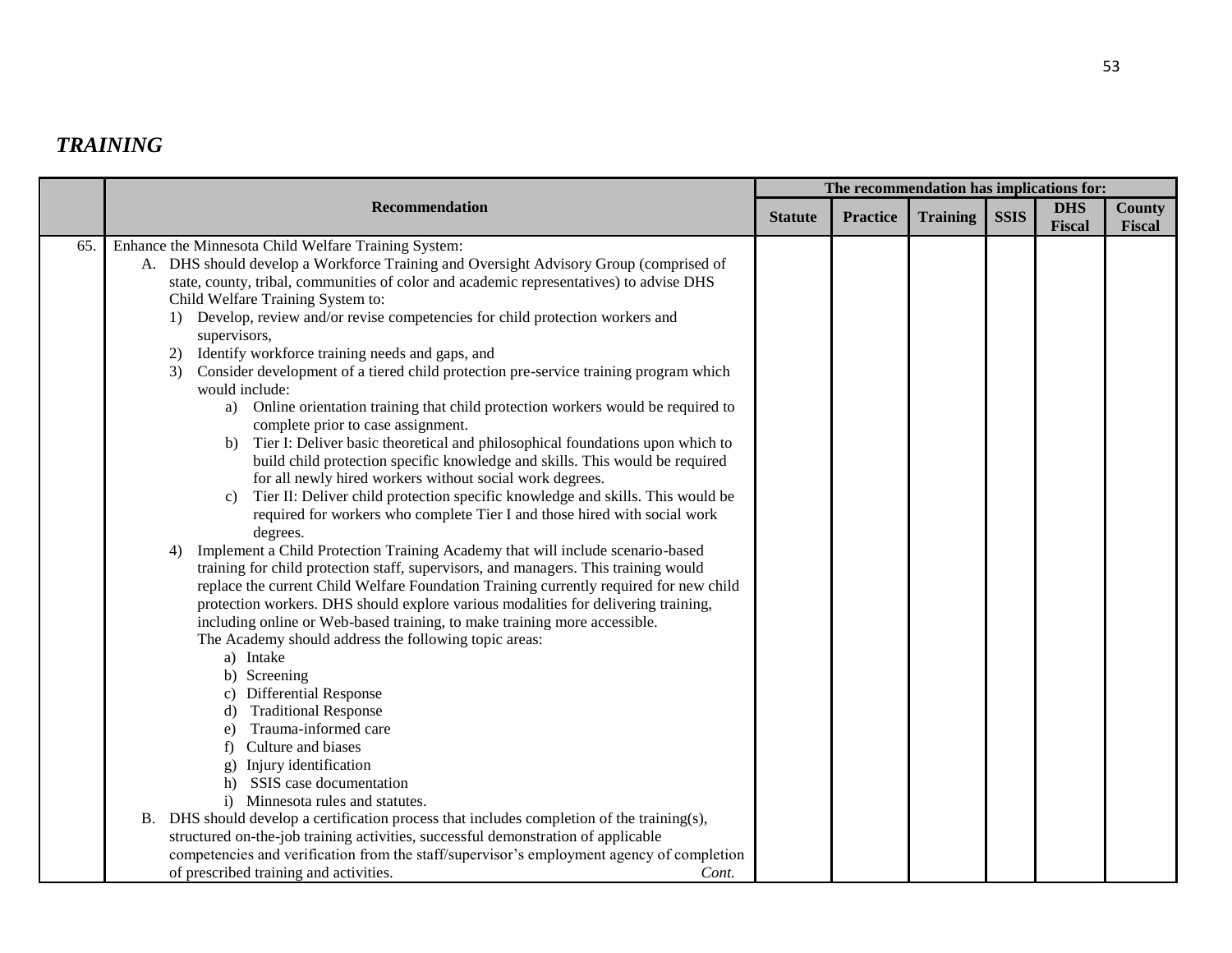|     |                                                                                                                                                                                                                                                                                                                                                                                                                                                                                                                                                                                            | The recommendation has implications for: |                 |                 |             |                             |                  |
|-----|--------------------------------------------------------------------------------------------------------------------------------------------------------------------------------------------------------------------------------------------------------------------------------------------------------------------------------------------------------------------------------------------------------------------------------------------------------------------------------------------------------------------------------------------------------------------------------------------|------------------------------------------|-----------------|-----------------|-------------|-----------------------------|------------------|
|     | Recommendation                                                                                                                                                                                                                                                                                                                                                                                                                                                                                                                                                                             | <b>Statute</b>                           | <b>Practice</b> | <b>Training</b> | <b>SSIS</b> | <b>DHS</b><br><b>Fiscal</b> | County<br>Fiscal |
|     | Require all new child protection workers, supervisors and managers with child protection<br>C.<br>supervisory responsibilities to complete the training(s) and certification(s) specific to their<br>job duties and responsibilities prior to or within 180 days of employment and as a condition<br>of employment.                                                                                                                                                                                                                                                                        |                                          |                 |                 |             |                             |                  |
| 66. | Establish requirements for competency-based initial training and continuing education for new and<br>existing child protection supervisors.                                                                                                                                                                                                                                                                                                                                                                                                                                                | X                                        |                 | X               |             | X                           | X                |
| 67. | DHS should continue to support the IV-E educational programs available through Minnesota<br>colleges and universities.                                                                                                                                                                                                                                                                                                                                                                                                                                                                     | <b>NA</b>                                | <b>NA</b>       | NA              | <b>NA</b>   | NA                          | <b>NA</b>        |
| 68. | Expand the existing student loan forgiveness program in Minnesota to include Social Work graduates<br>who are employed as child protection/child welfare social workers. The program will reduce debt<br>encumbered while earning a social work degree in exchange for a social worker taking a child<br>protection position for a minimum of two years post-graduation. A goal of the program should be<br>that agencies are able to recruit and hire social workers with diverse backgrounds that match the<br>population being served.                                                  | X                                        |                 |                 |             |                             |                  |
| 69. | Require local agencies, with the support of DHS, to develop and submit a comprehensive Secondary<br>Trauma support plan which will support the workforce in the identification and treatment of<br>secondary trauma.                                                                                                                                                                                                                                                                                                                                                                       |                                          | $\mathbf X$     | $\mathbf X$     |             |                             |                  |
| 70. | Require license mandated reporters to submit evidence of completion of mandated reporter training<br>as a requirement for licensure/re-licensure, and develop a certificate of completion that can be printed<br>upon completion of DHS online mandated reporter training.                                                                                                                                                                                                                                                                                                                 | $\boldsymbol{\mathrm{X}}$                |                 |                 |             | $\boldsymbol{X}$            |                  |
| 71. | DHS to develop a variety of web-based trainings for mandated reporters on multiple topic areas that<br>expand beyond the specific responsibilities for reporting suspected child maltreatment, e.g. culture<br>and bias.                                                                                                                                                                                                                                                                                                                                                                   |                                          |                 | X               |             | X                           |                  |
| 72. | Require child protection staff, supervisors and managers to participate annually in advanced training<br>developed by DHS in collaboration with the workforce training and oversight advisory group as a<br>condition of continued employment.                                                                                                                                                                                                                                                                                                                                             | X                                        |                 | X               |             | X                           | $\mathbf X$      |
| 73. | DHS should, in collaboration with the workforce training and oversight advisory group, Department<br>of Public Safety, the Department of Health and the Minnesota County Attorney's Association,<br>develop curriculum that fosters a multi-disciplinary approach to responding to reports of child<br>maltreatment. This training should be offered, minimally, on an annual basis to county/tribal child<br>protection staff, law enforcement, medical professionals and county attorneys. DHS is encouraged to<br>use the formerly provided TEAM Conference as a model for development. |                                          | X               | $\mathbf X$     |             | $\mathbf X$                 | X                |
| 74. | DHS should explore the fiscal implications of making Child Welfare Training System trainings<br>available to stakeholders and community members.                                                                                                                                                                                                                                                                                                                                                                                                                                           |                                          |                 |                 |             | X                           |                  |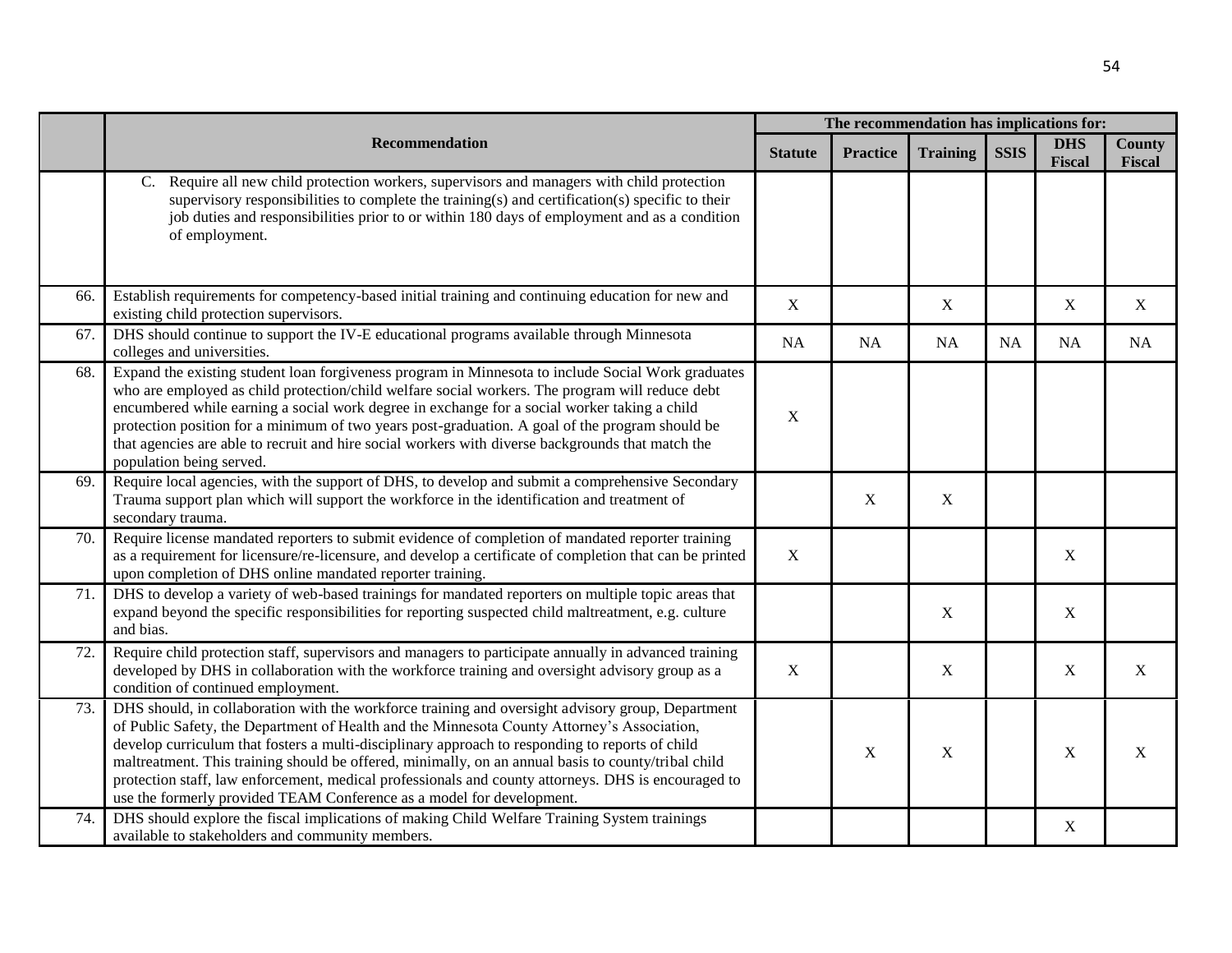## *OVERSIGHT*

|     |                                                                                                                                                                                                                                                                                                                                                                                                                                                                                                                                                                                                                                                                                                                                                                                                                                                                                                                                                                                                                                                                                                                                                                                                                                                                                                                                                                                                                                                                                                                                                                                                                                                                                                                                                                                                                                                                                                                                                                                                                                                                                                                                                                                                                                                                                                                                                                                                                                                                                                                                                                                                                                                                                                                                                                                                                                                                                                                              |                | The recommendation has implications for: |                 |             |                      |                         |  |  |
|-----|------------------------------------------------------------------------------------------------------------------------------------------------------------------------------------------------------------------------------------------------------------------------------------------------------------------------------------------------------------------------------------------------------------------------------------------------------------------------------------------------------------------------------------------------------------------------------------------------------------------------------------------------------------------------------------------------------------------------------------------------------------------------------------------------------------------------------------------------------------------------------------------------------------------------------------------------------------------------------------------------------------------------------------------------------------------------------------------------------------------------------------------------------------------------------------------------------------------------------------------------------------------------------------------------------------------------------------------------------------------------------------------------------------------------------------------------------------------------------------------------------------------------------------------------------------------------------------------------------------------------------------------------------------------------------------------------------------------------------------------------------------------------------------------------------------------------------------------------------------------------------------------------------------------------------------------------------------------------------------------------------------------------------------------------------------------------------------------------------------------------------------------------------------------------------------------------------------------------------------------------------------------------------------------------------------------------------------------------------------------------------------------------------------------------------------------------------------------------------------------------------------------------------------------------------------------------------------------------------------------------------------------------------------------------------------------------------------------------------------------------------------------------------------------------------------------------------------------------------------------------------------------------------------------------------|----------------|------------------------------------------|-----------------|-------------|----------------------|-------------------------|--|--|
|     | <b>Recommendation</b>                                                                                                                                                                                                                                                                                                                                                                                                                                                                                                                                                                                                                                                                                                                                                                                                                                                                                                                                                                                                                                                                                                                                                                                                                                                                                                                                                                                                                                                                                                                                                                                                                                                                                                                                                                                                                                                                                                                                                                                                                                                                                                                                                                                                                                                                                                                                                                                                                                                                                                                                                                                                                                                                                                                                                                                                                                                                                                        | <b>Statute</b> | <b>Practice</b>                          | <b>Training</b> | <b>SSIS</b> | <b>DHS</b><br>Fiscal | <b>County</b><br>Fiscal |  |  |
| 75. | DHS, in consultation with the Minnesota Department of Health, should redesign the current child<br>mortality review process to include two separate processes, one specifically for reviewing child<br>fatalities and near fatalities due to maltreatment and/or suspected maltreatment; the other to review<br>fatalities and near fatalities not due to maltreatment.<br>a) Public Health Review Model:<br>Purpose: Review child fatalities and near fatalities related to accidents, suicides, SIDS,<br>natural causes, and other fatalities and near fatalities not related to maltreatment<br>Focus: Developing and issuing community-based prevention messages<br>Process: Utilize the process currently being used to review all child fatalities and near<br>fatalities in Minnesota.<br><b>Child Protection Mortality Reviews:</b><br>b)<br>Purpose: Review child fatalities and near fatalities due to child maltreatment, and those<br>$\bullet$<br>that occur in licensed facilities that are not due to natural causes<br>Focus: Critical examination of the elements of the case and the agency's involvement<br>$\bullet$<br>with the child and child's family. Review would also attend to the secondary-trauma<br>involved with the worker, supervisor and agency.<br>Process: Develop a new process in which DHS mortality review staff lead and conduct<br>$\bullet$<br>the on-site local mortality review, and utilizes child protection supervisors from other<br>counties as peer reviewers in the process. The reviews would include developing a<br>program improvement plan to address any practice issues identified through the review,<br>and define technical assistance needs of the respective county.<br>This would include developing a process for Mortality Reviews of Deaths and Near Death Reports<br>by a multi-disciplinary committee inclusive of representation of MN DHS, local county/tribal child<br>welfare agencies, county attorneys, physicians, and other child welfare stakeholders. The review<br>process should expand the information currently provided to the public to include:<br>The cause and circumstances regarding the child fatality or near fatality;<br>a)<br>The age and gender of the child;<br>b)<br>Information describing any previous reports of child abuse or neglect, whether screened in<br>$\mathbf{c}$ )<br>or not, that are pertinent to the abuse or neglect that led to the child fatality or near fatality;<br>DHS should explore the Child Abuse and Prevention Act requirements for the possible<br>d)<br>inclusion of any previous reports involving children in the household as public information.<br>Information describing any previous investigations/assessments pertinent to the abuse or<br>e)<br>neglect that led to the child fatality or near fatality;<br>The result of any such investigations/assessments;<br>f)<br>Cont. | $\mathbf X$    | X                                        |                 |             | X                    |                         |  |  |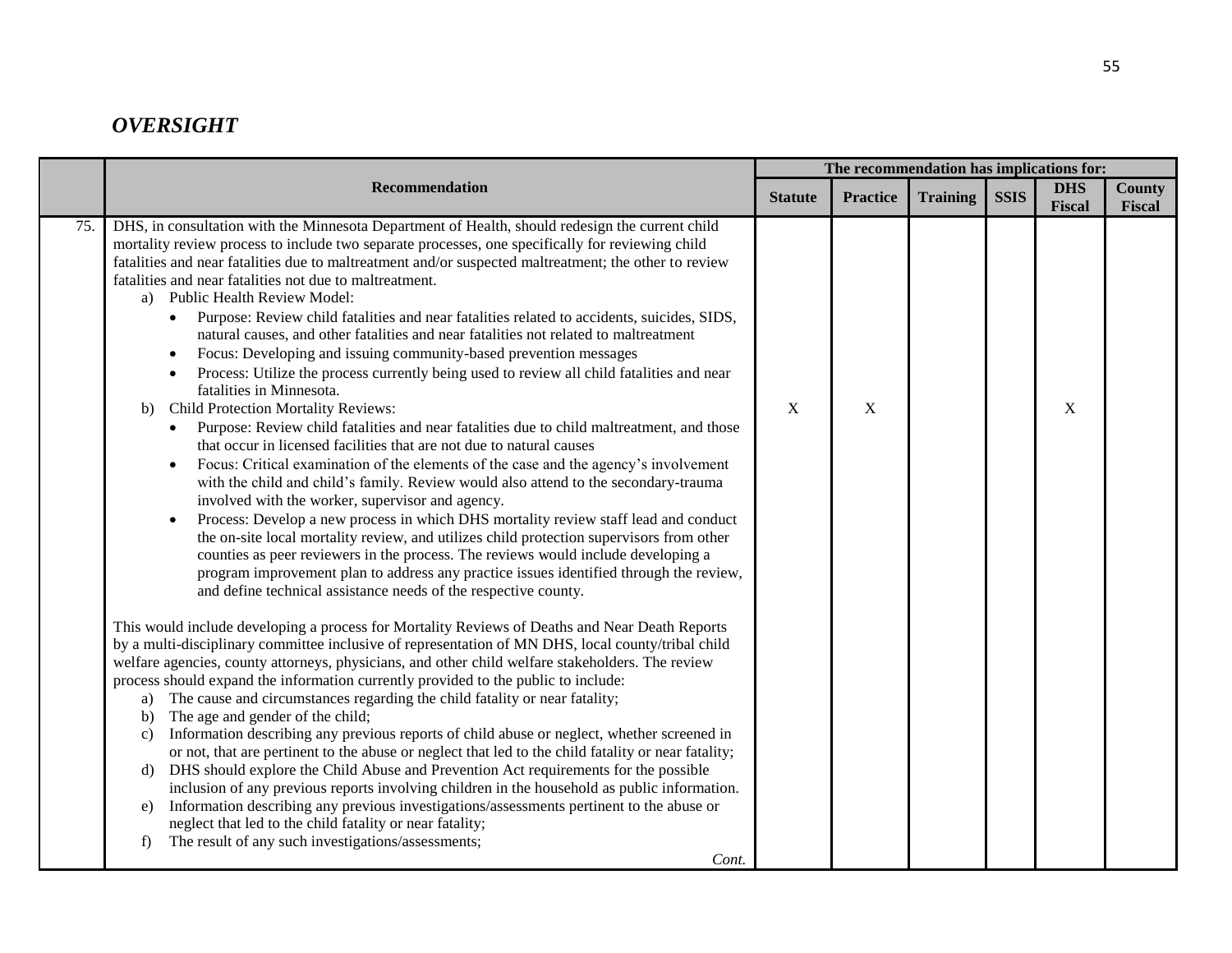|     |                                                                                                                                                                                                                                                                                                                                                                                                                                                                                                                                                                                                                                                                                                                                                                                                                                                                                                                                                                                                                                                                                                                                                                                                                                                                                                                                                                                                                                                                                            |                |                 | The recommendation has implications for: |             |                      |                         |  |
|-----|--------------------------------------------------------------------------------------------------------------------------------------------------------------------------------------------------------------------------------------------------------------------------------------------------------------------------------------------------------------------------------------------------------------------------------------------------------------------------------------------------------------------------------------------------------------------------------------------------------------------------------------------------------------------------------------------------------------------------------------------------------------------------------------------------------------------------------------------------------------------------------------------------------------------------------------------------------------------------------------------------------------------------------------------------------------------------------------------------------------------------------------------------------------------------------------------------------------------------------------------------------------------------------------------------------------------------------------------------------------------------------------------------------------------------------------------------------------------------------------------|----------------|-----------------|------------------------------------------|-------------|----------------------|-------------------------|--|
|     | Recommendation                                                                                                                                                                                                                                                                                                                                                                                                                                                                                                                                                                                                                                                                                                                                                                                                                                                                                                                                                                                                                                                                                                                                                                                                                                                                                                                                                                                                                                                                             | <b>Statute</b> | <b>Practice</b> | <b>Training</b>                          | <b>SSIS</b> | <b>DHS</b><br>Fiscal | <b>County</b><br>Fiscal |  |
|     | The services provided by the local child welfare agency and actions of the local child<br>$\mathbf{g}$ )<br>welfare agency on behalf of the child that are pertinent to the child abuse or neglect that led<br>to the child fatality or near fatality; and                                                                                                                                                                                                                                                                                                                                                                                                                                                                                                                                                                                                                                                                                                                                                                                                                                                                                                                                                                                                                                                                                                                                                                                                                                 |                |                 |                                          |             |                      |                         |  |
|     | The review should look at the entire system from the point of the mandated reporter making a report<br>through the case court process,                                                                                                                                                                                                                                                                                                                                                                                                                                                                                                                                                                                                                                                                                                                                                                                                                                                                                                                                                                                                                                                                                                                                                                                                                                                                                                                                                     |                |                 |                                          |             |                      |                         |  |
| 76. | DHS should continue with Minnesota Child and Family Service Reviews (MnCFSRs) in counties<br>and tribes, and increase the frequency of reviews in counties with small populations of children.                                                                                                                                                                                                                                                                                                                                                                                                                                                                                                                                                                                                                                                                                                                                                                                                                                                                                                                                                                                                                                                                                                                                                                                                                                                                                             |                |                 |                                          |             | X                    |                         |  |
| 77. | DHS should identify outcome measures for child safety and child well-being. This data should be<br>used to determine the effectiveness of interventions and system improvements.                                                                                                                                                                                                                                                                                                                                                                                                                                                                                                                                                                                                                                                                                                                                                                                                                                                                                                                                                                                                                                                                                                                                                                                                                                                                                                           |                |                 |                                          |             | X                    |                         |  |
| 78. | Address workload/caseload size issues:<br>Short-term: Establish workload standards for child protection workers and supervisors as<br>h)<br>follows:<br>No more than 10 child protection case management cases per worker<br>Newly hired child protection workers will carry no more than three quarters of a<br>caseload and will not carry high-risk cases until certification through the Child<br>Protection Training Academy<br>Establish a supervisor-worker ration of 1:8.<br>$\bullet$<br>Long-term: DHS, in collaboration with the Workforce Training and Oversight Advisory<br>b)<br>Group, will:<br>Review methodologies for establishing caseload/workload standards that considers<br>weighting of cases based on factors such as type of case, case complexity, out-of-home<br>placement, court involvement, etc. Following review, DHS should recommend<br>implementing caseload/workload standards.<br>Review and make recommendations for establishing an optimal supervisor to staff ratio.<br>$\bullet$<br>Enhance the workload analytic tool to make it user-friendly for local agencies and provide<br>C)<br>training on the use of the tool.<br>Make enhancements to SSIS that allow for the gathering and review of caseload and<br>d)<br>workforce information that minimally allow for examination of caseload sizes, identification<br>of education backgrounds of child protection staff and supervisors, and monitoring of<br>completion of required training. | $\mathbf X$    |                 |                                          | X           | X                    | X                       |  |
| 79. | DHS should continue to conduct the statewide review of screened-out reports which started in the fall<br>of 2014. Summary results of reviews should be public information and produced on an annual basis<br>by DHS. Legislative oversight following publication of these reports is encouraged.                                                                                                                                                                                                                                                                                                                                                                                                                                                                                                                                                                                                                                                                                                                                                                                                                                                                                                                                                                                                                                                                                                                                                                                           |                |                 |                                          |             | X                    |                         |  |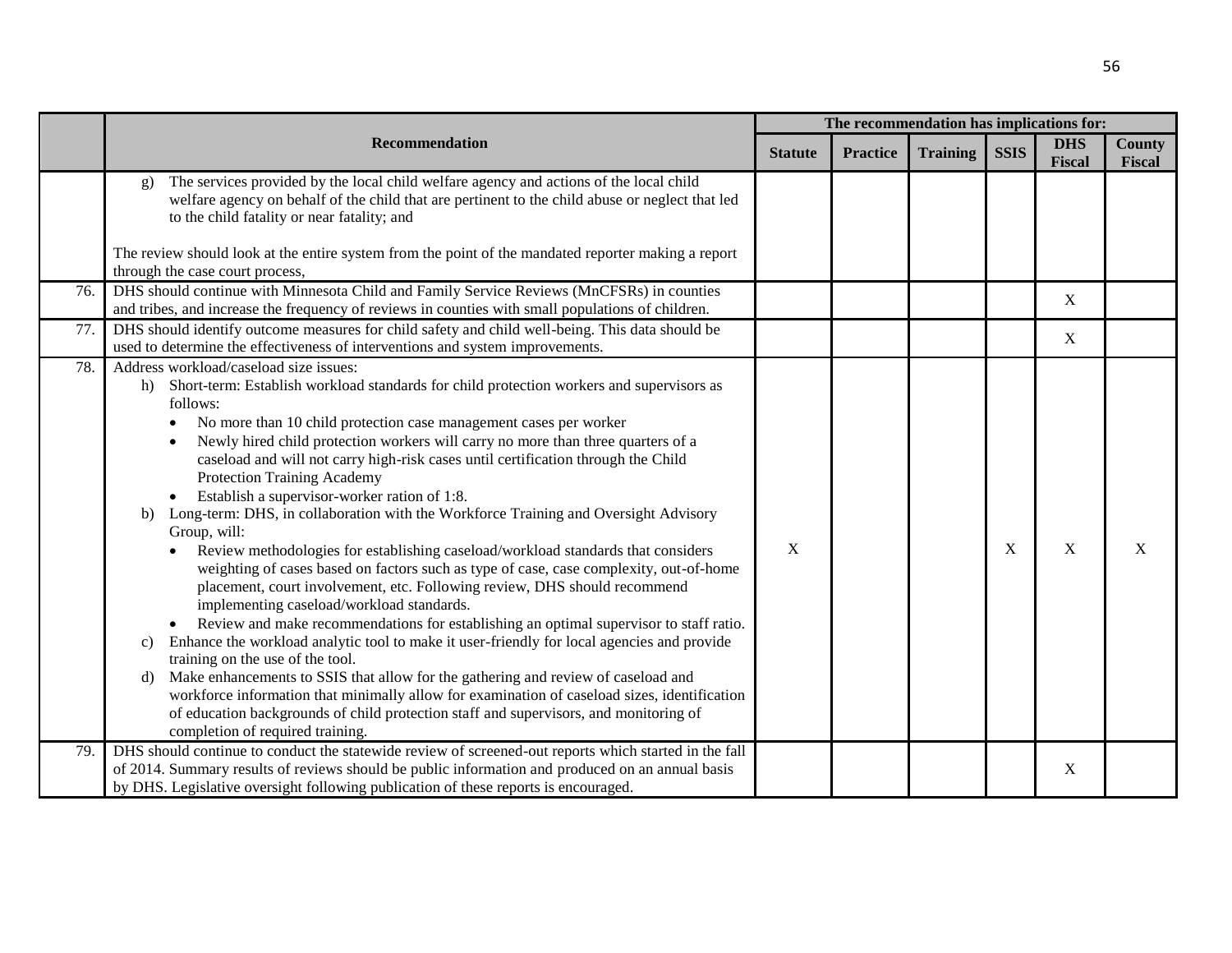|     |                                                                                                                                                                                                                                                                                                                                                                                                                                                                                                                                                                                                                                                                                                                                                                                                                                                                                                                                                                                                                                                                 | The recommendation has implications for: |                 |                 |             |                             |                         |  |  |
|-----|-----------------------------------------------------------------------------------------------------------------------------------------------------------------------------------------------------------------------------------------------------------------------------------------------------------------------------------------------------------------------------------------------------------------------------------------------------------------------------------------------------------------------------------------------------------------------------------------------------------------------------------------------------------------------------------------------------------------------------------------------------------------------------------------------------------------------------------------------------------------------------------------------------------------------------------------------------------------------------------------------------------------------------------------------------------------|------------------------------------------|-----------------|-----------------|-------------|-----------------------------|-------------------------|--|--|
|     | <b>Recommendation</b><br><b>Statute</b>                                                                                                                                                                                                                                                                                                                                                                                                                                                                                                                                                                                                                                                                                                                                                                                                                                                                                                                                                                                                                         |                                          | <b>Practice</b> | <b>Training</b> | <b>SSIS</b> | <b>DHS</b><br><b>Fiscal</b> | <b>County</b><br>Fiscal |  |  |
| 80. | Change and expand the role of the Minnesota Office of Ombudsperson for Families by:<br>Renaming to "Minnesota Office of Ombudsperson for Children and Families"<br>a)<br>Expand scope to include all Minnesota children and families (257.0762, Subd. 1)<br>b)<br>Include a specific reference to M.S. 626.556, Reporting of Maltreatment of Minors Act, to<br>C)<br>the statutorily defined duties of the Ombudsperson office (257.0762, Subd. 1).<br>Require courts and social services to distribute information regarding the Minnesota Office<br>d)<br>of Ombudsperson for Children and Families in the following situations:<br>In the early stages of a child protection investigation or assessment (social service), and<br>When a Child in Need of Protection or Services (CHIPS) petition is filed (courts).<br>Convene a committee/workgroup specifically for the purpose of exploring the expansion<br>e)<br>and placement of the Minnesota Office of Ombudsperson for Children and Families' role in<br>oversight of child protection activities. | $\lambda$                                |                 |                 |             |                             |                         |  |  |

## *TRANSPARENCY*

|     |                                                                                                                                                                                                                                                                                                                                                                                                                                                                                                                                                                                                                                                                       | The recommendation has implications for: |                 |                 |             |                             |                                |  |  |
|-----|-----------------------------------------------------------------------------------------------------------------------------------------------------------------------------------------------------------------------------------------------------------------------------------------------------------------------------------------------------------------------------------------------------------------------------------------------------------------------------------------------------------------------------------------------------------------------------------------------------------------------------------------------------------------------|------------------------------------------|-----------------|-----------------|-------------|-----------------------------|--------------------------------|--|--|
|     | <b>Recommendation</b>                                                                                                                                                                                                                                                                                                                                                                                                                                                                                                                                                                                                                                                 | <b>Statute</b>                           | <b>Practice</b> | <b>Training</b> | <b>SSIS</b> | <b>DHS</b><br><b>Fiscal</b> | <b>County</b><br><b>Fiscal</b> |  |  |
| 81  | Update the SSIS system so that data and reporting is accurate and trustworthy, and that the<br>opportunities for effective case management and the efficient use of human resources are greatly<br>improved.                                                                                                                                                                                                                                                                                                                                                                                                                                                          |                                          |                 | $\Lambda$       | л           | $\Lambda$                   |                                |  |  |
| 82. | DHS should develop/enhance the "Child Welfare Data Dashboard" to provide counties and the<br>public with quarterly performance updates focused on key child safety, permanency and well-being<br>measures. These measures should parallel the measures identified from the Human Services<br>Performance Council. DHS should also publish quarterly scorecards for local county and tribal child<br>welfare agencies by which the Department and the public can track progress and performance<br>outcome improvements. The dashboard and scorecard should be designed in a manner that allows<br>local child welfare agencies to drill down to client specific data. |                                          |                 | $\lambda$       |             | $\mathbf{v}$<br>л           |                                |  |  |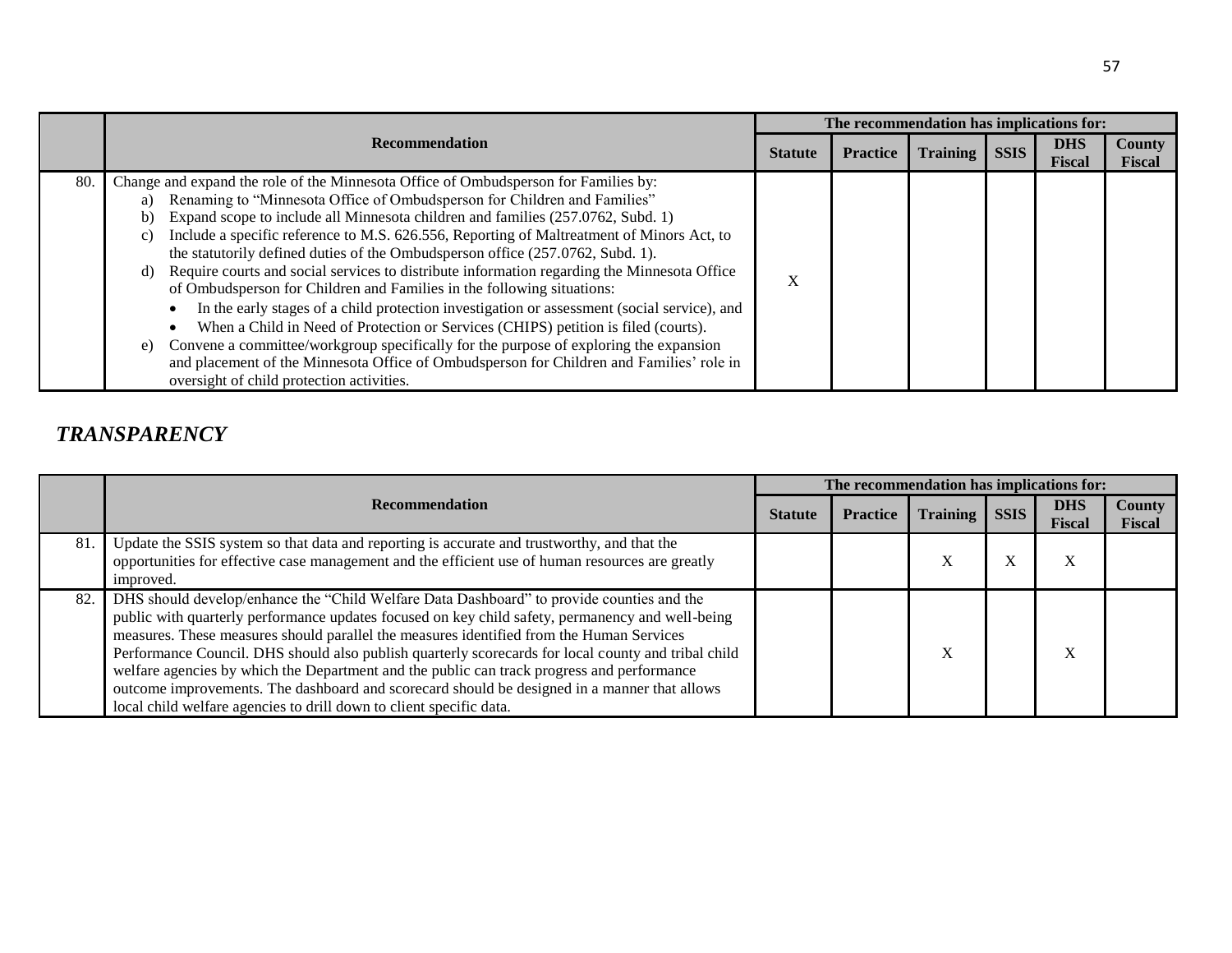|     | Recommendation                                                                                                                                                                                                                                                                                                                                                                                                                                                                                                                                                                                                                                                                                                                                                                                                                                                                                                                                                                                                                                                                                                                                                                                                                                                                                                                                                                                                                                                                                                                                                                                                                                                                                                                                                                                                                                                                                                                                                                                                                                                                                                                                                                                                                                                                                                                                                                                                                                                                                                                                                                                                           | The recommendation has implications for: |                 |                 |             |                      |                         |  |
|-----|--------------------------------------------------------------------------------------------------------------------------------------------------------------------------------------------------------------------------------------------------------------------------------------------------------------------------------------------------------------------------------------------------------------------------------------------------------------------------------------------------------------------------------------------------------------------------------------------------------------------------------------------------------------------------------------------------------------------------------------------------------------------------------------------------------------------------------------------------------------------------------------------------------------------------------------------------------------------------------------------------------------------------------------------------------------------------------------------------------------------------------------------------------------------------------------------------------------------------------------------------------------------------------------------------------------------------------------------------------------------------------------------------------------------------------------------------------------------------------------------------------------------------------------------------------------------------------------------------------------------------------------------------------------------------------------------------------------------------------------------------------------------------------------------------------------------------------------------------------------------------------------------------------------------------------------------------------------------------------------------------------------------------------------------------------------------------------------------------------------------------------------------------------------------------------------------------------------------------------------------------------------------------------------------------------------------------------------------------------------------------------------------------------------------------------------------------------------------------------------------------------------------------------------------------------------------------------------------------------------------------|------------------------------------------|-----------------|-----------------|-------------|----------------------|-------------------------|--|
|     |                                                                                                                                                                                                                                                                                                                                                                                                                                                                                                                                                                                                                                                                                                                                                                                                                                                                                                                                                                                                                                                                                                                                                                                                                                                                                                                                                                                                                                                                                                                                                                                                                                                                                                                                                                                                                                                                                                                                                                                                                                                                                                                                                                                                                                                                                                                                                                                                                                                                                                                                                                                                                          | <b>Statute</b>                           | <b>Practice</b> | <b>Training</b> | <b>SSIS</b> | <b>DHS</b><br>Fiscal | <b>County</b><br>Fiscal |  |
| 83. | DHS should restructure the statewide annual child welfare report to focus on meaningful outcome<br>measurements that are directed to measure whether interventions are effective and whether the<br>screening process at the front-end is effective. As part of the annual child welfare report, DHS shall<br>include the Child and Family Service Reviews. The annual report is to be made public and should<br>contain the following sections and information:<br>"Transparency" section with county breakdown of the following performance measures.<br>a)<br>When issuing the Transparency section, DHS may aggregate the data from counties with<br>populations less than 10,000. Individual county social service departments and county<br>boards may obtain the numbers for their individual counties<br>i. number of intake calls received<br>ii.<br>number of reports screened out<br>iii. number of child protection responses conducted and type of response pathway<br>number of reports that resulted in a determination of substantiated child maltreatment<br>iv.<br>number of reports that resulted in a determination that child protective services were<br>V.<br>needed<br>vi. percentage of children seen within required timelines for both response pathways<br>percentage of children who return home within 12 months of removal<br>V11.<br>viii. number of children who were exposed prenatally to chemical or alcohol use as<br>measured by a child who tested positive for alcohol or any chemical that is not<br>prescribed to the mother or any mother who tests positive any time during the<br>pregnancy or delivery for alcohol or a chemical not prescribed to her.<br>ix. percentage of children who experience repeat abuse/neglect<br>within 6 months of a maltreatment finding or Differential Response<br>$\circ$<br>within 12 months of a maltreatment finding or Differential Response<br>$\circ$<br>x. percentage of children in the aggregate and by age who exit foster care and re-enter<br>foster care within 12 months. The date should be further broken down to show what<br>percentage of children are child protective services related<br>xi. child protection worker caseload numbers and turnover rates (including supervisor<br>and line-staff numbers)<br>number/percentage of cases that are reopened after being closed<br>X11.<br>xiii. number of cases of sexual abuse that were assigned the differential response track<br>with a breakdown per county and identification of the role of the alleged offender,<br>e.g. parent, foster parent, daycare, etc |                                          |                 |                 |             | X                    |                         |  |
|     | xiv. number of cases of sexual abuse that switched tracks from Traditional Response to<br>Differential Response with a breakdown per county and identification of the role of<br>the alleged offender (e.g. parent, foster parent, daycare, etc.)<br>identify federal measures and standards that DHS is not meeting<br>XV.                                                                                                                                                                                                                                                                                                                                                                                                                                                                                                                                                                                                                                                                                                                                                                                                                                                                                                                                                                                                                                                                                                                                                                                                                                                                                                                                                                                                                                                                                                                                                                                                                                                                                                                                                                                                                                                                                                                                                                                                                                                                                                                                                                                                                                                                                              |                                          |                 |                 |             |                      |                         |  |
|     | xvi. number of traditional response and differential response cases closing at "high risk"<br>with no services or court involvement broken down per county<br>Cont.                                                                                                                                                                                                                                                                                                                                                                                                                                                                                                                                                                                                                                                                                                                                                                                                                                                                                                                                                                                                                                                                                                                                                                                                                                                                                                                                                                                                                                                                                                                                                                                                                                                                                                                                                                                                                                                                                                                                                                                                                                                                                                                                                                                                                                                                                                                                                                                                                                                      |                                          |                 |                 |             |                      |                         |  |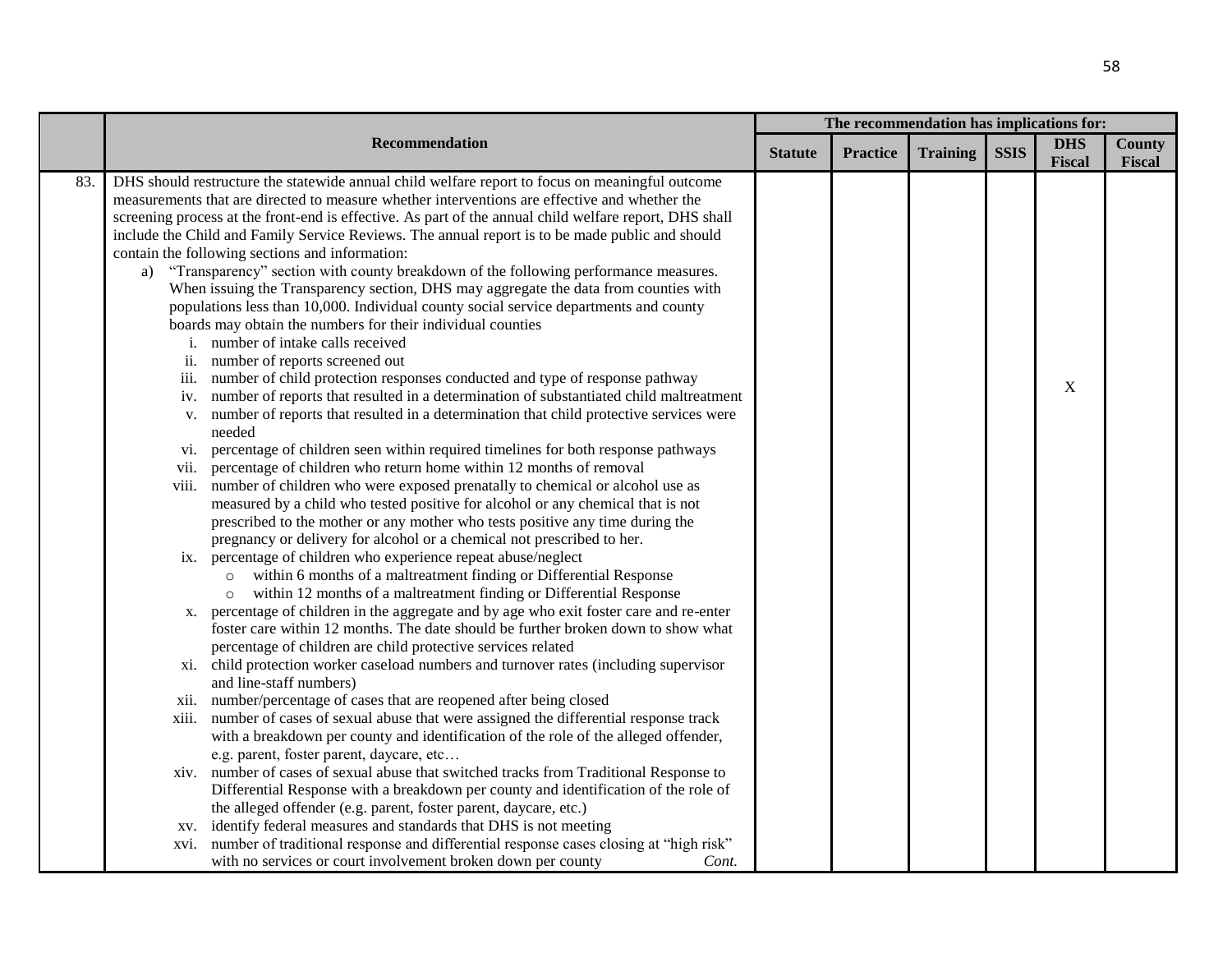|     |                                                                                                                                                                                                                                                                                                                                                |                | The recommendation has implications for: |                 |             |                             |                                |  |  |  |
|-----|------------------------------------------------------------------------------------------------------------------------------------------------------------------------------------------------------------------------------------------------------------------------------------------------------------------------------------------------|----------------|------------------------------------------|-----------------|-------------|-----------------------------|--------------------------------|--|--|--|
|     | <b>Recommendation</b>                                                                                                                                                                                                                                                                                                                          | <b>Statute</b> | <b>Practice</b>                          | <b>Training</b> | <b>SSIS</b> | <b>DHS</b><br><b>Fiscal</b> | <b>County</b><br><b>Fiscal</b> |  |  |  |
|     | Number of children and/families with three or more reports within the past five years that<br>b)<br>were screened out with the following details:<br>Nature of allegations<br>$\circ$<br>Age of the child subject<br>Role of person making the report<br>Screening decision and justification<br>Break out number of prior reports.<br>$\circ$ |                |                                          |                 |             |                             |                                |  |  |  |
| 84. | DHS should, by January 2016, provide a report to the legislature that describes:<br>Progress on implementation of Task Force recommendations<br>The key drivers that result in children/families entering the system<br>Plans for longer term child welfare reforms, including those recommended by the Task<br>Force.                         |                |                                          |                 |             | X                           |                                |  |  |  |
| 85. | DHS should develop a public website for the purpose of posting information on child fatalities that is<br>classified as public by the Child Abuse, Prevention and Treatment Act (CAPTA).                                                                                                                                                       | X              |                                          | X               |             | X                           |                                |  |  |  |

# *ADEQUACY OF RESOURCES*

|     |                                                                                                                                                                                                                                                                                                                                                                                                                                                                                                                                                                                                                                                                                                                                                                                                                                                                                                                                                                                                                                                                                                                                                                                            | The recommendation has implications for: |                 |                 |             |                             |                                |  |  |
|-----|--------------------------------------------------------------------------------------------------------------------------------------------------------------------------------------------------------------------------------------------------------------------------------------------------------------------------------------------------------------------------------------------------------------------------------------------------------------------------------------------------------------------------------------------------------------------------------------------------------------------------------------------------------------------------------------------------------------------------------------------------------------------------------------------------------------------------------------------------------------------------------------------------------------------------------------------------------------------------------------------------------------------------------------------------------------------------------------------------------------------------------------------------------------------------------------------|------------------------------------------|-----------------|-----------------|-------------|-----------------------------|--------------------------------|--|--|
|     | <b>Recommendation</b>                                                                                                                                                                                                                                                                                                                                                                                                                                                                                                                                                                                                                                                                                                                                                                                                                                                                                                                                                                                                                                                                                                                                                                      | <b>Statute</b>                           | <b>Practice</b> | <b>Training</b> | <b>SSIS</b> | <b>DHS</b><br><b>Fiscal</b> | <b>County</b><br><b>Fiscal</b> |  |  |
| 86. | Use of the following criteria by the Legislature when considering additional resources:<br>Target funds to children and families in the child protection system while supporting state-<br>wide consistency in provision of services<br>Make available a full array of intervention services to support the needs of children and their<br><b>families</b><br>Address gaps related to disparities and use information generated to create practice change,<br>scale-up promising practices, and inform future investments<br>Support a family strengths-based approach and access to other services; accelerating access<br>to these other services for children in child protection.<br>Direct funding and fiscal incentives toward outcomes at child level<br>Support technology for better data reporting, sharing, transparency, and outcome monitoring<br>Improve balance among federal, state and local shares<br>Support innovation, particularly regarding addressing disparities and disproportionality in<br>the child welfare system<br>No supplantation of existing resources with the addition of new resources.<br>Reward effective child protection practices and services. | NA                                       | <b>NA</b>       | <b>NA</b>       | <b>NA</b>   | <b>NA</b>                   | <b>NA</b>                      |  |  |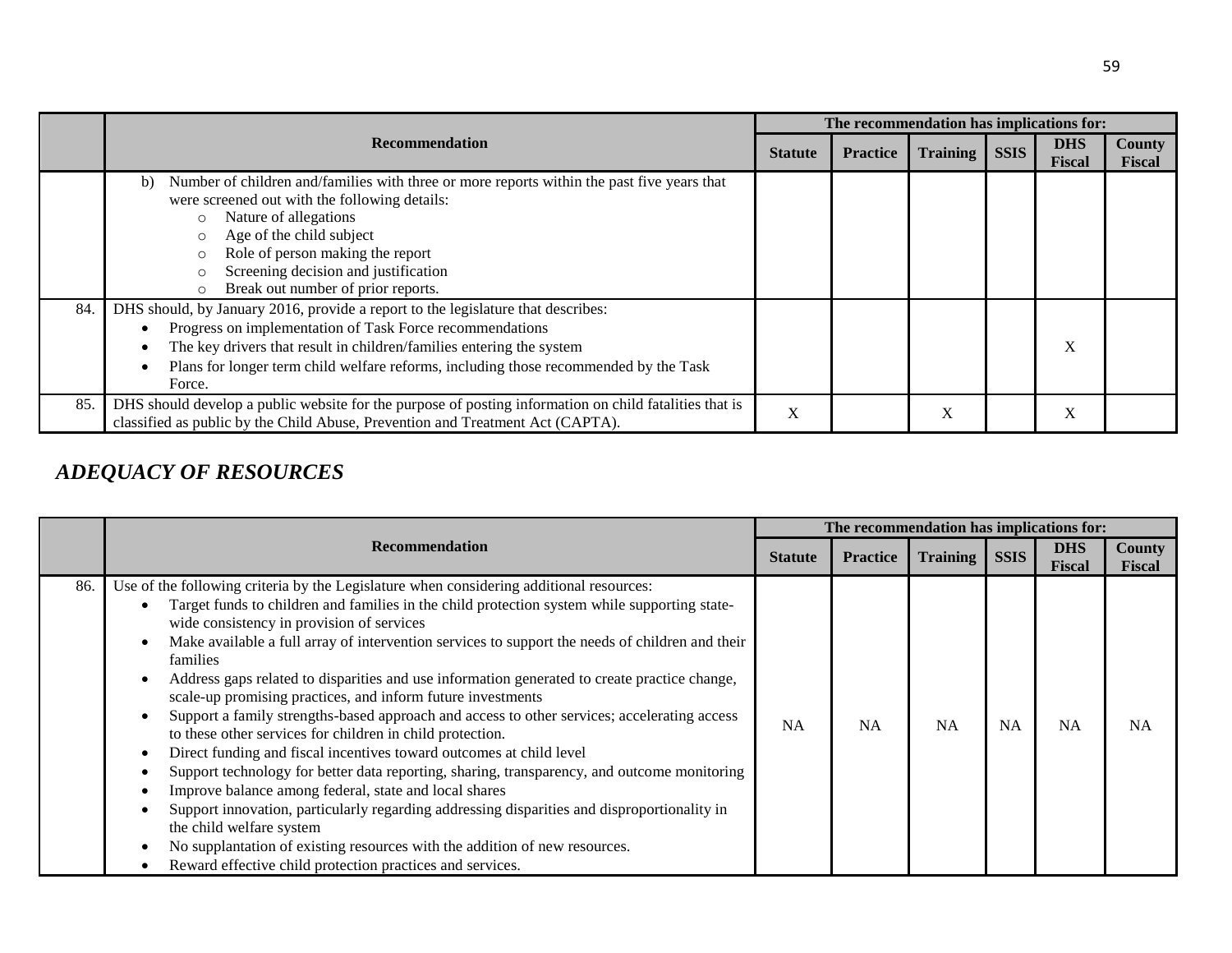|     |                                                                                                                                                                                                                                                                                                                                                                                                                                                                                                                                                                                                                  |                | The recommendation has implications for: |                 |             |                             |                  |  |  |
|-----|------------------------------------------------------------------------------------------------------------------------------------------------------------------------------------------------------------------------------------------------------------------------------------------------------------------------------------------------------------------------------------------------------------------------------------------------------------------------------------------------------------------------------------------------------------------------------------------------------------------|----------------|------------------------------------------|-----------------|-------------|-----------------------------|------------------|--|--|
|     | <b>Recommendation</b>                                                                                                                                                                                                                                                                                                                                                                                                                                                                                                                                                                                            | <b>Statute</b> | <b>Practice</b>                          | <b>Training</b> | <b>SSIS</b> | <b>DHS</b><br><b>Fiscal</b> | County<br>Fiscal |  |  |
| 87. | Increase funding for county staffing to carry out additional case work responsibilities (e.g., county<br>child protection workers, county child protection supervisors, and county child protection case aides.)                                                                                                                                                                                                                                                                                                                                                                                                 | $\mathbf X$    |                                          |                 |             |                             |                  |  |  |
| 88. | Provide additional funding for additional intervention services necessary to support children and<br>families as a result of changes in screening, assessment, etc. that address needs of children and<br>families earlier in the process of a child protection response to prevent recidivism into the child<br>protection system.                                                                                                                                                                                                                                                                              | X              |                                          |                 |             |                             |                  |  |  |
| 89. | Provide additional funding for accelerated access to services including but not limited to:<br>Child care.<br>Head Start/Early Head Start<br>Home visiting for children<br>Transitional housing and shelter, and<br>Psychiatric/mental health services.<br>The goal is to remove children in the child protection system from waiting lists in these programs.                                                                                                                                                                                                                                                   | X              |                                          |                 |             |                             |                  |  |  |
| 90. | Allocate competitive grants to identify, develop, adapt and scale-up culturally affirming promising<br>practices (e.g., mental health services, mentoring, etc.) or programs that address disparities and<br>disproportionality in the child welfare system. Dollars should be allocated to evaluate results and<br>apply learning to transform the child protection system to be more effective. Funding preference<br>should be given to non-profit and grass-root community organizations that are led by or already serve<br>communities of color, ethnic and tribal communities and low income communities. | X              |                                          |                 |             |                             |                  |  |  |
| 91. | Increase funding for state oversight, including monitoring, training, child fatality reviews, grant<br>management, quality assurance, etc.                                                                                                                                                                                                                                                                                                                                                                                                                                                                       | X              |                                          |                 |             | X                           |                  |  |  |
| 92. | Increase funding for intake and screening tools to promote more robust data gathering during the<br>intake and screening process.                                                                                                                                                                                                                                                                                                                                                                                                                                                                                | X              |                                          |                 |             | $\mathbf X$                 |                  |  |  |
| 93. | DHS should, absent sufficient funding, prioritize all recommendations to develop a multi-year<br>implementation plan.                                                                                                                                                                                                                                                                                                                                                                                                                                                                                            |                |                                          |                 |             | X                           |                  |  |  |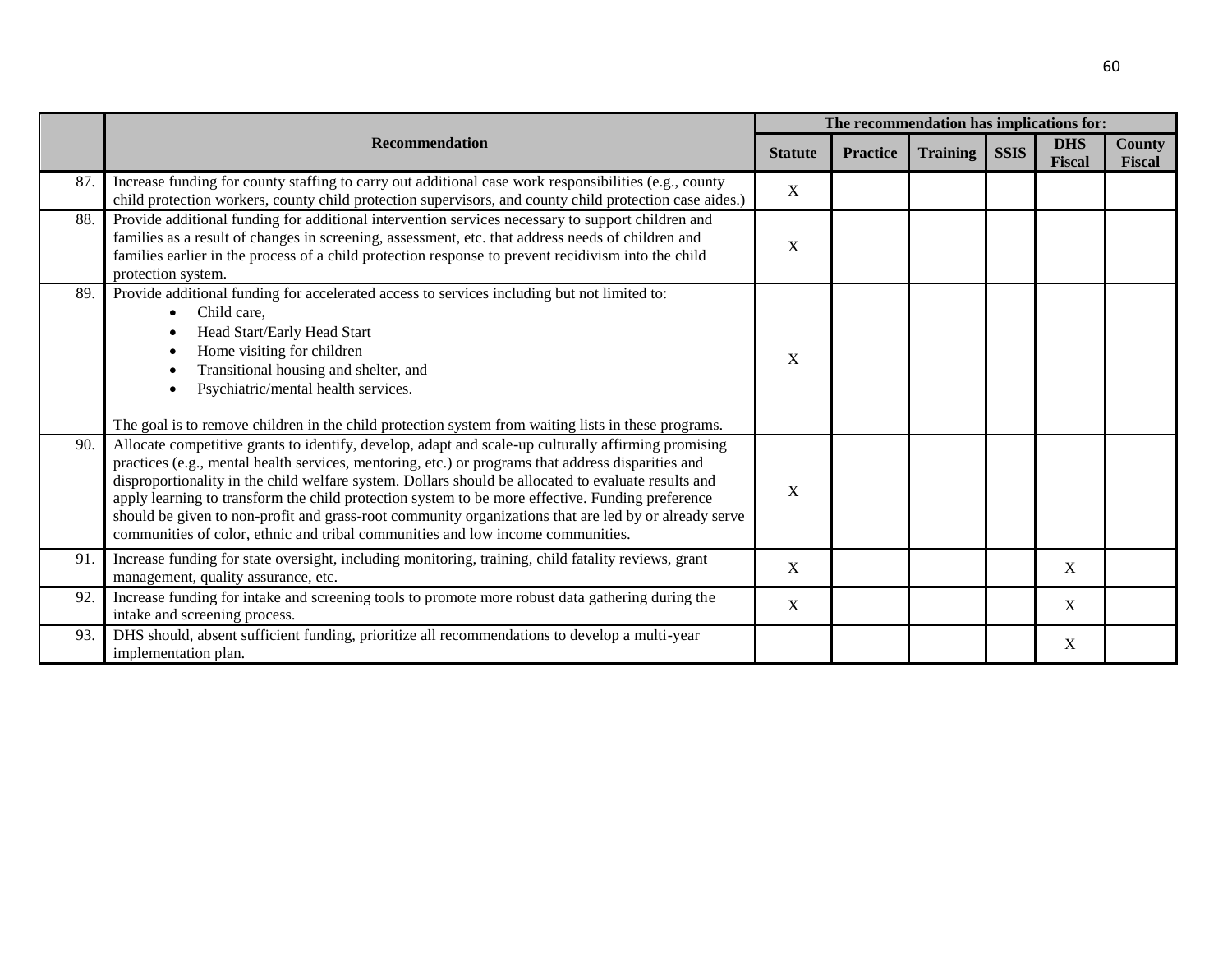**Appendix B**

### **TASK FORCE MEMBERS BIOGRAPHIES**

#### <span id="page-62-1"></span><span id="page-62-0"></span>**Comm. Lucinda E. Jesson – Co-chair**

Lucinda Jesson has been the Commissioner of the Minnesota Department of Human Services, the state's largest agency, since 2011. Child protection is part of DHS' mission, in cooperation with Minnesota's Counties. Jesson was an associate professor of law at the Hamline University School of Law, where she founded and directed the Health Law Institute. She has served both as the chief deputy Hennepin County attorney, and as Minnesota deputy attorney general, and has extensive private sector experience as well.

### **Comm. Toni Carter – Co-chair**

Toni Carter has been a Ramsey County Board member since 2005 and has just completed her term as President of the Association of Minnesota Counties (AMC). She is co-chair of the Minnesota Human Services Performance Council, and Chair of the Human Services and Education Steering Committee of the National Association of Counties. She has been a teacher, a School Board Chair, a systems engineer, an author, an actor and an arts consultant. She is the first African-American ever to serve on a county board in Minnesota.

**Terese Amazi** is the Mower County Sheriff. She has 28 years of Law Enforcement experience, including 26 years in Mower County. She worked in Child Protection as an investigator for seven years. She worked on meth lab legislation, making it a felony for any adult found with a child at meth lab. She also worked on recent legislation making it a felony to chain/confine a child causing demonstrable harm.

**Wm. Blair Anderson** is Chief of the St Cloud Police. He was the Chief Deputy of the Carver County Sheriff's Office, and served 15 years at the Dakota County Sheriff's Office, including tenure as Jail Commander at the Dakota County Jail. He has a Master's Degree in Public Safety Administration from St. Mary's U and serves as Adjunct Professor at St. Cloud State. He is an 8 year US Army veteran, including duty active duty service during Operation Desert Storm. He has served on many nonprofit and community service boards. He has two sons, aged 26 and 20.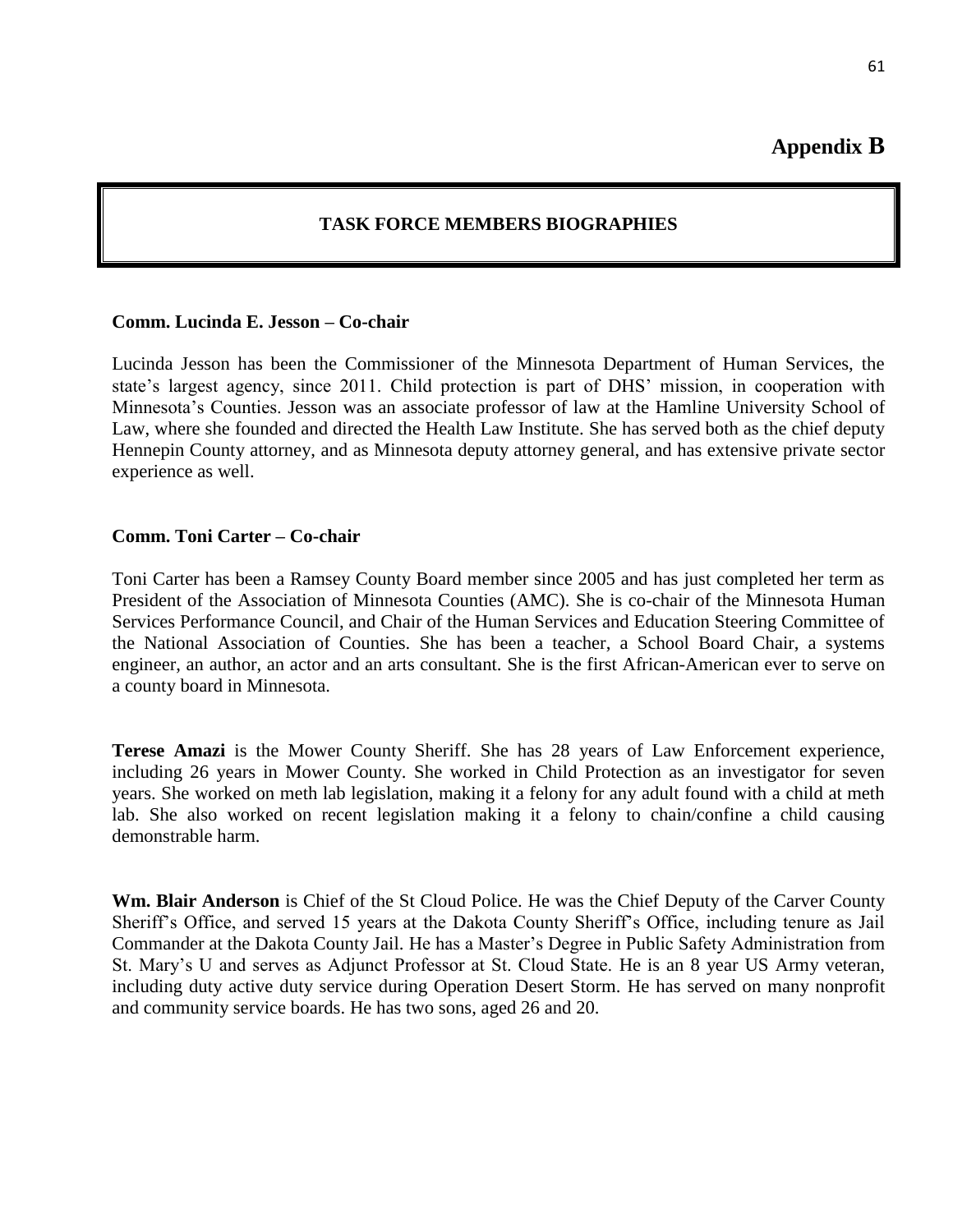**Hon. Kathleen Blatz** was the first woman Supreme Court Chief Justice in Minnesota history; she championed the issue of improving the court's handling of abused and neglected children. Earlier, she served 15 years in the Minnesota House of Representatives during which she served as chair of the House Crime & Family Law Committee and helped reform the child protection statutes. Prior to being appointed to the Supreme Court, she was a Psychiatric Social Worker, an Assistant County Attorney, and a District Court Judge. She has a BA from Notre Dame and a MSW and JD from the U of M. She is now in private practice.

**Larene Broome** is a Parent Coordinator with the William Mitchell Parent Mentor Program. She began as a parent wanting parents' voices heard; she is on the Parent Leadership for Child Safety and Permanency team (a partnership between Prevent Child Abuse MN and DHS Children's Trust Fund) and is a master trainer/curriculum writer. She co-chaired the African American Disparities Committee at DHS and is an IEP advocate at the MN Organization of Fetal Alcohol Syndrome. She is pursuing her degree at Metropolitan State U, focusing on Civic Leadership.

**Judith Brumfield** is the Scott County Health & Human Services Director. She worked in county social service for over 30 years, primarily direct service and supervision in child protection, children's mental health and juvenile probation. She chaired the group to implement the Child Welfare Training Program, chaired the Children's Committee for the MN Assn of County Social Service Administrators (MACSSA), and is now co-chair of the MACSSA legislative committee. She is a Licensed Independent Clinical Social Worker and has her MSW from the U of M.

**Peggy Flanagan** is Executive Director of the Children's Defense Fund-MN. She founded the Native American Leadership Program at Wellstone Action and is adjunct faculty at George Washington University. She is a member of the White Earth Band of Ojibwe and was named one of the top 100 influential people in Minnesota politics. She was the first Native American on the Minneapolis School Board and has served on many nonprofit boards. She has a BA in American Indian studies and child psychology from the U of M and lives with her husband and daughter.

**Rich Gehrman** is Executive Director of Safe Passage for Children of MN; he founded it to advocate for systemic improvements to MN's child protection and foster care system. He has worked with runaways and street youth; he was chief finance/admin officer for Westchester Co. (NY) Social Services, MD Dept. of Human Resources, City of St Paul, and Catholic Charities (Archdiocese of Mpls-St Paul). His firm serves clients in state, county and nonprofit human services programs. He is a graduate of Williams College, Harvard Divinity School, and Harvard Business School.

**Kraig Gratke** has served as the Early Head Start Manager at Tri-County Community Action Program, Inc. since 1999, serving Crow Wing, Morrison and Todd Counties. Kraig serves some of the most high risk infants and toddlers referred from Child Protection in his three-county service area. Kraig is the President of the Minnesota Head Start Association. He has BA degrees in Applied Psychology and in Child and Family Studies, and an MA in Early Childhood Special Education. He has been a teacher and an early childhood education coordinator.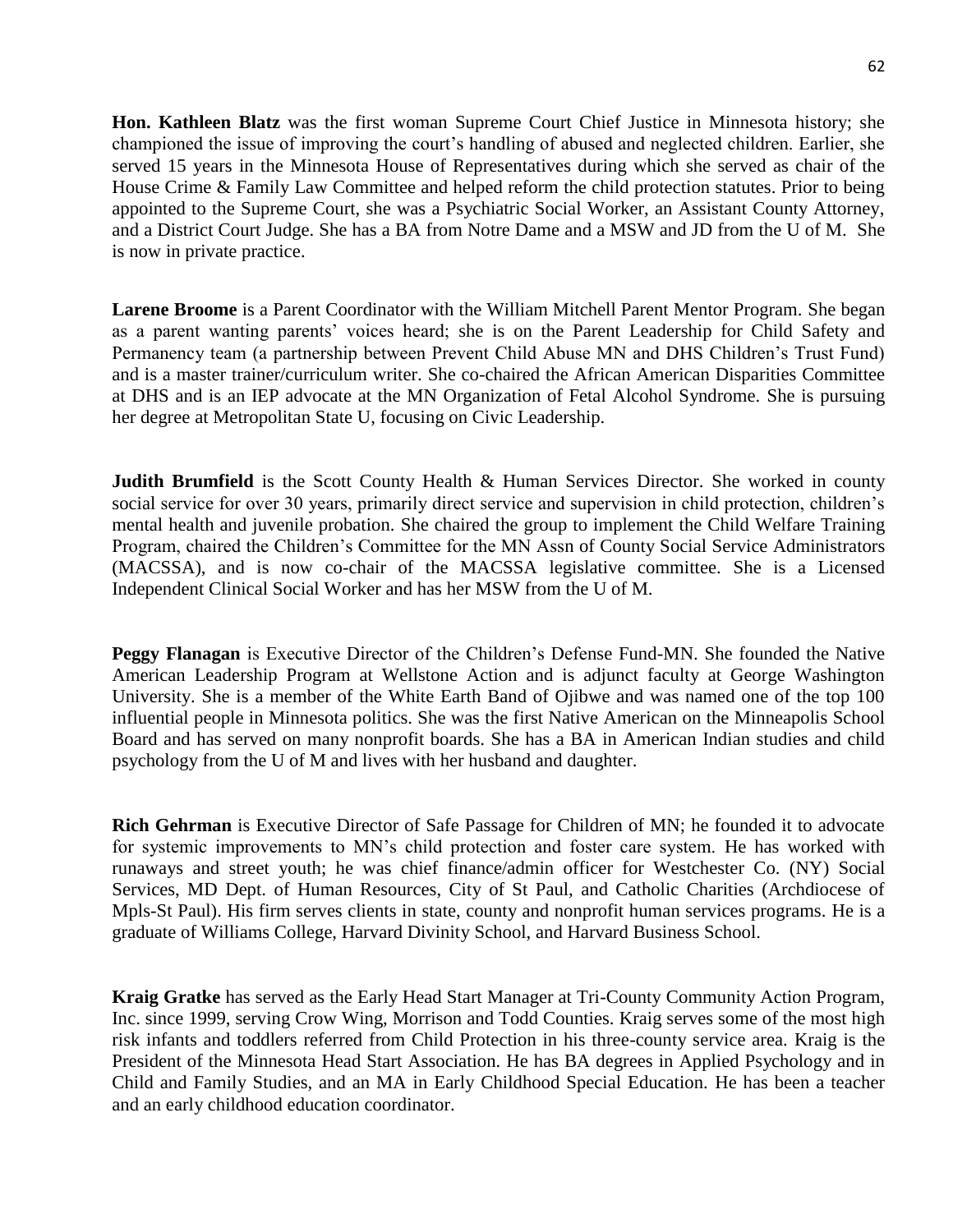**MayKao Y. Hang**, D.P.A. is the President and CEO of the Amherst H. Wilder Foundation, a nonprofit organization dedicated to improving the lives of those who live in the greater St. Paul and East Metropolitan region in Minnesota. Dr. Hang was previously Division Director for Adult Services in Ramsey County, and Director of Resident Services with St. Paul Public Housing Agency. She is dedicated to achieving an equitable society where everyone can prosper. She has a BA in Psychology from Brown University, an MA in Social Policy and Distributive Justice from the Humphrey School of Public Affairs at the U of M, and a doctorate in public administration from Hamline University.

**Stacey Hennen** has been the Director of Grant County Social Services for six years; prior to that she was a child protection worker and a supervisor at a Rule 5 facility for adolescents. In 2015 she became President of the Minnesota Association of County Social Service Agencies (MACSSA), where she has already chaired and served on several committees related to child welfare and mental health. She has served on the Human Services Performance Council and was part of Minnesota's team to address the use of psychotropic medications in foster children.

**Lisa Hollensteiner**, M.D., has cared for patients in the Fairview Southdale Emergency Department for 26 years and in Family Practice at North Memorial for 3 years. She served on Fairview's Pediatric Committee, working to best provide services to children, and chaired the Service Excellence Committee for the Emergency Department. She volunteers with Boy Scouts and middle-school church ministry and is mother to three boys. Lisa attended Lawrence University, University of Exeter in England, and University of Pennsylvania Medical School.

**Mark Hudson, M.D.** is a Board Certified Child Abuse Pediatrician. He is the Medical Director of Midwest Children's Resource Center, a medically based Child Advocacy Center at Children's Hospitals and Clinics of MN, and is the Executive Director of the Midwest Regional Child Advocacy Center. He is a graduate of the University of Minnesota Medical School, completed his Pediatrics residency there, and now has an adjunct faculty appointment there as well. Following residency he completed two years of fellowship training in Child Abuse Pediatrics.

**Kathy Johnson** has worked for Kittson County Social Services 20 years, serving as director for 15. She has a BA in Social Work from Concordia College, Moorhead and attended the Family Studies Institute at North Dakota State University for graduate studies. She has been manager of the Ronald McDonald House in Fargo; an Intensive In-Home Therapist with Lutheran Social Services of Minnesota; and School Social Worker, Kittson Co. Schools. Kathy brings to the Task Force her experience of delivering social services to residents of a small, rural county.

**Carri Jones** was elected Tribal Chair of the Leech Lake Band of Ojibwe in 2012, becoming the first woman and youngest person to ever hold the position. She is an alumnus of Bemidji State University. Jones is currently completing the Healthcare Administrative Master's Program at the College of St. Scholastica. She established a successful 12 year career in Tribal Government Administration, Finance, and Indian Gaming. Jones has two children.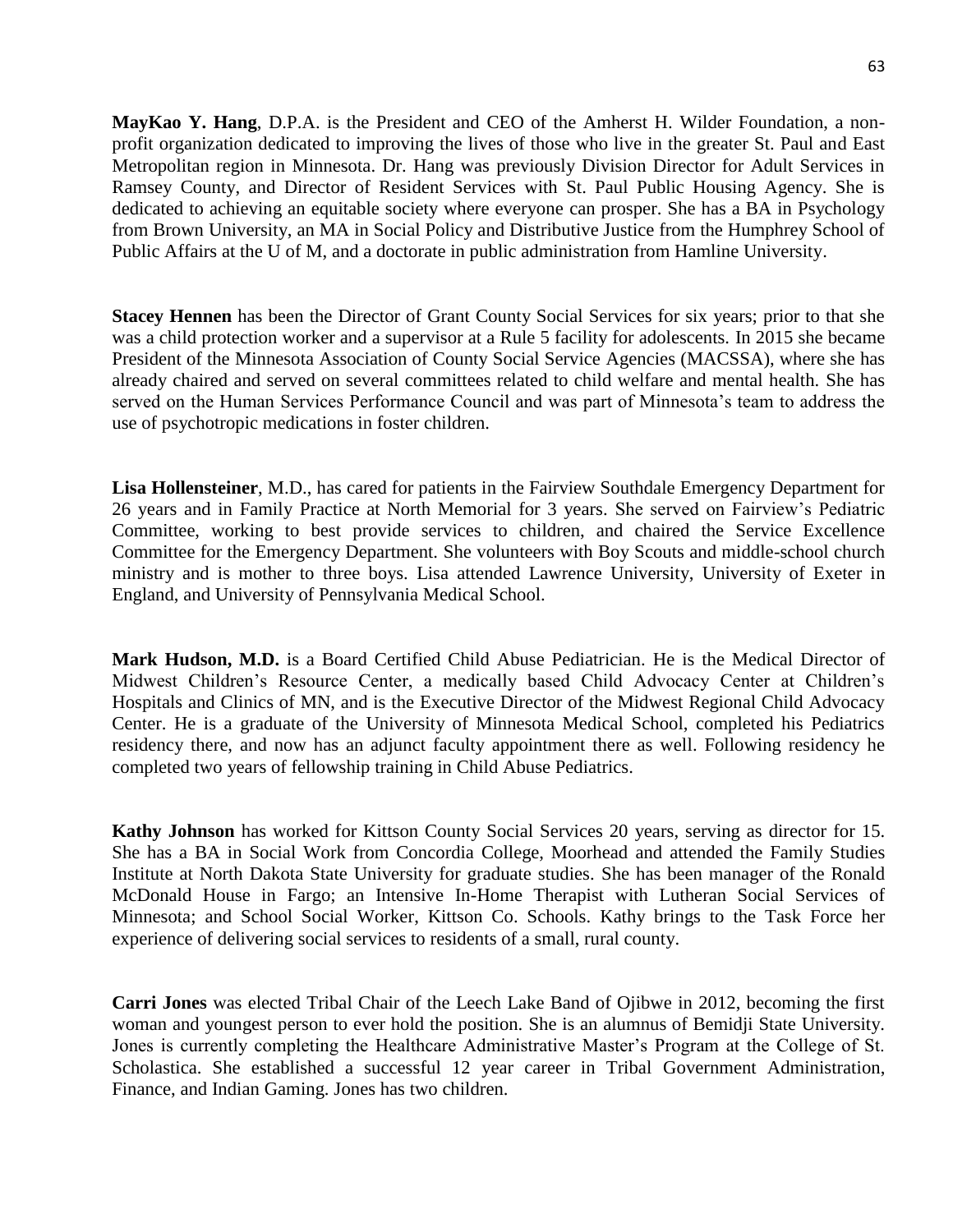**Molly Kenney** is Family Services Director at Greater Minneapolis Crisis Nursery. She holds an MSW from the College of St. Catherine/U of St. Thomas, a BA in Sociology from the U of M, and is currently in the U of M's Infant and Early Childhood Mental Health program. She directs Crisis Nursery's Family Advocates, 4th Day Home Visiting program, parent support groups and education classes, and its licensing standards under DHS. She is a state-licensed Clinical Social Worker with over 20 years' experience supporting high risk families and children in crisis.

**Rep. Ron Kresha** is a former coach, teacher, curriculum coordinator and technology specialist. In 2000, he co-founded Atomic Learning, which specialized in online professional development internationally. Ron has helped students be successful in high school and beyond; he has focused on helping early learners and ensuring students have a stable, loving learning environment. He was elected to the MN House in 2012, and became an Assistant Majority Leader in 2015. Ron and his wife have been married for 21 years and have one son and four daughters.

**Rep. Joe Mullery** was elected to the MN House in 1996, serving North Minneapolis. He has served as Chair of the House Early Childhood and Youth Development Policy Committee, as well as the House Public Safety and Civil Justice Committee. He has worked on many legislative issues, including juvenile justice, consumer protection, affordable housing, foreclosure prevention, tenants' rights, anticrime laws, neighborhood livability, and jobs, wages, and economic development. His BA and JD degrees are from the University of Minnesota.

**Robert O'Connor** is Assoc. Prof. and Director of the Multicultural Title IV-E Child Welfare Program at Metro State, where he is a speaker and consultant on diversity in the workplace and child welfare issues. A former state ward turned state ward administrator, he served as a Program Consultant at DHS and the federal Children's Bureau's National Resource Center's Training and Technical Assistance Teams. Areas of interest include structural and interpersonal cultural bias training, transracial adoption, community engagement, and issues of social justice.

**Todd Patzer** is a Lac Qui Parle County Commissioner in his 3rd term on the County Board. He is on the Health and Human Services policy committee of the Association of Minnesota Counties (AMC), and also serves on the AMC State Board of Directors. Todd is on the Woodland Centers Board of Directors (a regional mental health center) as well as the Region 6W Community Corrections Executive Board. Todd and his wife Sarah also operate a family farm in western Minnesota and are raising two teenage sons.

**Professor Jean K. Quam**, Ph.D., is the Dean of the College of Education and Human Development (CEHD) at the University of Minnesota. For 16 years, she served as the Director of the School of Social Work at the University and was a co-founder with Professor Esther Wattenberg of the Center for Advanced Studies in Child Welfare.